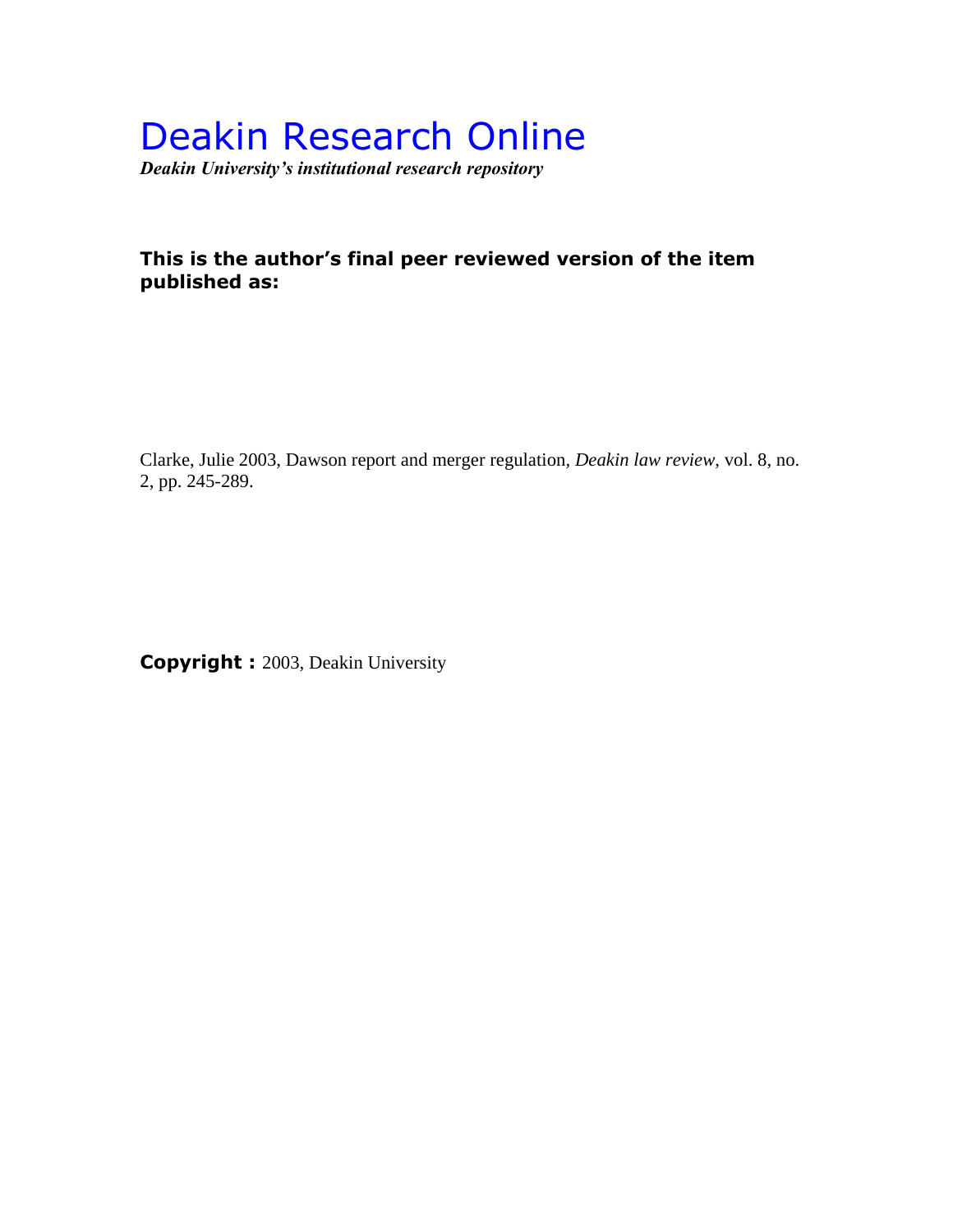# THE DAWSON REPORT AND MERGER REGULATION

# **JULIE CLARKE***[\\*](#page-1-0)*

#### **I INTRODUCTION**

The *Review of the Competition Law Provisions of the Trade Practices Act* ('the Dawson Report'<sup> $\mu$ </sup> was released by the Federal Government in April 2003. In the first substantial chapter of the Report, the Dawson Committee ('the Committee')<sup>[2](#page-1-2)</sup> made a number of recommendations in relation to the merger prohibitions and procedures. Briefly, while recommending the retention of the current substantial lessening of competition test, the Committee made a number of significant recommendations for change regarding the procedures to be applied in assessing potential mergers. These recommendations have received the support of the Government, though no bill has yet been released for consideration by Parliament. This paper will discuss the recommendations of the Committee in light of the submissions it received.[3](#page-1-3) It will also consider Government, Australian Competition and Consumer Commission (ACCC) and other responses to the Review and speculate as to the likelihood and desirability of any or all of the recommendations being implemented.

 <sup>\*</sup> Lecturer, School of Law, Deakin University; PhD Candidate, Queensland University of Technology.

<span id="page-1-1"></span><span id="page-1-0"></span><sup>&</sup>lt;sup>1</sup> Trade Practices Act Review Committee, *Review of the Competition Law Provisions of the Trade Practices Act* (Commonwealth of Australia, report dated 31 January 2003, released 16 April 2003) ('Dawson Report')<br> $2 \text{ The Commitian}$ 

<span id="page-1-2"></span>The Committee comprised Sir Daryl Dawson AC KBE CB (Chairman), Ms Jillian Segal and Mr Curt Rendall.

<span id="page-1-3"></span><sup>3</sup> The submissions reviewed consist of the written public submissions made available on the Dawson Review's internet website <http://tpareview.treasury.gov.au/content/home.asp>. The author is not aware of the contents of any of the confidential submissions (of which there were 14), informal representations (of which the Committee indicates there were 320) or of any oral submissions made through consultations. These are mentioned on page 3 of the Dawson Report but no meaningful details are provided regarding those consultations.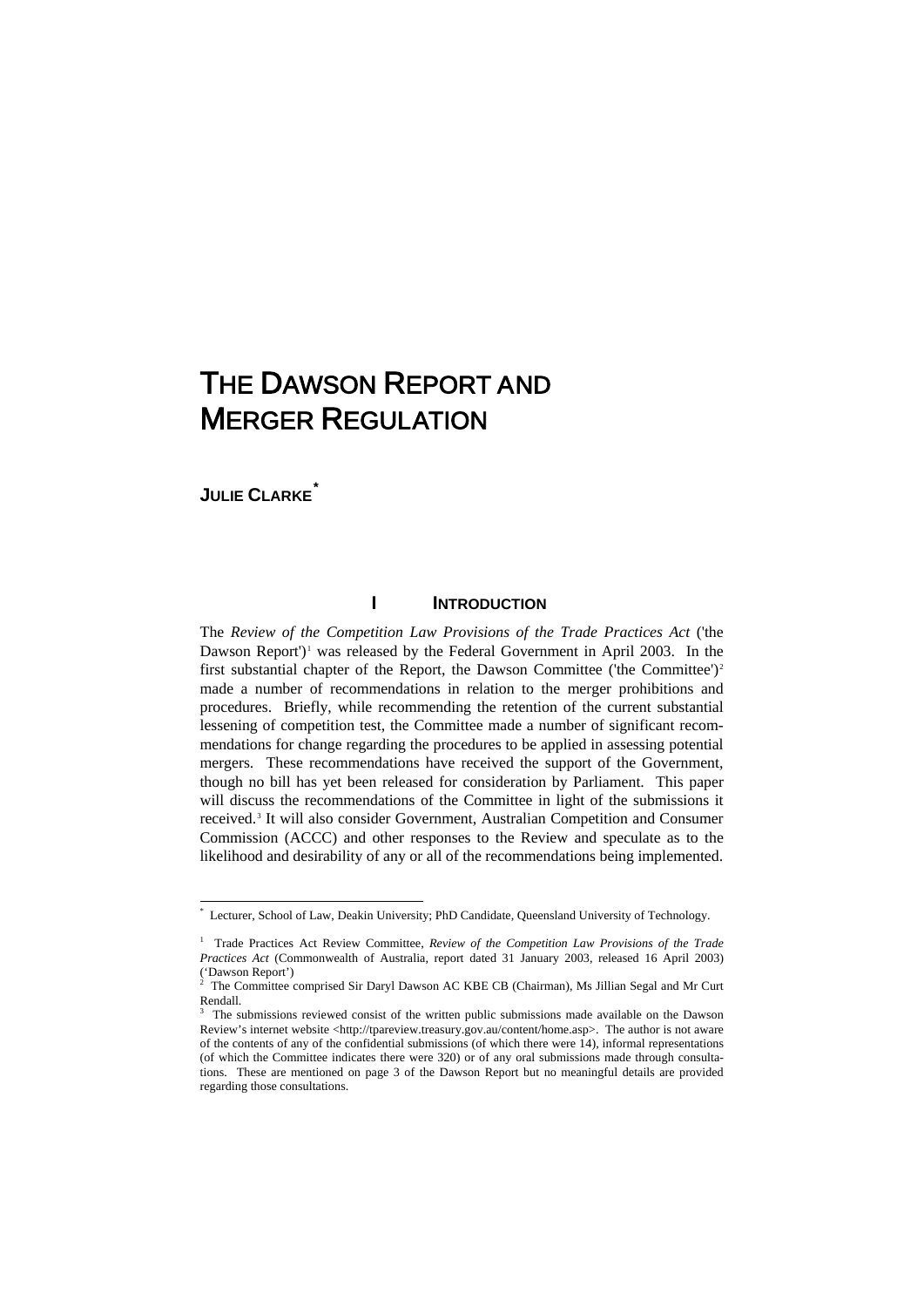# **II EXISTING MERGER LEGISLATION IN AUSTRALIA**

The *Trade Practices Act 1974* ('*TPA*') prohibits mergers that would, or would be likely to, substantially lessen competition in a market.<sup>[4](#page-2-0)</sup> A market, for the purpose of this assessment, is defined as a substantial market for goods or services in Aus-tralia, a State, a Territory or a region of Australia.<sup>[5](#page-2-1)</sup> In determining whether a proposed merger will, or will be likely to, substantially lessen competition, a number of factors *must* be considered, including actual and potential imports, barriers to entry, the level of concentration in the market, vertical integration and the availability of substitutes.<sup>[6](#page-2-2)</sup> The ACCC's Merger Guidelines,<sup>[7](#page-2-3)</sup> which do not have any legislative force, provide parties to a proposed merger with further guidance as to how the Commission will analyse a proposed merger to determine if it contravenes s 50.<sup>[8](#page-2-4)</sup>

There is no statutory notification regime in Australia requiring parties to seek approval before merging. [9](#page-2-5) However, parties can, and frequently do, notify the ACCC in advance of a proposed merger to obtain an opinion about its legality.<sup>[10](#page-2-6)</sup> After

(ACCC, Mergers Public Register <http://www.accc.gov.au/ >) 9

<span id="page-2-5"></span> Most jurisdictions that regulate mergers have a compulsory notification regime. Approximately 51 countries require pre-notification of mergers, 12 have compulsory post-notification requirements and Australia is one of 9 with a voluntary scheme of notification (for more detail see International Competition Network, 'International Merger Law Database – Summer 2002', Compiled by the International Bar Association <http://www.internationalcompetitionnetwork.org/new\_merger\_control\_appendix-icn\_ jurisdictions2.pdf>). In 1992 the Cooney Committee recommended a mandatory pre-notification scheme be introduced in Australia, but the recommendation never came to fruition (Senate Standing Committee on Legal and Constitutional Affairs, *Mergers, Monopolies and Acquisitions: Adequacy of Existing Legislative Controls*, (Commonwealth of Australia, 1991) recommendations 5&6, xiv; 55-76 (the 'Cooney Report')). No public submission to the Dawson Committee called for a mandatory notification (save in limited cases of market concentration or creeping acquisitions, discussed below) and many specifically noted their opposition to the introduction of any such mandatory system. See also Law Council of Australia, *Supplementary Submission to the Review of the Competition Provisions of the Trade Practices Act 1974*, Public Submission 196, Trade Practices Act Review 2002, 14-17.

<span id="page-2-6"></span><sup>10</sup> See Stephen Corones, 'The Strategic Approach to Merger Enforcement by the ACCC' (1998) 26 *Australian Business Law Review* 64, 67; ACCC, *The ACCC's Approach to Mergers: A statistical summary* (1998), 27; SFE Corporation Limited, *Submission to the Review of the Competition Provisions of the Trade Practices Act 1974*, Public Submission 92, Trade Practices Act Review 2002, 11; Australia

 <sup>4</sup>  $4$  *TPA* s 50(6).

<span id="page-2-1"></span><span id="page-2-0"></span> $5$  Ibid.

<span id="page-2-2"></span><sup>6</sup> *TPA* s 50(3): Other factors that *must* be taken into account include 'the degree of countervailing power in the market', 'the likelihood that the acquisition would result in the acquirer being able to significantly and sustainably increase prices or profit margins', 'the dynamic characteristics of the market, including growth, innovation and product differentiation' and 'the likelihood that the acquisition would result in the removal from the market of a vigorous and effective competitor. Other factors *may* also be taken into account.

<sup>7</sup>  $A<sup>7</sup>$  ACCC, 'Merger Guidelines', June 1991.

<span id="page-2-4"></span><span id="page-2-3"></span>ACCC, above n 7, 29: First, the ACCC will identify the relevant market. The ACCC will normally only be concerned about a merger if it leads to the four largest firms holding 75 per cent or more of the market share, with the merged form to supply at least 15 per cent of the market, or if the merged firm will supply 40 per cent or more of the market (above n 7, 28 (para 5.27)). See also Julie Brebner, 'The Relevance of Import Competition to Merger Assessment in Australia' (2002) 10 *Competition and Consumer Law Journal* 119. Parties may also be assisted by information contained in the ACCC's annual reports and may be guided by information about recent mergers that is made publicly available on the ACCC's Merger Public Register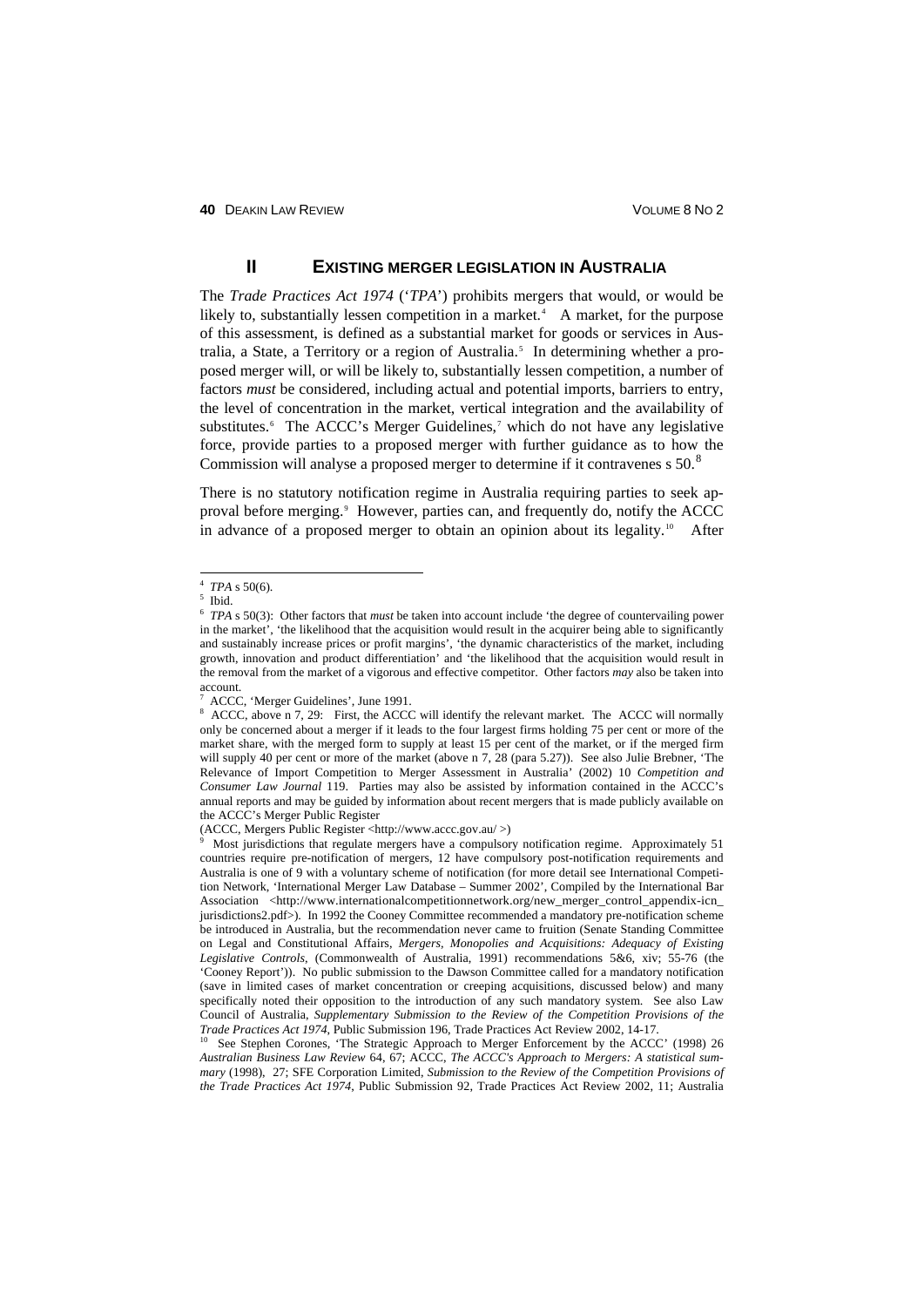receiving such notification the ACCC may grant an informal clearance, refuse clearance, or grant clearance to the parties subject to them accepting enforceable undertakings designed to alleviate the anti-competitive concerns held by the Com-mission.<sup>[11](#page-3-0)</sup> The ACCC is not required to provide reasons for its decision, but it does publish an informal mergers register which contains limited information about why clearance is (or is not) granted. The time taken for an opinion from the ACCC varies depending on the complexity of the merger.<sup>12</sup> Statistically, about four to five per cent of mergers notified to the ACCC raise competition concerns.[13](#page-3-2) For those that do not, a grant of informal clearance means the parties can proceed with confidence that the merger will not be challenged. However, as the clearance has no force in law, there is nothing to prevent the ACCC subsequently opposing the merger.<sup>[14](#page-3-3)</sup> In practice, this is likely to happen only if relevant information was not disclosed to the ACCC or aspects of the merger have changed since notification. More importantly, however, informal clearance does not guarantee freedom from prosecution by third parties who, while not able to seek an injunction to prevent a

and New Zealand Banking Group Limited (ANZ), *Submission to the Review of the Competition Provisions of the Trade Practices Act 1974*, Public Submission 91, Trade Practices Act Review 2002, 4.

<span id="page-3-0"></span><sup>11</sup> These undertakings are legally binding and, if breached, the ACCC may enforce them in the courts. Parties have shown a general willingness to provide the undertakings requested by the Commission, with almost 50% of all mergers opposed between mid-1993 and mid-2001 being resolved in this way: between 1 July 1993 and 30 June 2001, of the 87 mergers opposed, 42 (just over 48%) were resolved by way of undertakings given by the parties: (see ACCC, *ACCC Annual Report* (2000-2001)). This figure appears to be rising. In the 2000-2001 financial year, of 13 mergers opposed, 10 were resolved by way of enforceable undertakings.

<span id="page-3-1"></span>ACCC, 'Merger Guidelines', above n 7, 17. A number of submissions to the Dawson Review discussed the time and procedures associated with informal clearance: see, for example: SFE Corporation, above n 10, 5 & 9; International Banks and Securities Association of Australia (IBSA), *Submission to the Review of the Competition Provisions of the Trade Practices Act 1974*, Public Submission 93, Trade Practices Act Review 2002, 7 (claims ACCC regularly exceeds the time frames it sets for itself); United Energy, *Submission to the Review of the Competition Provisions of the Trade Practices Act 1974*, Public Submission 25, Trade Practices Act Review 2002, 7 (explains the current process in detail). For a more detailed history of the clearance process in Australia see Law Council of Australia, above n 9, 13-14.

<span id="page-3-2"></span><sup>&</sup>lt;sup>13</sup> Dawson Report, above n 1, 46. See also ACCC, *Exports and the Trade Practices Act: Guideline to the Commission's approach to mergers, acquisitions and other collaborative arrangements that aim to enhance exports and the international competitiveness of Australian industry* (October 1997) 6 and Brebner, above n 8, 127-129. Big business (in particular) has observed that these statistics will not include mergers not notified (or notified but abandoned prior to a decision by the ACCC) because the parties, while believing that their conduct will not substantially lessen competition, abandon the merger rather than risk an adverse informal finding by the ACCC, nor will they include proposed mergers so likely to substantially lessen competition that the parties abandon the proposal. In this respect, former ACCC Chairman, Prof Allan Fels has doubted whether there are any, or at least many, such cases ('Frankly, I do not regard Australian CEOs as shrinking violets afraid to sound out the regulator about possible mergers': Allan Fels, 'Persistent myths ignore the reality of ACCC action', *Australian Financial Review* (Sydney), 21 November 2002). In any event, it should also be observed that these statistics also will not include mergers so unlikely to substantially lessen competition that they are not notified to the ACCC for clearance – one might expect this figure to compensate for any mergers not notified for fear of ACCC opposition.

<span id="page-3-3"></span><sup>&</sup>lt;sup>14</sup> See, for example, *TPC v Santos Ltd* (1992) 38 FCR 382 where the ACCC initially indicated it would not object to a proposal but subsequently brought an action for an injunction to prevent the merger proceeding, having formed the view it was likely to create a position of dominance.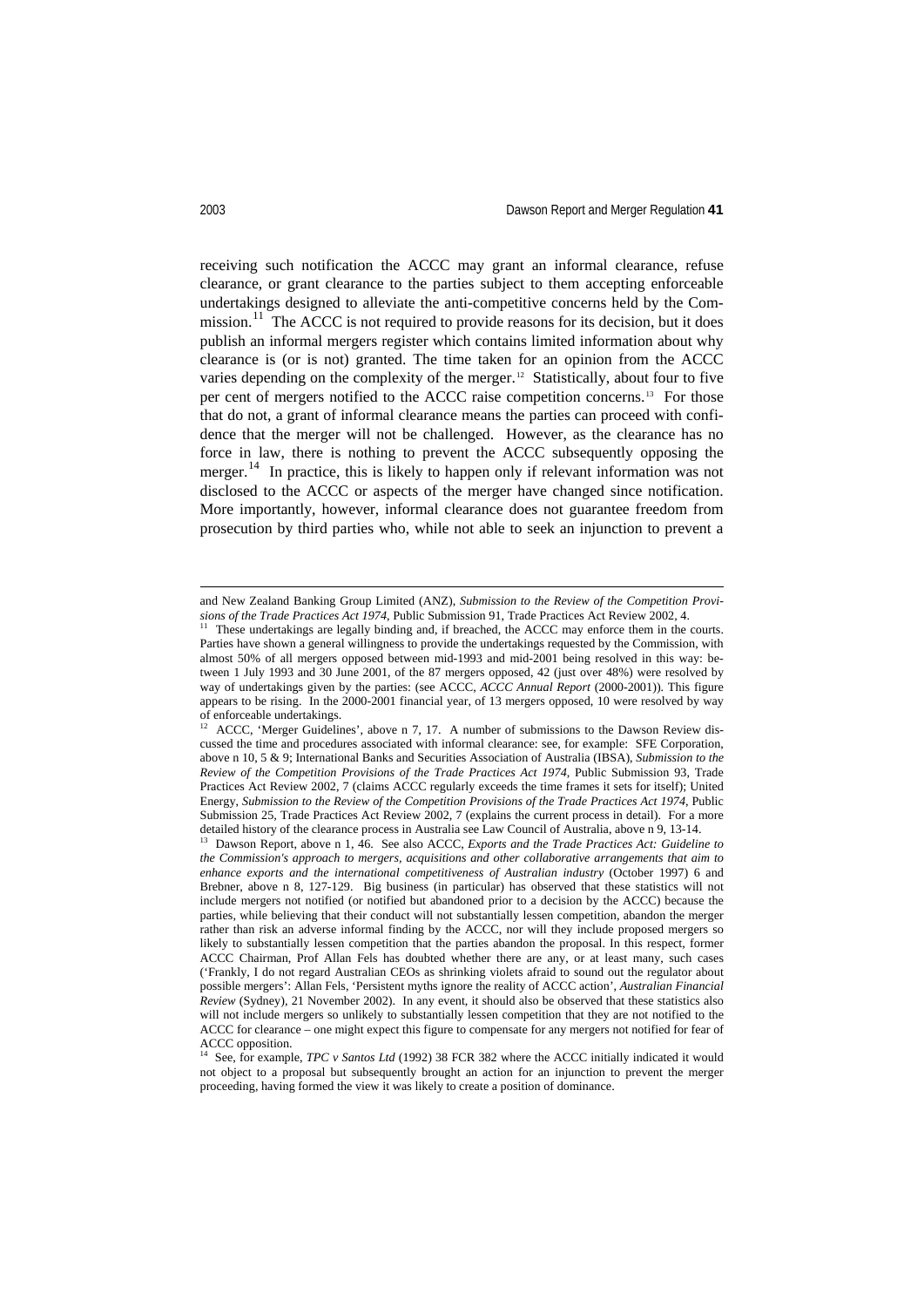#### **42 DEAKIN LAW REVIEW CONTROLLER SUBSET OF A SEXUAL SERVICE SUBSET OF A VOLUME 8 NO 2**

merger proceeding,<sup>[15](#page-4-0)</sup> may nevertheless challenge a merger that has proceeded and obtain declaratory relief, orders for divestiture or damages.

For proposed mergers that raise competition concerns, which cannot be alleviated by the provision of enforceable undertakings, a refusal of clearance from the ACCC leaves the parties with two options. First, they may proceed and risk almost inevitable challenge by the ACCC which, if successful, is likely to result in an injunction, if obtained prior to merger, or divestiture, subsequent to merger, as well as pecuniary penalties of up to \$10 million. [16](#page-4-1) Alternatively, parties may seek authorisation which will only be granted if the merging parties can demonstrate a public benefit such that the merger ought to be allowed to proceed.[17](#page-4-2) In this respect, the term 'public benefit' is to be given its widest possible meaning.[18](#page-4-3) For guidance, the ACCC merger guidelines list numerous factors that could constitute public benefits, including development of import replacements, more efficient allocation of re-sources and improved quality and safety.<sup>[19](#page-4-4)</sup> A grant (or refusal) of authorisation may be reviewed by the Australian Competition Tribunal (the Tribunal) on application of any party with 'sufficient interest' in the determination. [20](#page-4-5)

<span id="page-4-0"></span><sup>&</sup>lt;sup>15</sup> Section 80(1) of the *TPA* permits the court to award an injunction in 'such terms as the court deems appropriate' for breaches of, inter alia, s 50 of the *TPA*. However, s 80(1A) provides that a person 'other than the Commission is not entitled to make an application under subsection (1) for an injunction [in relation to] section 50 …'.

<span id="page-4-1"></span><sup>&</sup>lt;sup>16</sup> TPA s  $76(1A)(b)$ . A 'person' (other than a corporation) involved in a contravention will also be liable to pay pecuniary penalties of up to \$500,000: TPA s 76(1B).

<span id="page-4-2"></span>Section 88(9) gives the commission the power to grant such authorizations. Section 90(9) provides that the ACCC shall not grant an authorisation in relation to proposed mergers 'unless it is satisfied in all the circumstances that the proposed acquisition would result, or be likely to result, in such a benefit to the public that the acquisition should be allowed to take place.' See further Maureen Brunt, 'The Use of Economic Evidence in Antitrust Litigation: Australia' (1986) 14 *Australian Business Law Review* 261, 265.

<span id="page-4-3"></span><sup>18</sup> *Re Queensland Co-operative Milling Association Ltd & Defiance Holdings Ltd* (1976) ATPR 40-012 , 17,242 (QCMA) ('… we would not wish to rule out of consideration any argument coming within the widest possible conception of public benefit.  $\therefore$ 

<span id="page-4-4"></span><sup>&</sup>lt;sup>19</sup> See further, ACCC, 'Merger Guidelines', above n 7, 68-69 (para 6.38). In determining what amounts to such a benefit, s 90(9A) *TPA* requires the Commission to have regard to, amongst other things 'a significant increase in the real value of exports', ''a significant substitution of domestic products for imported goods' and 'all other relevant matters that relate to the international competitiveness of any Australian industry'.

<span id="page-4-5"></span> $20$  TPA s 101(1).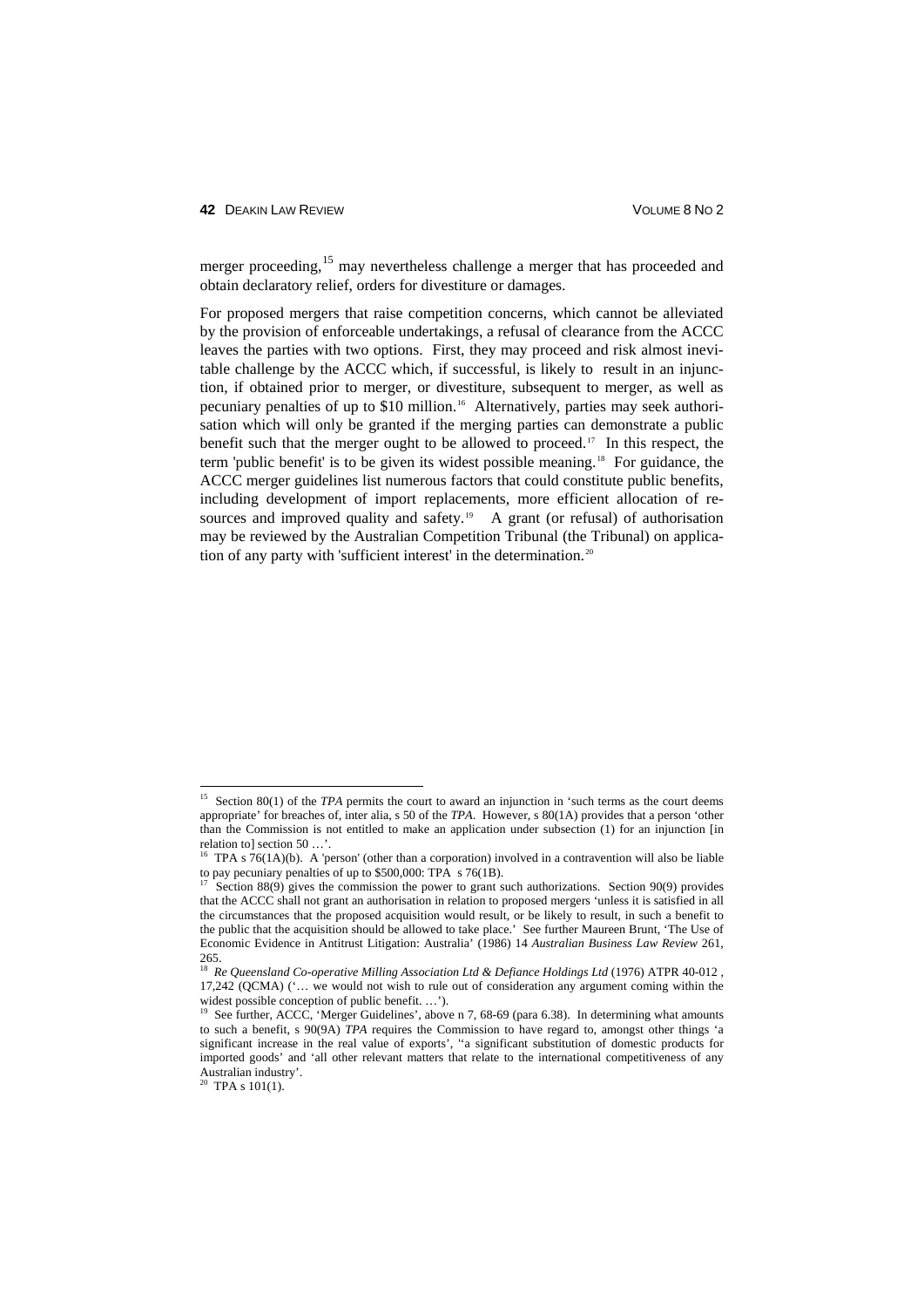# **III BACKGROUND AND KEY RECOMMENDATIONS OF THE DAWSON COMMITTEE**

# **A** *Background*

On 15 October 2001, the Prime Minister announced that there would be an independent review of the competition provisions of the *TPA*. [21](#page-5-0) The Committee, con-sisting of Sir Daryl Dawson (Chair), Mr Curt Rendall and Ms Jillian Segal,<sup>[22](#page-5-1)</sup> was appointed in May 2002 and given until 30 November 2002 to Report.<sup>[23](#page-5-2)</sup> The terms of reference included reviewing Part IV of the *TPA* to determine whether the provisions therein:

- (a) inappropriately impede the ability of Australian industry to compete locally and internationally;
- (b) provide an appropriate balance of power between competing business, and in particular businesses competing with or dealing with businesses that have larger market concentration or power;
- (c) promote competitive trading which benefits consumers in terms of services and price;
- (e) allow businesses to readily exercise their rights and obligations under the Act, consistent with certainty, transparency and accountability, and use compliance or authorisation processes applicable to their circumstances; and
- (f) are flexible and responsive to the transitional needs of industries undergoing or communities affected by, structural and/or regulatory change and to the re-quirements of rural and regional areas.<sup>[24](#page-5-3)</sup>

The terms of reference then required the Committee to identify any justifiable improvements to the *TPA* and its administration 'to achieve a more efficient, fair, timely and accessible framework for competition law.'<sup>[25](#page-5-4)</sup>

<span id="page-5-4"></span><span id="page-5-0"></span><sup>&</sup>lt;sup>21</sup> Prime Minister, 'Securing Australia's Prosperity' (Press Release, 15 October 2001) <http://www.pm.gov.au/news/media\_releases/2001/media\_release1338.htm>.

<span id="page-5-1"></span>Sir Daryl Dawson AC KBE CB is a former High Court Justice and former Solicitor-General of Victoria. Ms Jillian Segal is a former corporate lawyer, Deputy Chair of the Australian Securities and Investments Commission (ASIC) and Commissioner of ASIC. Mr Curt Rendall is the Chairman of the Commonwealth Government's Small Business Consultative Committee. It has been observed that '[l]ittle is known about the group that will decide the future of competition law in Australia': 'Regulation: The Rule Changers', *Business Review Weekly*, 24(43), 31 October 2002 <http://brw.com.au/Stories/20021031/16743.aspx>.

<span id="page-5-3"></span><span id="page-5-2"></span><sup>&</sup>lt;sup>23</sup> Treasurer, 'Review of the Competition Provisions of the Trade Practices Act 1974' (Press Release No 23, 9 May 2002) <http://www.treasurer.gov.au/tsr/content/pressrelease/2002/023.asp>. The initial reporting date was announced as August 2002: Prime Minister, above n 21.<br><sup>24</sup> Ibid 22.  $\overline{2}$  Ibid,  $\overline{2}$ 3.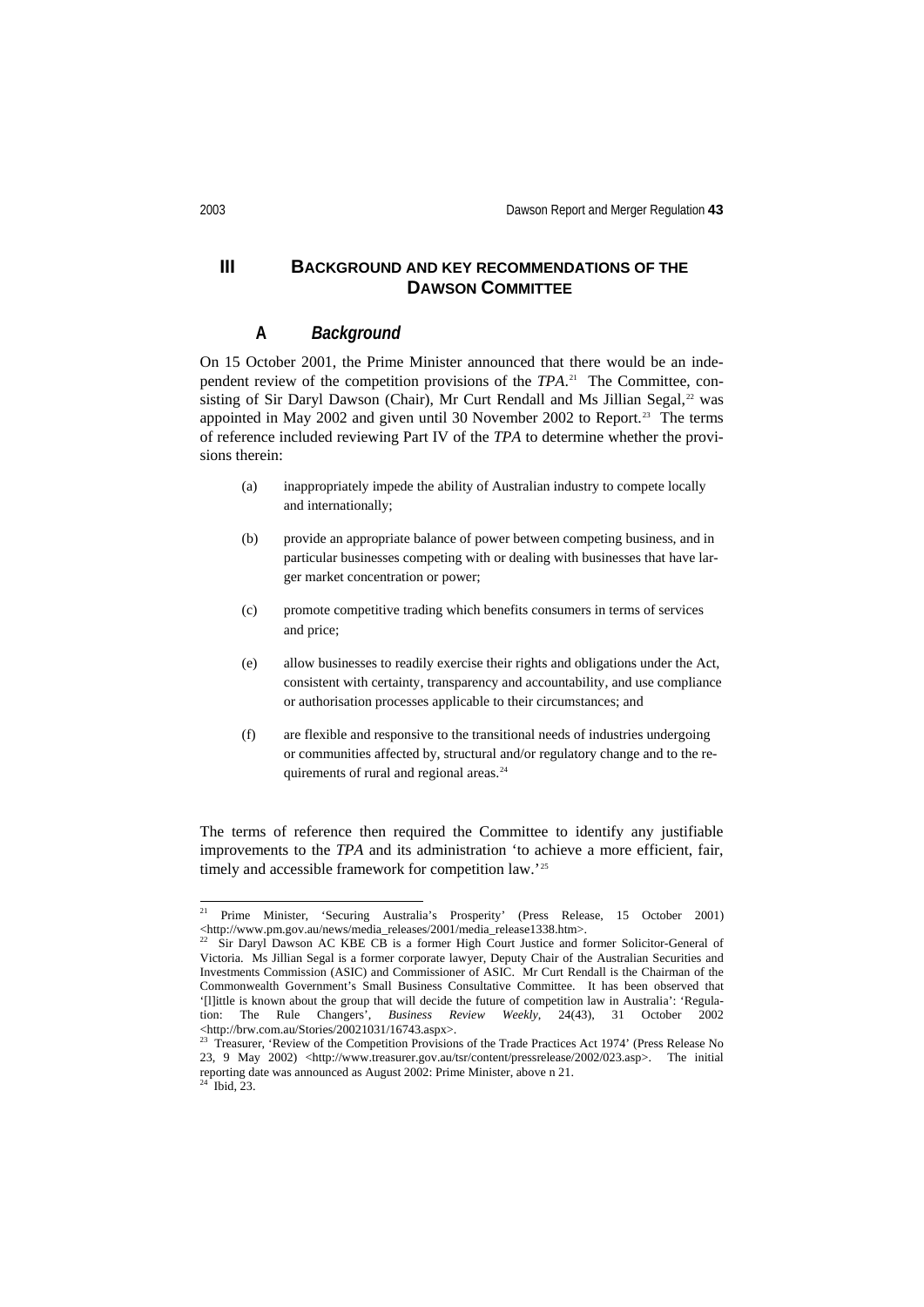This was the first comprehensive public review of the *TPA* since the National Competition Review which reported on 25 August 1993.[26](#page-6-0) The Committee's Report was submitted to the Treasurer on 31 January  $2003^{27}$  $2003^{27}$  $2003^{27}$  and released to the public, together with a government response, on 16 April 2003.

#### **B** *Key Recommendations*

The Dawson Committee reached a number of conclusions and made a number of recommendations in relation to the existing merger regime. Key among them were that:

- the current substantive test should remain unchanged;
- reasons should be provided in some cases where the ACCC considers a request for informal clearance;
- an optional formal clearance procedure should be established; and
- merger authorisation requests should be made directly to the Australian Competition Tribunal and not the ACCC.

Each of these conclusions and recommendations, together with the submissions made to the Committee on each issue, will be considered in the following section.

# **IV SUBMISSIONS TO THE DAWSON COMMITTEE AND THE COMMITTEE'S RESPONSE**

# **A** *Retention of the substantial lessening of competition test*

A significant number of submissions addressed the substantive merger test, with many calling for the merger test to be repealed or modified in some way. The key submissions argued that:<sup>[28](#page-6-2)</sup>

<span id="page-6-0"></span> <sup>25</sup> Term of Reference 2: Treasurer, above n 23. 26 Independent Committee of Inquiry, *National Competition Policy* (Commonwealth of Australia, 1993) ('Hilmer Report').

<span id="page-6-1"></span> $27$  The original reporting date of 30 November was extended to 31 January 2003: TPA Review, 'Report of the Review of the Trade Practices Act' (Press Release, 12 November 2002) <http://tpareview.treasury.gov.au/content/pr\_121102.asp>.

<span id="page-6-2"></span><sup>28</sup> Other submissions included that it should be repealed completely (Ron Gilbert, *Submission to the Review of the Competition Provisions of the Trade Practices Act 1974*, Public Submission 2, Trade Practices Act Review 2002, 9: *'… the most important change to be made to Part IV is the repeal of section 50 – or, if it is not repealed, at least amended to apply only to mergers that would involve the creation of a monopoly …'*); the test should become simply 'is the merger anti-competitive?' (Robin Speed, *Submission to the Review of the Competition Provisions of the Trade Practices Act 1974*, Public Submission 36, Trade Practices Act Review 2002, 1); that the test should allow a merger 'if there would still be effective competition in the market following the acquisition, even if the acquisition itself would affect the degree of competition in that market' (Commonwealth Bank, *Submission to the Review of the*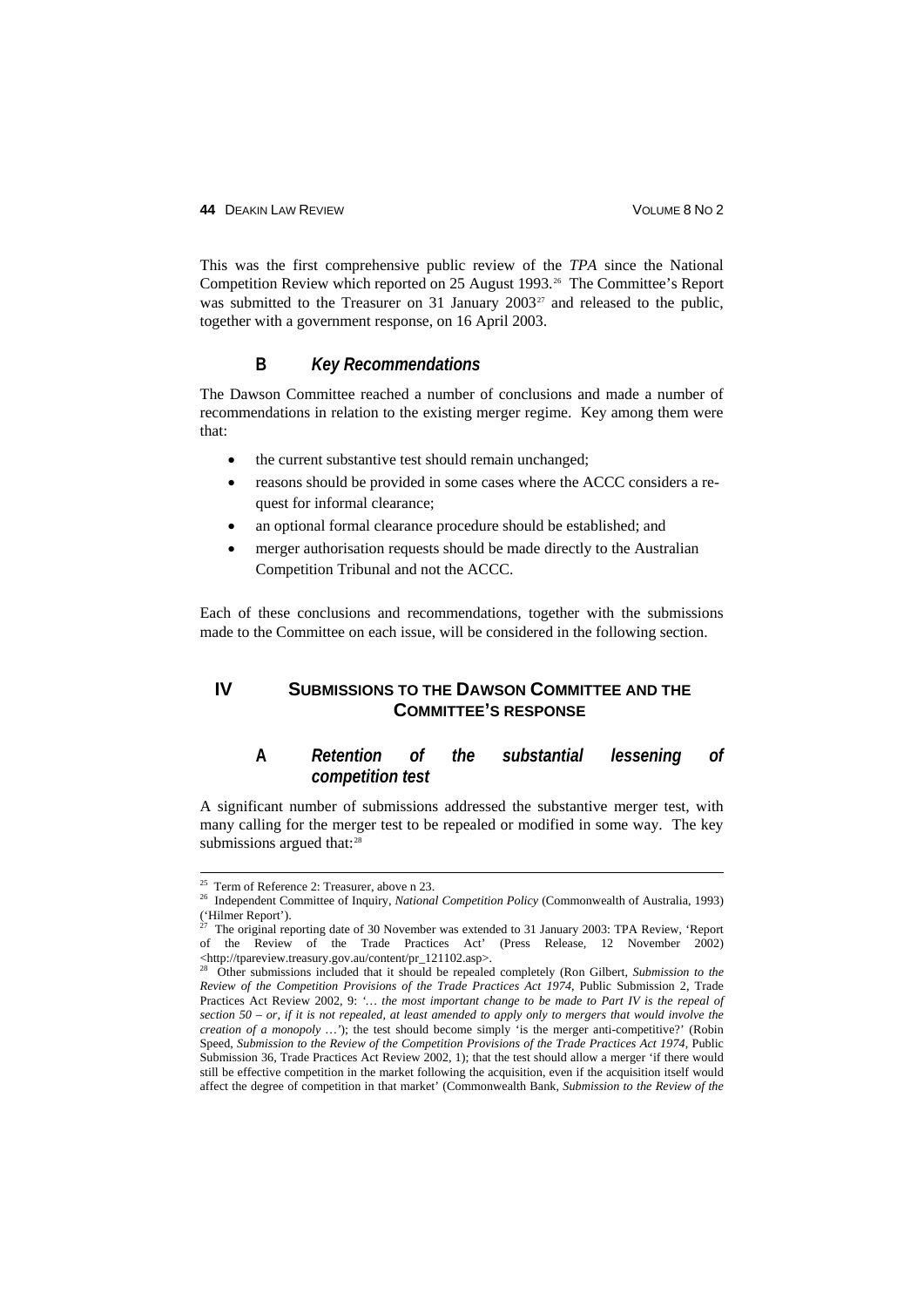- the existing substantial lessening of competition test be retained;
- the existing test be replaced with a market dominance test;
- an 'efficiency defence' be introduced;
- a 'public benefit defence' be introduced; and
- that a test be introduced to capture 'creeping' acquisitions.

#### 1 *Substantial lessening of competition versus dominance*

Several submissions called for a return to the market dominance test which applied in Australia from 1977-1993.<sup>[29](#page-7-0)</sup> This would have the effect of enabling a merger to proceed, even if it *substantially* lessened competition in an Australian market, provided it would not result in the merged firm being in a position to *control or dominate* the relevant market. Thus, proponents of a return to the dominance test were pushing for a weaker test (in the sense that it would permit more mergers to proceed)<sup>[30](#page-7-1)</sup> than the existing one.

It is not surprising that this issue was the focus of a number of submissions as, historically, this has been the key debate in relation to the substantive merger test in Australia.<sup>31</sup> Traditionally, big business has argued for a dominance test<sup>[32](#page-7-3)</sup> while

-

*Competition Provisions of the Trade Practices Act 1974*, Public Submission 96, Trade Practices Act Review 2002, 6); and that the test should simply be 'two firms having a constraining degree of market power may exist in any market where there is ease of entry and expansion or potential import competition' (Energex, *Submission to the Review of the Competition Provisions of the Trade Practices Act 1974*, Public Submission 46, Trade Practices Act Review 2002, 2-3).<br><sup>29</sup> Heited Fraggat, above a 12, 2) Duby Fraggat, Actua

<span id="page-7-3"></span><span id="page-7-0"></span>United Energy, above n 12, 3; Duke Energy Australia Pty Ltd, *Submission to the Review of the Competition Provisions of the Trade Practices Act 1974*, Public Submission 26, Trade Practices Act Review 2002, 2-3: Warren Pengilley, *Submission to the Review of the Competition Provisions of the Trade Practices Act 1974*, Public Submission 8, Trade Practices Act Review 2002; Alan Morgan & Jim Hoggett (Institute of Public Affairs Ltd), *Submission to the Review of the Competition Provisions of the Trade Practices Act 1974*, Public Submission 18, Trade Practices Act Review 2002; Australian Industry Group, *Submission to the Review of the Competition Provisions of the Trade Practices Act 1974*, Public Submission 109, Trade Practices Act Review 2002, 48 (noting that it did not 'demand' reversion do dominance but that it 'might be argued that the dominance test is a more appropriate test for a market and markets as small as those in Australia').

<span id="page-7-1"></span><sup>30</sup> See Victorian Government, *Submission to the Review of the Competition Provisions of the Trade Practices Act 1974*, 'A Competitive and Fair Marketplace', Public Submission 148, Trade Practices Act Review 2002, 12 (the problem with dominance test is '… highlighted by the acquisition by Amcor and Visy Board of 50 per cent each of the only remaining Australian corrugated fibreboard manufacturer … The acquisition did not lead to dominance … but it did substantially lessen competition.') Compare SFE Corporation, above n 10, 10 ('… doubts whether a change from the substantial lessening of competition to the dominance test would make any discernible difference to the likely outcome …') and Pengilley, above n 29 ('My guess is that an analysis of company mergers since the introduction of the "substantial lessening of competition" test would show that most of those disallowed would also come within the previous dominance test ...').

<span id="page-7-2"></span><sup>31</sup> When the TPA was first introduced in 1974 it prohibited mergers which substantially lessened competition. Criticism of this test led the legislature to replace it with a dominance test in 1977. Under this test, mergers that created or substantially strengthened a position of 'control or dominance' in a 'substantial' market were prohibited. In 1986 this test was amended to prohibit acquisitions if they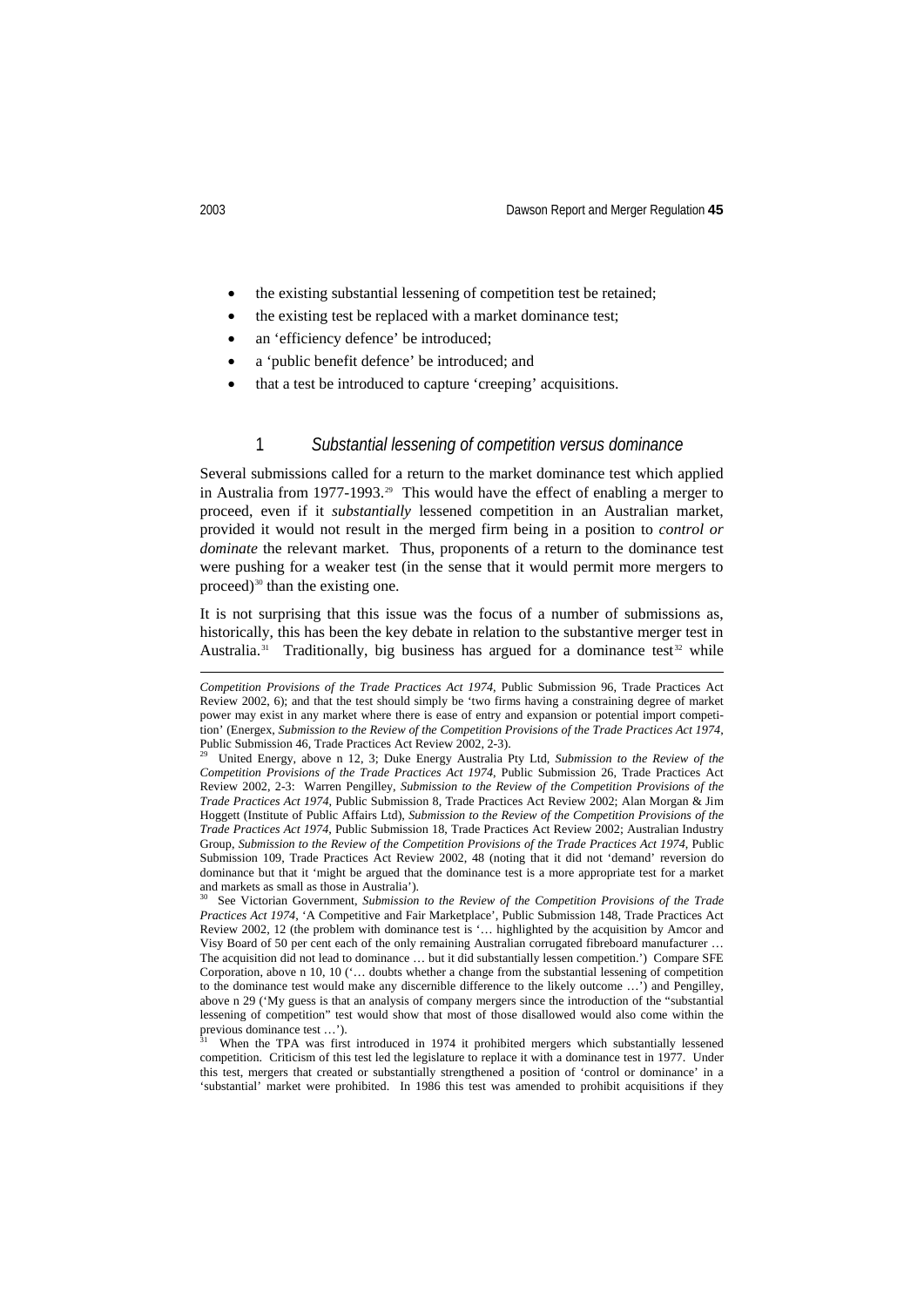small business and consumers have advocated the substantial lessening of competition test. This has also been one of the key debates internationally, with most jurisdictions adopting one or other of these tests. $33$ 

In submissions to the Review, a number of reasons were advanced to justify a return to the dominance test, including that:

- it would facilitate the creation of 'national champions' or otherwise better enable Australian companies to compete effectively in the global marketplace; [34](#page-8-1)
- it would lead to greater certainty;<sup>[35](#page-8-2)</sup>
- it would involve less of a waste of resources;<sup>[36](#page-8-3)</sup> and
- it would not obstruct mergers unnecessarily, as it was argued the current test does. [37](#page-8-4)

32 See also Allan Fels, 'Mergers and Market Power' (Speech delivered at the Australia-Israel Chamber of Commerce Boardroom Lunch, Sydney, 15 March 2001)

<http://www.accc.gov.au/speeches/2001/fels\_Israel\_15\_3\_01.htm>: '... the big business's agenda over the years has been to weaken and water down the merger law at every opportunity. Some CEOs want a soft merger law others want no law even if this means an economy made up of monopolies that cannot compete internationally.'

would result in the corporation being, or being likely to be 'in a position to dominate a market for goods or services' or mergers that would 'substantially strengthen' an existing position of dominance. In 1989 the Griffiths Committee recommended against changing back to a substantial lessening of competition test (House of Representatives Standing Committee on Legal and Constitutional Affairs, *Mergers, Takeovers and Monopolies: Profiting from Competition* (Commonwealth of Australia, May 1989) 63, recommendation 63 ('Griffiths Report')). There was, however, some support for a return to the substantial lessening of competition test during this inquiry: see, for example, Standing Committee on Legal and Constitutional Affairs, *Mergers, takeovers and monopolies* (sub-committee workshop, 24 October 1988) 22 (Philip Clarke): 'I am of the opinion that section 50 is currently too tolerant of mergers. … the dominance test would … allow mergers which would result in there being a substantial lessening of competition. I would advocate that a harsher test be applied …'). In 1992 the Cooney Committee recommended a return to the 'substantial lessening of competition' test, which was accepted by the government and re-introduced into the Act in 1993 (Cooney Report, above n 9, chapter 3). See also Warren Pengilley, 'The Ten Most Disastrous Decisions Made Relating to the Trade Practices Act' (2002) 30 *Australian Business Law Review* 331, 349-352.

<span id="page-8-0"></span><sup>&</sup>lt;sup>33</sup> The substantial lessening of competition test (or restriction on competition test) has been adopted in a number of countries, including the United States (*Clayton Act*, s 7), Canada, New Zealand (which, until 2001, applied a dominance test), France, Ireland, South Africa and the United Kingdom (*Enterprise Act*  2002, Part 3). On the other hand, a dominance test applies in the European Union (Council Regulation 4064 of 1989; this test also applies in a number of the EU Member States; for example, Belgium, Denmark, Finland, Germany, Sweden, Italy and the Netherlands) and in a number of other States, including Switzerland, Hungary, Poland and Norway. Note, however, that in relation to a number of these countries additional tests relating to public benefits or efficiencies may also apply.

<sup>34</sup> Only this reason attracted a significant number of submissions. They are discussed in detail, below.

<span id="page-8-2"></span><span id="page-8-1"></span><sup>&</sup>lt;sup>35</sup> Pengilley, above n 29 ('The non-prohibition of those few mergers which might not be caught by a "dominance" test but would be caught by the lower "substantial lessening of competition test" can be justified by the greater certainty of, and smoother overall operation of, s.50 which a dominance test would bring.'); Duke Energy, above n 29, 2-3.

United Energy, above n 12, 3.

<span id="page-8-4"></span><span id="page-8-3"></span> $37$  Duke Energy, above n 29, 2-3.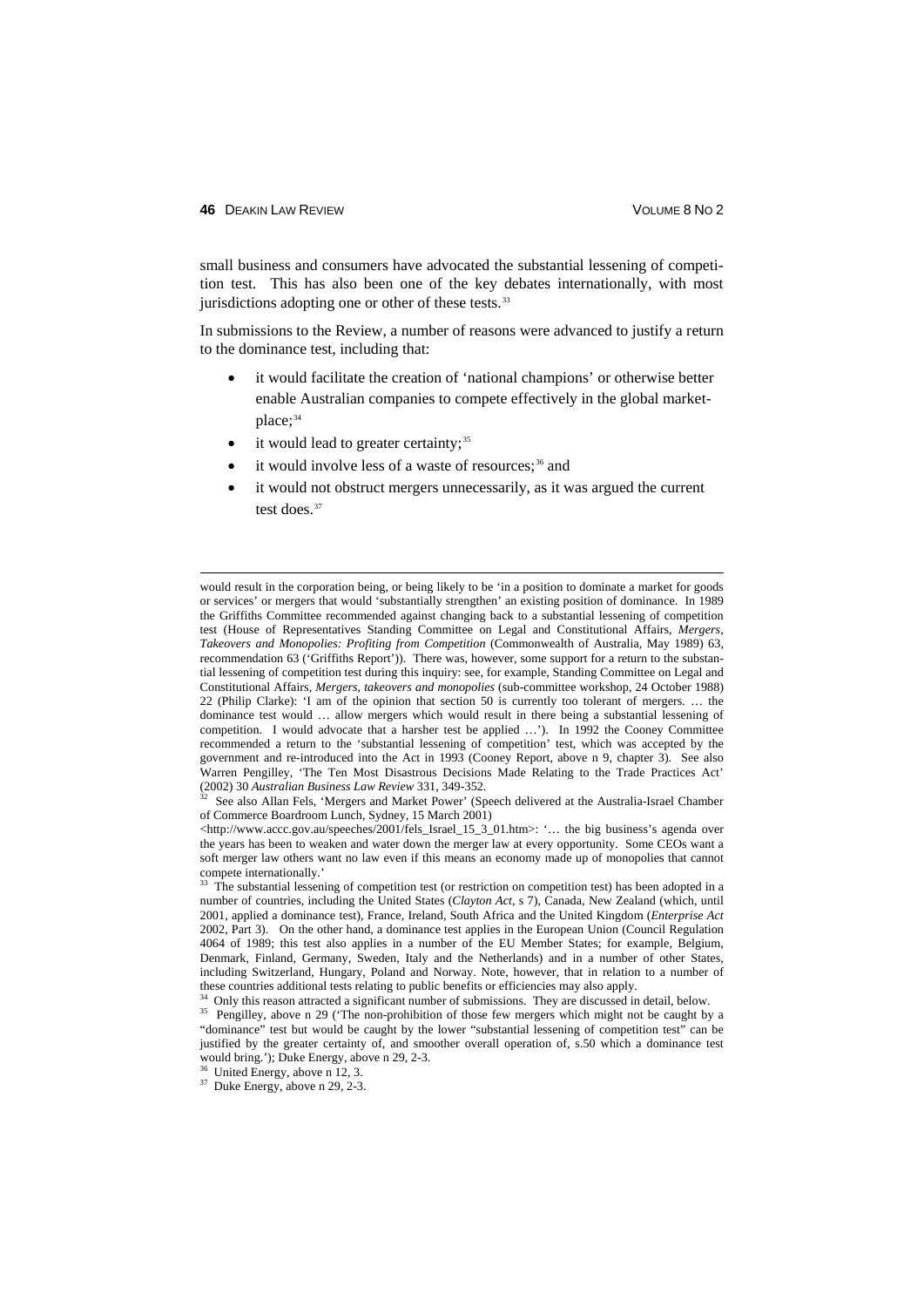It was also argued that, because tests focussing on market conduct rather than structure are to be preferred, where structural prohibitions exist they should not be overly burdensome.<sup>[38](#page-9-0)</sup>

The first of these arguments (that Australian firms needed to be permitted to reach a certain scale, or 'critical mass' to successfully compete in global markets) received the most attention in submissions to the Dawson Committee. The claim was advanced that the current test inhibits Australian business from being competitive internationally.[39](#page-9-1) This, it was said, was particularly acute given Australia's small

<span id="page-9-0"></span> <sup>38</sup> See, for example, Optus, *Submission to the Review of the Competition Provisions of the Trade Practices Act 1974*, Public Submission 17, Trade Practices Act Review 2002, 5 ('Conduct based regulation is superior to market structure regulation … a useable and effective s.46 test is preferred to an overly restrictive s.50 test. … '); Gilbert, above n 28. Compare Telstra, *Submission to the Review of the Competition Provisions of the Trade Practices Act 1974*, Public Submission 117, Trade Practices Act Review 2002, 90 (Quoting with approval the World Bank and OECD: "*The rationale for merger control is simple: it is far better to prevent firms from gaining market power than to attempt to control market power once it exists."* (World Bank & OECD *A Framework for the Design and Implementation of Competition Law and Policy* (1998) 41)). See also Fels, above n 32 ('… once industry structures are in place, they are difficult to alter …').

<span id="page-9-1"></span>Duke Energy, above n 29, 2-3 ( $\ldots$  the current test inhibits firms from gaining the critical mass necessary to compete globally …'); BP Australia, *Submission to the Review of the Competition Provisions of the Trade Practices Act 1974*, Public Submission 47, Trade Practices Act Review 2002, 1 ('… amendments to s.50 are required to improve the competitiveness of Australian business internationally'); Gilbert, above n 28; Optus, above n 38, 5 ('The current merger test prevents Australian companies from attaining a critical mass that enables them to compete on an international scale. … being strong at home provides companies with strength abroad'); ExxonMobil, *Submission to the Review of the Competition Provisions of the Trade Practices Act 1974*, Public Submission 50, Trade Practices Act Review 2002, 6 ('…there may be circumstances where a corporation needs to be able to merge with a competitor, either to gain a critical mass in the domestic market in order to expand into overseas markets, or to effectively compete against other local manufacturers or importers.'); SFE Corporation, above n 10, 6-7 ('There is a … growing imperative for Australian companies to achieve the scale and efficiencies necessary to compete internationally. ...); Commonwealth Bank, above n 28, 7 (' ... Australian enterprises need to be able to grow in size and resources to compete successfully in foreign markets.'); CSR Limited, *Submission to the Review of the Competition Provisions of the Trade Practices Act 1974*, Public Submission 97, Trade Practices Act Review 2002, 2 ('… Given the size of the Australian economy relative to the more populous economies, the level of market concentration needs to be higher in order to realise economies of scale and efficiency. …'); Australian Industry Group, above n 29, 48 ('… there is a perception that the mergers rules impede companies in Australia from globalising or becoming of sufficient size and mass as to be internationally competitive. …); UBS Warburg Australia Ltd, *Submission to the Review of the Competition Provisions of the Trade Practices Act 1974*, Public Submission 127, Trade Practices Act Review 2002, 5 ('… significant consideration needs to be given to the ability of Australian companies to obtain the economies of scale necessary to compete internationally …'); International Chamber of Commerce Australia (ICC), *Submission to the Review of the Competition Provisions of the Trade Practices Act 1974*, Public Submission 143, Trade Practices Act Review 2002, 23 ('It would seem fairly common sense that in a small economy such as Australia's, mergers ought to be permitted according to market forces – even to the extent of allowing monopolization to occur. Apart from anything else, such mergers may well be necessary to achieve economies of scale, and facilitate greater competitiveness on the international market.') Not all of these submissions called for a return to the dominance test: see, for example, the Business Council of Australia, which did not call for a reversion to the dominance test but claimed that '… the TPA and its administration be reformed … to allow Australian companies to achieve the scale and efficiencies necessary to compete both internationally and against international competitors in the domestic market' (Business Council of Australia, *Submission to the Review of the Competition Provisions of the Trade Practices Act 1974*, 'Towards Prosperity', Public Submission 71, Trade Practices Act Review 2002, 12).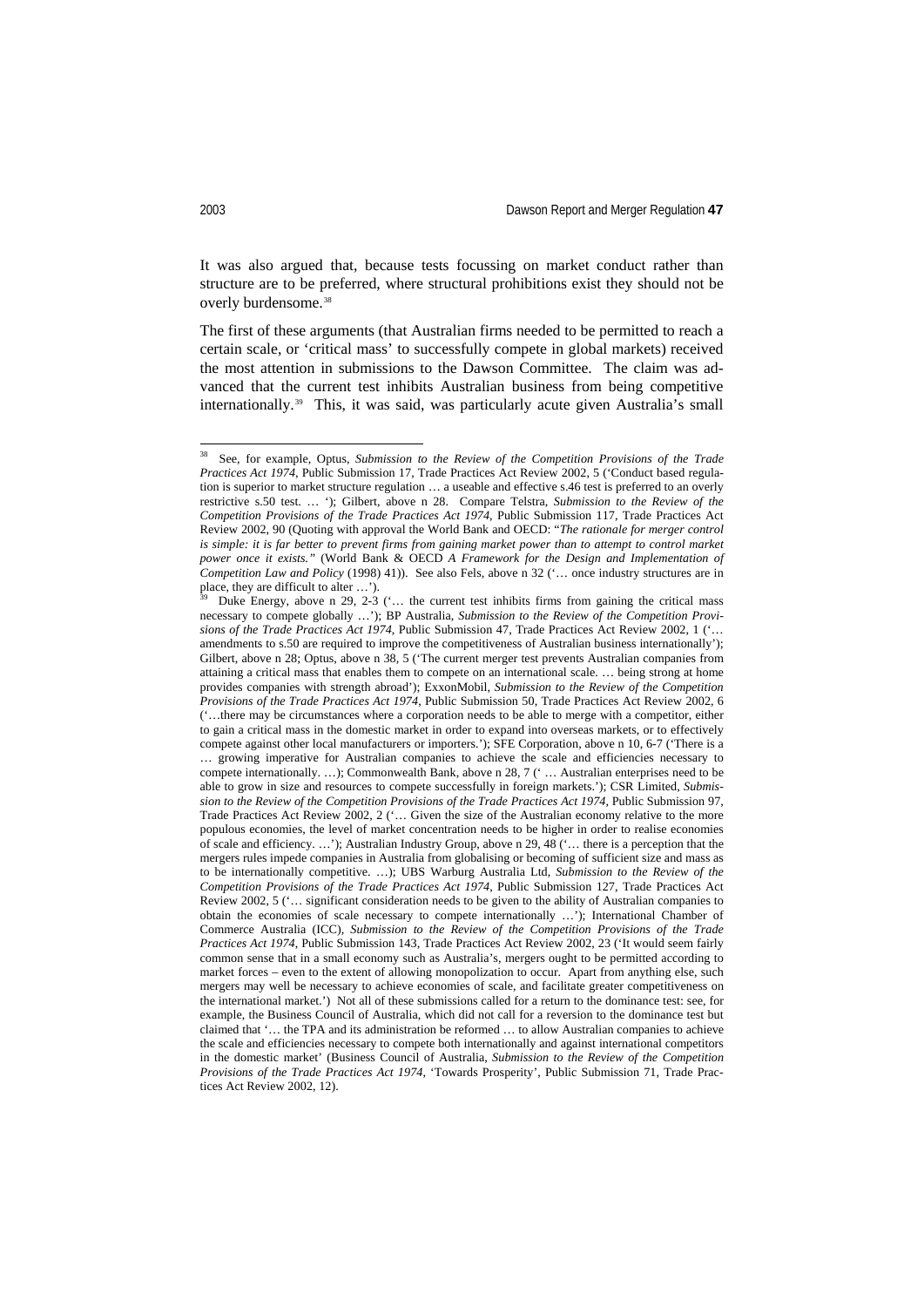size.<sup>[40](#page-10-0)</sup> Along this line it was also argued that failure to loosen merger laws would result in Australia becoming a branch economy.<sup>[41](#page-10-1)</sup> It was argued, primarily by business groups, that to avoid these problems firms ought to be able to merge to achieve economies of scale 'necessary' for the global market, even if this resulted in a substantial lessening of competition.

In response, numerous other submissions argued for the retention of the substantial lessening of competition test. [42](#page-10-2) In respect of the national champions argument, it

<span id="page-10-0"></span> <sup>40</sup> See, for example, Michal Gal, 'Size Does Matter: The Effects of Market Size on Optimal Competition Policy' (2001) 74 *University of Southern California Law Review* 1437, 1476 ('… the size of an economy significantly affects its optimal competition policy. ... [there is a] greater need to recognize the inevitability of concentrated market structures protected by high entry barriers in many industries in small economies.') Compare comments by Prof Allan Fels, claiming that there is a 'risk that national champions could become indolent monopolies charging high prices to consumers to subsidise overseas expansion': Fels, above n 13.

<span id="page-10-1"></span>CSR Limited, above n 39, 2 (' ... CSR remains concerned about Australia becoming a branch economy …'). Compare AAMI, *Submission to the Review of the Competition Provisions of the Trade Practices Act 1974*, Public Submission 69, Trade Practices Act Review 2002, 2 ('The prospect of large international corporations buying large (in the Australian market) public companies and converting them to "branch office operations" is … over-stated'); Productivity Commission, *Submission to the Review of the Competition Provisions of the Trade Practices Act 1974*, Public Submission 125, Trade Practices Act Review 2002, 47 ('… in our recent survey of Australian offshore investment … mergers regulation is not identified as a major influence on firms' decisions to locate offshore. …') and Victorian Government, above n 30, 13 ('… there seems to be little evidence that companies have been forced overseas because their merger proposals have not succeeded. …'). See also Fels, above n 13 ('there are many reasons why companies move offshore and merger law ranks low on the list') and Brett Clegg & Annabel Hepworth, 'ACCC not to blame for knocking our champions', *Australian Financial Review* (Sydney), 19 September 2002 <http:/afr.com/specialreports/report1/2002/09/19/FFXQC2DP66D.html> ('[t]here are many factors that have held back Australian companies from making a success of it overseas – often it just comes down to simply bad management decisions. …' (quoting Ron Malek, of the Caliburn Partnership)).

<span id="page-10-2"></span><sup>42</sup> See, for example, Independent Paper Group, *Submission to the Review of the Competition Provisions of the Trade Practices Act 1974*, Public Submission 21, Trade Practices Act Review 2002, 3 ('… the current provisions provide a proper balance of power between small and large businesses …'); Queensland Retail Traders & Shopkeepers Association (QRTSA), *Submission to the Review of the Competition Provisions of the Trade Practices Act 1974*, Public Submission 58, Trade Practices Act Review 2002, 7 (…strongly supports the present role of the ACCC in merger cases'); ACCC, *Submission to the Review of the Competition Provisions of the Trade Practices Act 1974*, Public Submission 56, Trade Practices Act Review 2002, 134; Civil Contractors Federation, *Submission to the Review of the Competition Provisions of the Trade Practices Act 1974*, Public Submission 68, Trade Practices Act Review 2002, 2 ('… the current merger law works well …'); Small Business Development Corporation (WA), *Submission to the Review of the Competition Provisions of the Trade Practices Act 1974*, Public Submission 84, Trade Practices Act Review 2002, 4 ('… opposed to any relaxation of current merger laws, particularly a return to the 'market dominance' test which would make the legislation ineffective'); ANZ, above n 10, 1 ('ANZ supports the current 'substantial lessening of competition test' for mergers …'); SFE Corporation, above n 10, 1 ('there is insufficient basis for changing the "substantial lessening of competition" test in section 50 of the TPA'); Fair Trading Coalition (A Coalition of Small Business for Trade Practices Act Reform), *Submission to the Review of the Competition Provisions of the Trade Practices Act 1974*, Public Submission 98, Trade Practices Act Review 2002, iii & 33 ('The current mergers test … should not be changed'); Australian Chamber of Commerce and Industry (ACCI), *Submission to the Review of the Competition Provisions of the Trade Practices Act 1974*, Public Submission 104, Trade Practices Act Review 2002, 13 & 97; Australian Bankers' Association (ABA), *Submission to the Review of the Competition Provisions of the Trade Practices Act 1974*, Public Submission 118, Trade Practices Act Review 2002, 1; Julie Brebner, *Submission to the Review of the Competition Provisions of the Trade Practices Act 1974*, Public Submission 123, Trade Practices Act Review 2002, 2; Peter Armitage,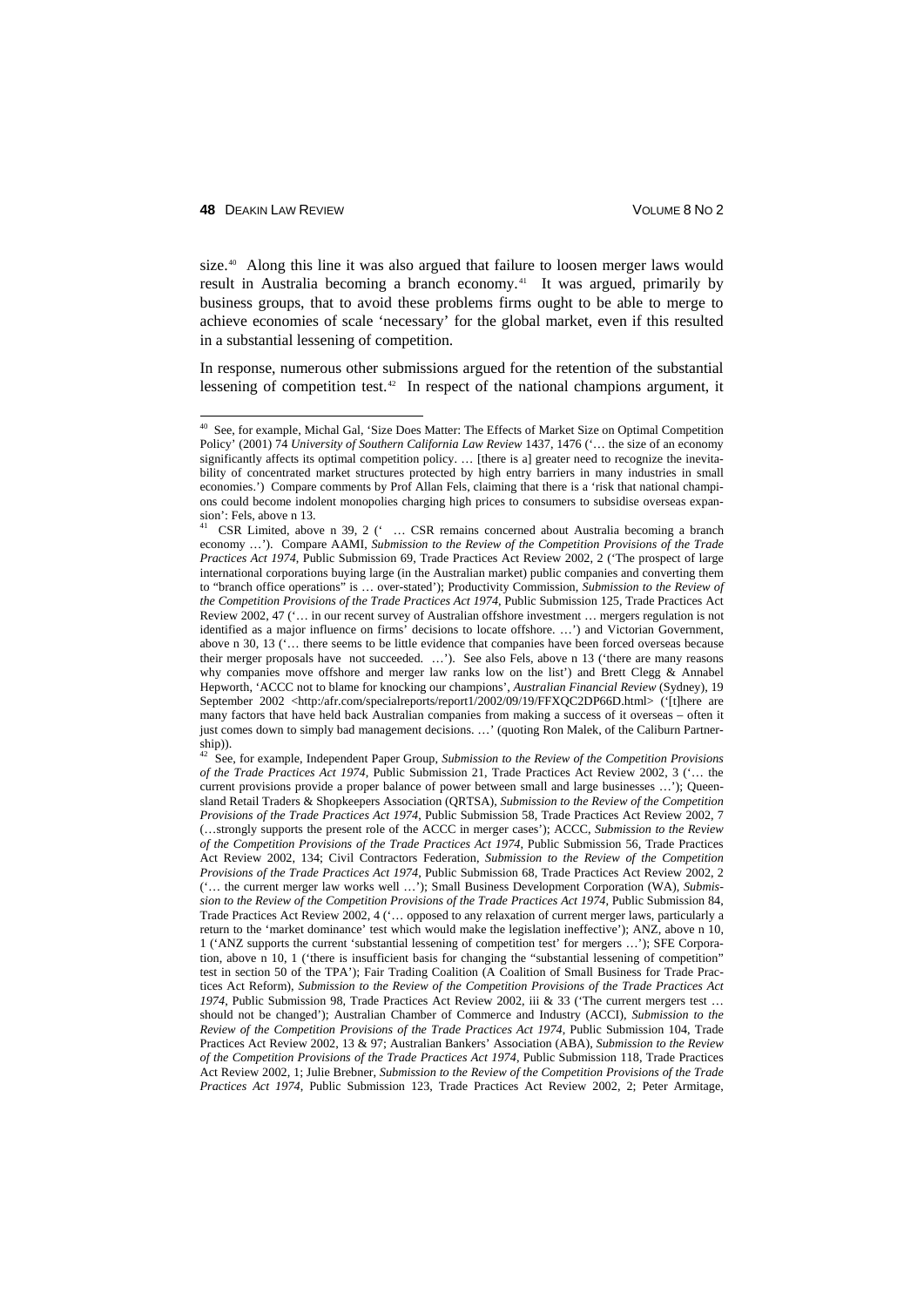was submitted that there is no evidence that scale is necessary to compete effec-tively in global markets.<sup>[43](#page-11-0)</sup> Rather, it was claimed, international competitiveness is best achieved by the existence of fiercely competitive domestic rivals.<sup>[44](#page-11-1)</sup>

j

<span id="page-11-0"></span>*Submission to the Review of the Competition Provisions of the Trade Practices Act 1974*, Public Submission 128, Trade Practices Act Review 2002, 1; Senator R Boswell, *Submission to the Review of the Competition Provisions of the Trade Practices Act 1974*, Public Submission 129, Trade Practices Act Review 2002, 17; The Pharmacy Guild of Australia, *Submission to the Review of the Competition Provisions of the Trade Practices Act 1974*, Public Submission 131, Trade Practices Act Review 2002, 1; Spier Consulting Pty Ltd, *Submission to the Review of the Competition Provisions of the Trade Practices Act 1974*, Public Submission 133, Trade Practices Act Review 2002, 4 & 20; Business Law Committee of the Law Council of Australia, *Submission to the Review of the Competition Provisions of the Trade Practices Act 1974*, Public Submission 138, Trade Practices Act Review 2002, 2; Victorian Government, above n 30, 3; AAPT Limited, *Submission to the Review of the Competition Provisions of the Trade Practices Act 1974*, Public Submission 160, Trade Practices Act Review 2002, 14.

<span id="page-11-1"></span><sup>43</sup> AAMI, above n 41, 2 ('… the "international scale" argument is over-stated. …'); ACCC, above n 42, 16 (' … there is no compelling evidence to support claims that the current mergers law is stifling Australia's international competitiveness or that it is unsuitable in an era of globalisation. … [142] The Australian business community is far from unanimous in its support for the creation of national champions…. a number of academic studies have arrived at an entirely different conclusion on the desirability of national champions as compared to big business … [143] … no empirical evidence exists to support the national champions thesis. …'); W Robert McComas, *Submission to the Review of the Competition Provisions of the Trade Practices Act 1974*, Public Submission 75, Trade Practices Act Review 2002, 12 ('Whether section 50 in its present form really inhibits the opportunity for Australian business to compete on global markets is at large, and, in the writer's opinion, not made out. Protagonists of that argument are few, albeit vocal, but to date, it is difficult to identify any empirical evidence of its validity'); State Chamber of Commerce (NSW), *Submission to the Review of the Competition Provisions of the Trade Practices Act 1974*, Public Submission 79, Trade Practices Act Review 2002, 3 ('We believe the "national champions" argument, often used by parties in favour of relaxing merger law, is invalid. … [4] … there is no empirical evidence to support the national champions view that there is a net benefit to the country if domestic competition is sacrificed so that big corporations can be internationally competitive'); Fair Trading Coalition, above n 42, 35 ('There is … considerable doubt that the so called benefits or larger scale actually eventuate. ... domestic monopoly [may] in no way [assist] in the international market'); Commonwealth Consumer Affairs Advisory Council (CCAAC), *Submission to the Review of the Competition Provisions of the Trade Practices Act 1974*, Public Submission 111, Trade Practices Act Review 2002, 4 ('… There is simply no evidence to support this indeed, the evidence is to the contrary'); Australian Business Limited, *Submission to the Review of the Competition Provisions of the Trade Practices Act 1974*, Public Submission 112, Trade Practices Act Review 2002, 4 (claimed results of a survey it conducted among manufacturers were 'clear with strong opposition to big business mergers to create "national champions"'); Productivity Commission, above n 41, 47 ('not aware of any empirical evidence that suggests that domestic size is closely related to export performance or propensity.'): Boswell, above n 42, 17 (there are 'many examples of global expansion by Australian companies demonstrating that the present test does not prevent the global entry of industries'); Spier Consulting, above n 42, 12 (the Act 'does not inappropriately impede the ability of Australian Industry to compete locally and internationally ... it has remained remarkably flexible in the fact of dramatic changes to the Australian market and the global environment. Those who say otherwise often do so out of self-interest … [22] … [t]here is … considerable doubt that the so-called benefits of large scale entities actually eventuates. …'); Independent Petroleum Marketers Association Australia, *Submission to the Review of the Competition Provisions of the Trade Practices Act 1974*, Public Submission 134, Trade Practices Act Review 2002, 13; Victorian Government, above n, 13 ('… Victoria's view is that business size is not a prerequisite to export success: … '); Communications Law Centre, *Submission to the Review of the Competition Provisions of the Trade Practices Act 1974*, Public Submission 177, Trade Practices Act Review 2002, 1. See also Clegg & Hepworth, above n 41 (quoting Ron Malek of the Caliburn Patnership: 'I think it is too simplistic to say that competition regulation stifles Australian companies from building global businesses … In some industries, scale is much more important than others' and Free-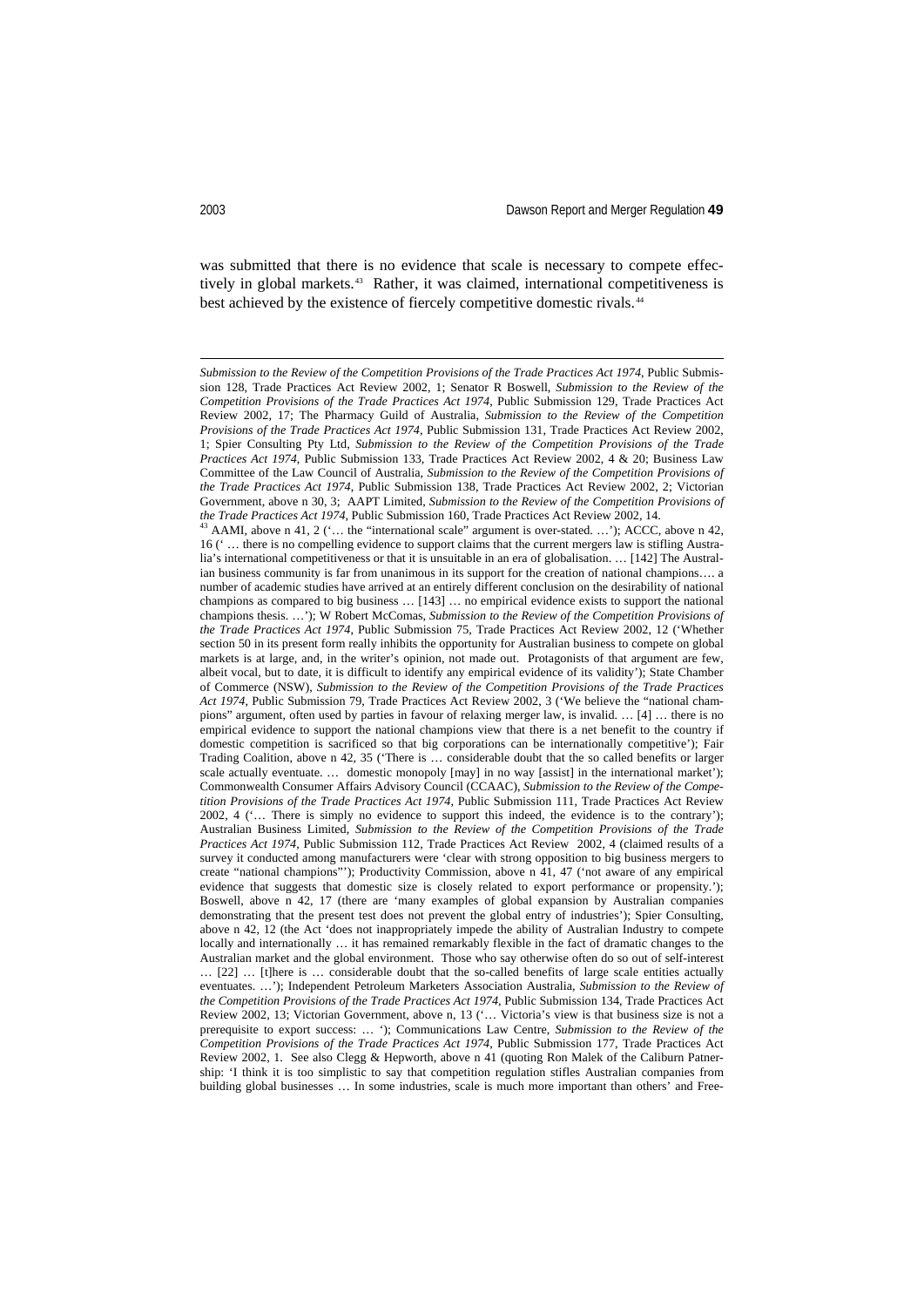This position has been most vigorously championed by Professor Michael Porter<sup>[45](#page-12-0)</sup> who has conducted empirical research on what gives business competitive advantage in the age of globalisation. Professor Porter's research led him to conclude that nations with 'leading world positions often have a number of strong local rivals'.<sup>[46](#page-12-1)</sup> In his seminal work, *The Competitive Advantage of Nations*, Porter claims:

> Among the strongest empirical findings from our research is the association between vigorous domestic rivalry and the creation and persistence of competitive advantage in an industry. … In global competition, successful firms compete vigorously at home and pressure each other to improve and innovate. … We found, in contrast, few "national champions," or firms with virtually unrivalled domestic po-sitions, that were internationally competitive. (footnotes omitted)<sup>[47](#page-12-2)</sup>

> Vigorous local competition not only sharpens advantages at home but pressures domestic firms to sell abroad in order to grow. … With little domestic rivalry, firms are more content to rely on the home market. Toughened by domestic rivalry, the stronger domestic firms are equipped to succeed abroad. It is rare that a

<span id="page-12-2"></span>

hills' Donald Robertson: there is 'a growing realisation, if not acceptance, that the so-called national champions argument is a deeply flawed argument.')

<sup>44</sup> G Masterman, *Submission to the Review of the Competition Provisions of the Trade Practices Act 1974*, Public Submission 6, Trade Practices Act Review 2002, 1 ('The argument that Australian companies in order to compete internationally need increases in size through mergers having the effect of substantially lessening competition in their domestic market is fallacious. Strong competition in the domestic market primes a company for entry into foreign markets. Many examples could be given, …'); ACCC, above n 42, 16 ('… a weak or compromised mergers policy could actually undermine Australia's international competitiveness'); CCAAC, above n 42, 3 ('the best way to ensure Australian companies can compete effectively is to have a competitive and effective market that drives the building of genuine competitive advantage'); Brebner, above n 42, 3 (vigorous domestic competitors 'create firms that are better able to compete internationally'); Victorian Government, above n 30, 13 ('It is strong domestic competition that ultimately creates the 'national champions'. Big businesses benefit from strong domestic competition, which lowers costs and enables them to compete internationally. … '); Canberra Consumers, above n 44, 1 ('… Global success can only be achieved in a marketplace which is responsive to customer desires and competition … reduced competition … [results in] companies [becoming] complacent and uncompetitive.'); Queensland Government, *Submission to the Review of the Competition Provisions of the Trade Practices Act 1974*, Public Submission 198, Trade Practices Act Review 2002, 7 ('… the basis for the international competitiveness of Australian firms is their success in

<span id="page-12-0"></span>a vigorously competitive domestic market').<br><sup>45</sup> The ACCC in its submission relied heavily on the research of Michael Porter: see ACCC, above n 42, 142 ('Porter found a strong empirical link between vigorous domestic rivalry and the creation and persistence of competitive advantage in an industry'), at 143 ('Porter and Sakakibara concluded that their examination provided robust evidence that domestic rivalry is positively associated with international trade performance. [from Sakariko, M. & Porter, M.E., 'Competing at Home to Win Abroad: Evidence from Japanese Industry', *Fundamental Theory Task Force Report*, American Bar Association 2001]') and at 143 ('.... Unless a firm is forced to compete at home, it will quickly lose its competitiveness abroad. [fn 181: Professor Michael E. Porter, Competition and Antitrust: Towards a Productivity-Based Approach to Evaluating Mergers and Joint Ventures, *Fundamental Theory Task Force Report*, American Bar Association, 2001]'). <sup>46</sup> Michael Porter, *The Competitive Advantage of Nations* (1990) 117.<br><sup>47</sup> Ibid.

<span id="page-12-1"></span>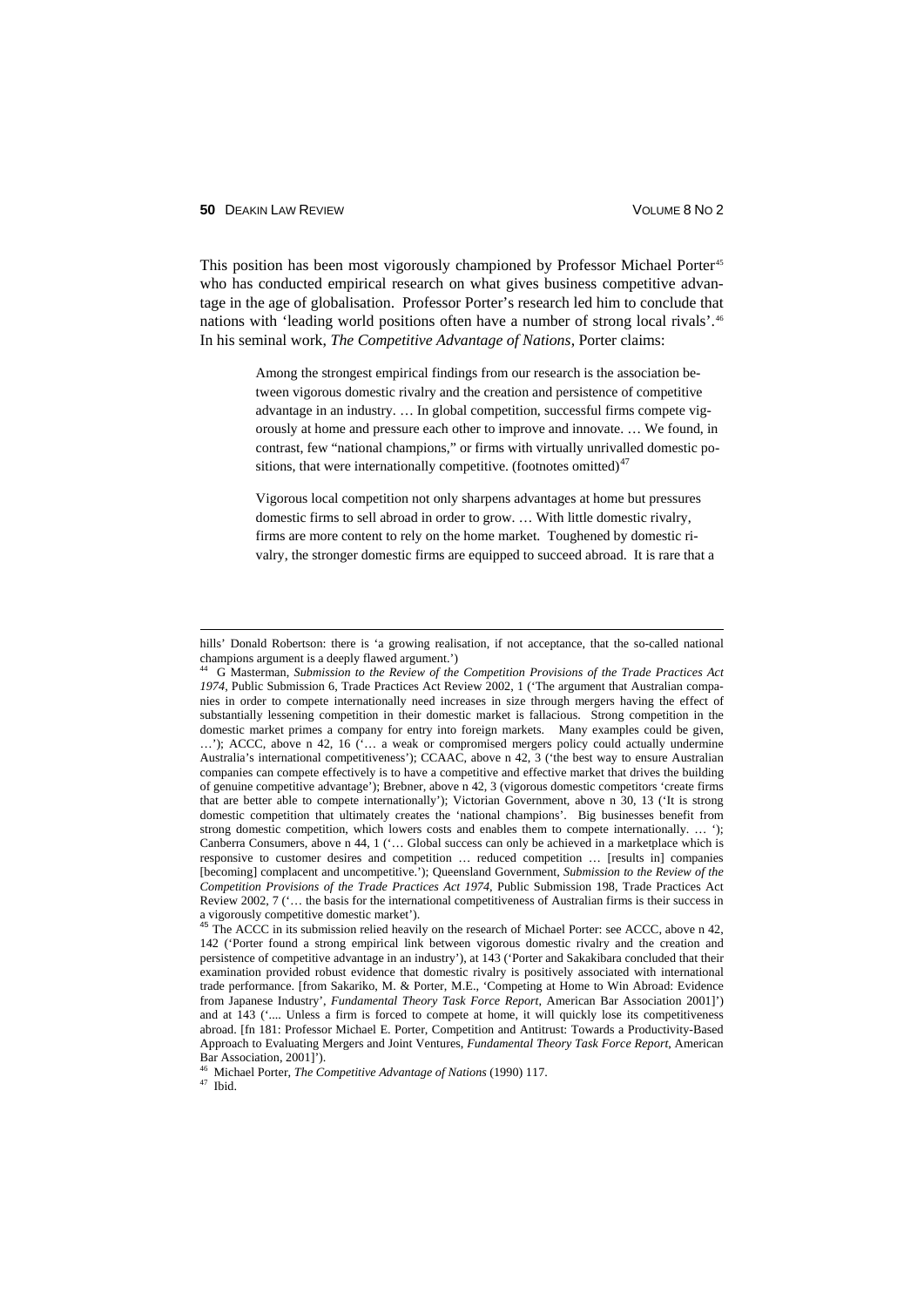company can meet tough foreign rivals when it has faced no significant competition at home. …' (footnotes omitted) [48](#page-13-0)

In this respect, a number of submissions highlighted the fact that there have been many small-to-medium sized Australian businesses that have been successful in the global market<sup>[49](#page-13-1)</sup> and that, given Australia's relatively small economy, even if the scale argument did have merit, a domestic firm allowed monopoly status would still not be large enough to compete with firms from larger economies.<sup>[50](#page-13-2)</sup>

Other reasons advanced in submissions for retention of the substantial lessening of competition test included that:

• Australian consumers should not be disadvantaged by large firms wanting to compete internationally<sup>[51](#page-13-3)</sup> and that, in any event, the current process al-

<span id="page-13-2"></span>… the figures … show that exporting is not the exclusive preserve of big business …').  $50$  State Chamber of Commerce, above n 43, 4 ('… Australia's small domestic market means that even if monopolies were created in certain industries, the size of the new mega-firm would still be too small to have a significant impact on the global market. … ').

<span id="page-13-1"></span><span id="page-13-0"></span><sup>&</sup>lt;sup>48</sup> Ibid 119.<br><sup>49</sup> A number of submissions highlighted the success of many small Australian firms in the global market: see, for example, AAMI, above n 41, 2 ('[m]any relatively small Australian companies successfully compete both domestically and internationally with other companies big and small. On the other hand, there have been monopolies, duopolies – operations with "scale" – where the businesses and consumers they supply and service have been disadvantaged in terms of pricing, responsiveness and outmoded products and services.'); McComas, above n 43, 10 ('… it be said that, to the extent that particular Australian corporations have been able to establish operations offshore, their success of itself has not depended upon their relative size in Australia. … Conversely there are notable illustrations where corporations which have achieved growth by merger in Australia have not succeeded in their offshore expansion, …'); State Chamber of Commerce, above n 43, 4 ('[t]here are many examples of firms competing internationally without being the dominant firm in the domestic market. There are around 25,000 businesses engaged in exporting, with over 95% being small and medium enterprises …'); CCAAC, above n 43, 3; Communications Law Centre, above n 43, 7. See also Fels, above n 32 ('[there] are several examples of smaller companies achieving great export success. Cowan Manufacturing at Warner Bay NSW, supplies recompression chambers to export markets including the United States navy. This year it expects to double exports to around \$1.2 million. Compumedics makes computer based medical monitoring and diagnostic equipment at its Melbourne plant. Last year it earned \$7 million on export markets. Perini & Scott Masterman is a small Sydney firm supplying electrical control systems for cranes. Its exports of \$2 million constitute approximately two thirds of its annual turnover

<span id="page-13-3"></span> $^{51}$  AAMI, above n 41, 2 ('AAMI does not believe that any action proposed by Australian companies to acquire the scale perceived as needed for them to be able to compete internationally should disadvantage other Australian businesses and consumers.'); State Chamber of Commerce, above n 43, 3 ('… we are concerned any lowering of the merger hurdles could be unduly detrimental to smaller domestic-oriented firms operating in the same industry … [4] … [questions whether] it is worth sacrificing domestic competition to achieve these international gains. …'); CCAAC, above n 43, 4 ('Australian consumers should not have to tolerate (and pay the price for) monopolies or oligopolies on the basis that such are necessary to enable Australian corporations to gain sufficient scale to compete effectively overseas. There is simply no evidence to support this indeed, the evidence is to the contrary'); National Association of Retail Grocers of Australia (NARGA), *Submission to the Review of the Competition Provisions of the Trade Practices Act 1974*, Public Submission 126, Trade Practices Act Review 2002, 5 ('[n]ational champions must not come at the expense of domestic competition and its benefits to domestic consumers'); Spier Consulting, above n 42, 22 ('[g]lobal issues are important, but so are domestic. ...'); Victorian Government, above n 30, 13 ('[t]he 'national champion' argument … could result in Australian consumers paying higher prices to help support businesses charging lower prices to overseas consum-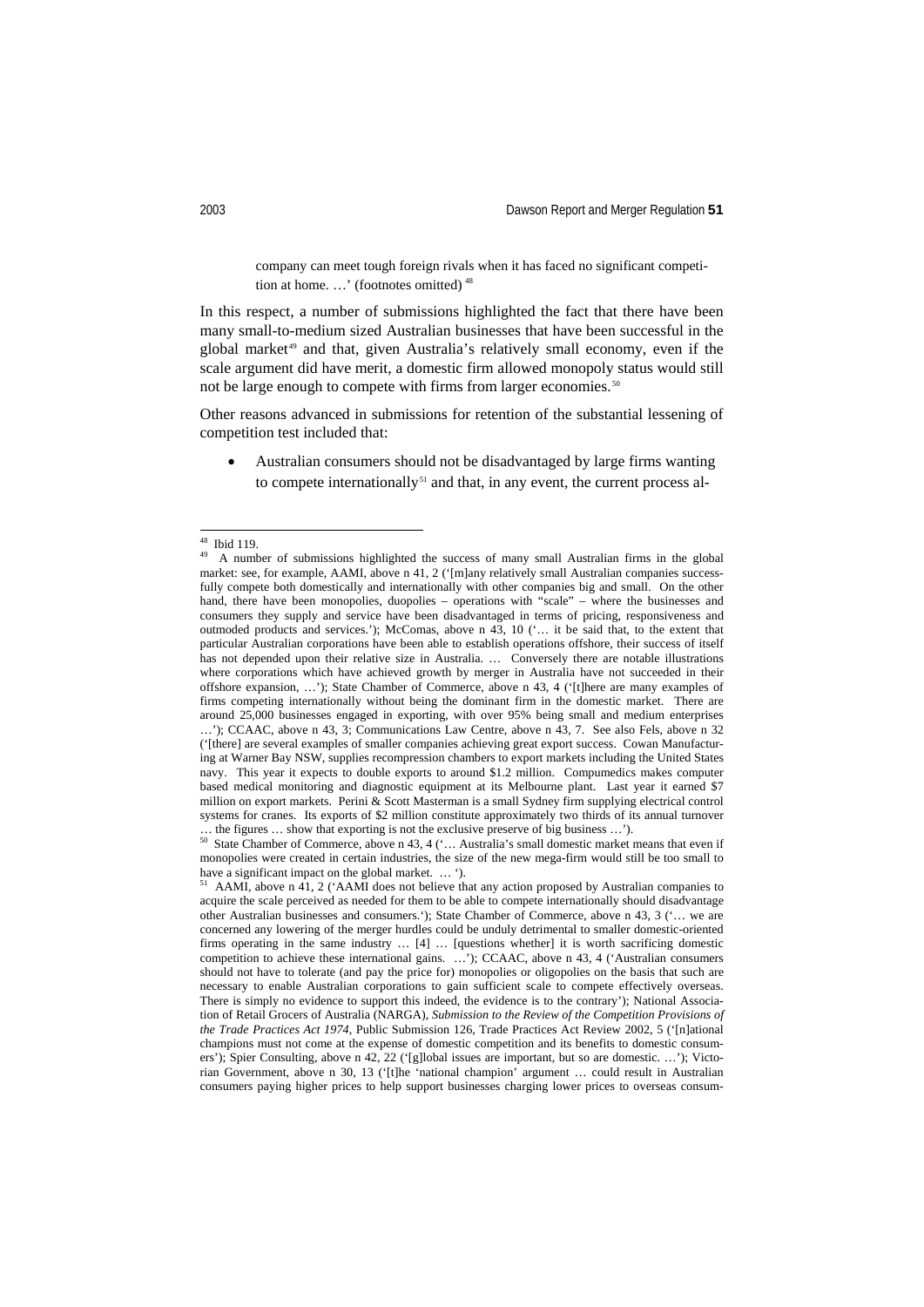ready allows for international considerations, including the consideration of import competition, at the clearance stage and as part of the authorisa-tion process;<sup>[52](#page-14-0)</sup>

- the current system cannot be said to inappropriately impede mergers given the high approval rate: $53$
- the dominance test would be detrimental;<sup>[54](#page-14-2)</sup>
- we need competitive markets;<sup>[55](#page-14-3)</sup>
- change is not called for because it would make no discernable difference to the outcome: $56$

ers'); Communications Law Centre, above n 43, 7 ('domestic consumers should [not have to] subsidise the performance of domestic firms in international markets').

<span id="page-14-0"></span><sup>52</sup> ACCC, above n 42, 137 ('[t]he extent of international competition is given full consideration in the Commission's merger assessment process. Section 50(3)(a) requires that the Commission consider the [138] actual and potential level of import competition ... The Commission has not objected to any merger where comparable and competitive imports have held a sustained market share of 10 per cent or more for at least 3 years. … The merger authorisation process also places a heavy emphasis on the international competitiveness of Australian industry. … [144] … the Commission has never opposed a merger where imports constrain the exercise of domestic market power'); Spier Consulting, above n 42, 21 (notes that mergers in sectors already exposed to international trade are not opposed (10% imports) and authorisation is possible; '[c]learly the framework of the Act is not an obstacle to allowing Australian firms to merge, to achieve the scale necessary for international competitiveness providing there is sufficient public benefit. ...'). See also Fels, above n 32 ('[t]he authorisation provisions of the Act are available to those firms that want to ensure international competitiveness through acquisition. … Since 1993, the Act has explicitly stated that export generation, import replacement or contributions to the international competitiveness of the Australian economy are public benefits').

<span id="page-14-1"></span><sup>&</sup>lt;sup>53</sup> See Brebner, above n 42, 6 ( $\ldots$  a statistical assessment of mergers considered by the ACCC since the introduction of the substantial lessening of competition test provides no evidence that it is impeding, unreasonably, the ability of firms to merge. It has been statistically rare for the ACCC to oppose proposed mergers. Of the 1328 mergers fully considered by the ACCC between 1993 and 2001 … only 100 (or 7.5%) were opposed. Of these, 42 were resolved through enforceable undertakings by the parties, leaving only 4.4% opposed and not resolved. This number appears to be dropping … These statistics hardly provide evidence of an overly intrusive enforcement body prohibiting all merger activity desired by business. Rather, it reflects appropriate application of the current test with the ACCC challenging only those mergers that would genuinely lead to substantial lessening of competition in the market). See also QRTSA, above n 42, 7 ('[g]iven that the vast majority of acquisitions (mergers) are not prevented by the present s 50, any suggestion that s 50 stands in the way of acquisitions (mergers) must be dismissed'); State Chamber of Commerce, above n 43, 4 ('[t]he current regime is clearly not unduly inhibiting mergers because the overwhelming majority of applications are approved'); Association of Consulting Engineers Australia, *Submission to the Review of the Competition Provisions of the Trade Practices Act 1974*, Public Submission 89, Trade Practices Act Review 2002, 10; Business Law Committee of the Law Council of Australia, above n 43, 54 ('… where an Australian firm is actually trading in a global market, a merger, even within a highly concentrated Australian market, is unlikely to lead to a substantial lessening of competition, as the Australian firms will continue to be subject to international competition').

<span id="page-14-2"></span><sup>54</sup> State Chamber of Commerce, above n 43, 4 ('… concerned that a return to the *market dominance* test would be detrimental to the competitive environment ...'); Victorian Government, above n 30, 12; Canberra Consumers, above n 44, 1.

<span id="page-14-3"></span><sup>55</sup> ANZ, above n 42, 4 ('... supports current merger law … the interest of the Australian economy and the public interest generally, are enhanced by competitive markets and does not support he creation of anticompetitive market structures.'); Brebner, above n 42, 2.

<span id="page-14-4"></span>SFE Corporation, above n 10, 10 ('SFE doubts whether a change from the substantial lessening of competition to the dominance test would make any discernible difference to the likely outcome of the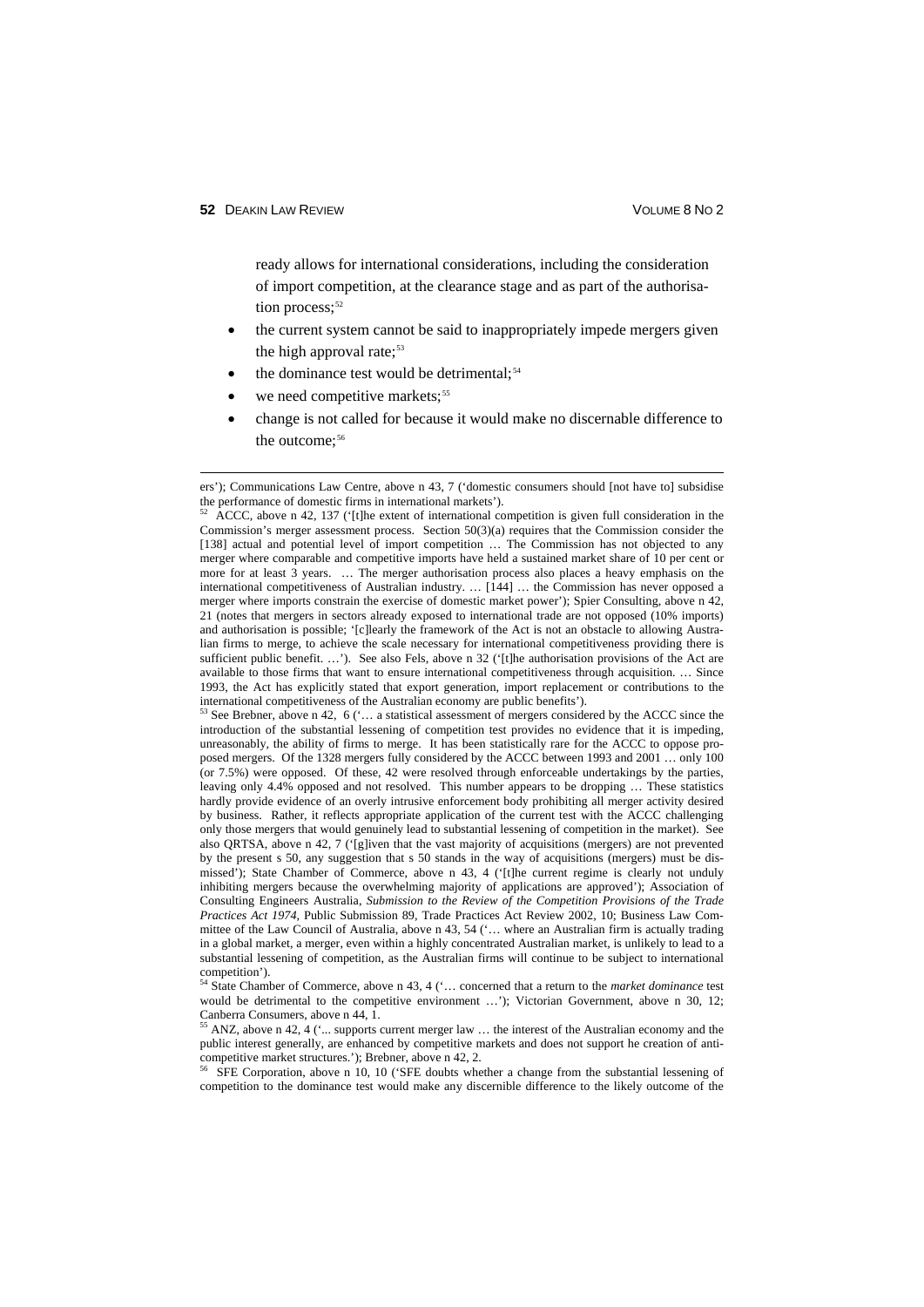- the current test accords with that applied in comparable jurisdictions;<sup>[57](#page-15-0)</sup> and
- the current test maintains consistency with other provisions in Part IV of the TPA and with the object of the Act.<sup>[58](#page-15-1)</sup>

Given the volume of submissions the Committee received on this issue, it was anticipated they would address it in some detail; that is, that there would be some discussion in the Report regarding whether there was any merit in the claims that a return to the dominance test was warranted or that the current test inappropriately impeded international competition.<sup>[59](#page-15-2)</sup>

Unfortunately no such analysis was provided. Extraordinarily the Committee did not even acknowledge that there had been submissions made for a return to the market dominance test, or that the provisions needed watering down to facilitate firms achieving a sufficient size to be able to successfully compete internationally.<sup>[60](#page-15-3)</sup> The absence of discussion on this issue is surprising in light of the fact that the first term of reference for the Review required the Committee to identify if any provisions of Part IV of the TPA 'inappropriately impede the ability of Australian industry to compete locally and internationally'. Nowhere is this issue more acute than in relation to s 50.

Ultimately, without mentioning the 'dominance' claims, the Committee concluded that the 'underlying assumption [of Part IV of the TPA is] that competition promotes efficiency, which in turn enhances public welfare …' [61](#page-15-4) and that the substantial lessening of competition test currently applied is the one most in line with this

<span id="page-15-1"></span>Fair Trading Coalition, above n 42, 33 ('The current section 50 ... maintains consistency of thresholds within the TPA ...'); Brebner, above n 42, 2 (the SLC test 'is the one most aligned with the object of the Act, namely, preserving and promoting competition … If this is what the Act promotes then if follows that conduct *substantially* lessening competition should be prohibited. On the other hand, a test that prohibits mergers only when they create or enhance market dominance is contrary to these goals because it necessarily permits mergers which substantially lessen competition. This, … would reduce, rather than 'enhance', the 'welfare' of Australians. …); Spier Consulting, above n 42, 20 (the current test '… maintains consistency of thresholds within the TPA.'); AAPT Limited, above n 42, 14. See also Cooney Report, above n 9, 48 (para's 3.109-3.110) ('[t]he philosophy underlying Part IV of the Trade Practices Act is the protection and enhancement of competition. Implicit in Part IV is the assumption that acts or occurrences which substantially lessen competition contravene the Act, unless authorised … on public benefit grounds. … The existence of a dominance test in the area of merger regulation is difficult to reconcile with the essential thrust of the Act which is directed to preventing anticompetitive conduct.')

<span id="page-15-2"></span>See, for example, Clegg & Hepworth, above n 41 ('[t]he head of the national competition law group at Freehills, Donald Robertson, says he expects the issue [of national champions] will be addressed during the Federal Government's inquiry into the [TPA]').

majority of mergers proposed. ...'); Pengilley, above n 29 ('[m]y guess is that an analysis of company mergers since the introduction of the "substantial lessening of competition" test would show that most of those disallowed would also come within the previous dominance test …').

<span id="page-15-0"></span>Fair Trading Coalition, above n 42, 33 ('[t]he current section 50 accords with most comparable jurisdictions …'); Spier Consulting, above n 42, 20; Business Law Committee of the Law Council of Australia, above n 42, 54 (reverting to a dominance test 'would be inconsistent with current international practice'); Victorian Government, above n 30, 3.<br><sup>58</sup> Faith Tradistic Carlier of the 32 (TL

<span id="page-15-3"></span>The Committee did acknowledge the sale argument very briefly in the context of submissions referring to a change to the definition of market: Dawson Report, above n 1, 59-60. However, the Committee did not discuss or reach any conclusion on the matter, but simply noted that international competitiveness was best left to be determined by the authorisation process.<br><sup>61</sup> Dawson Penert alternation process.

<span id="page-15-4"></span>Dawson Report, above n 1, 43. It is unclear on what basis the Committee made this assumption.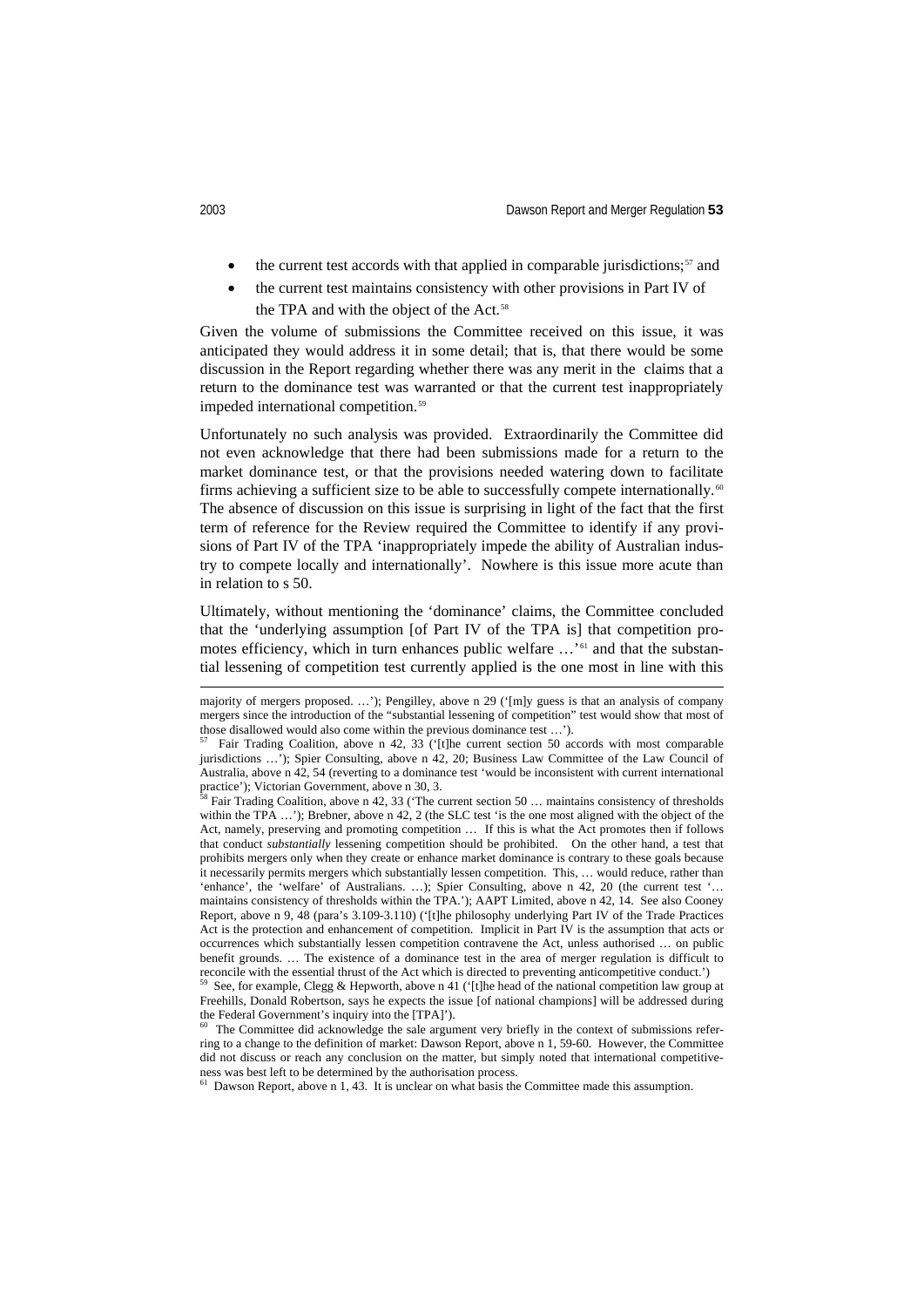assumption. Thus, while making no formal recommendation that the existing test for assessing mergers be retained, this acknowledgement, combined with the absence of any recommendation to the contrary, signalled the Committee's endorsement of the test in its current form.

As highlighted in a number of submissions, the current test is consistent with the express objective of the TPA, to 'enhance the welfare of Australians *through the promotion of competition*  $\ldots$  (emphasis added).<sup>[62](#page-16-0)</sup> It follows from this purpose that conduct *substantially* lessening competition should be prohibited. A test that prohibits mergers only when they create or enhance market dominance is contrary to this goal because it necessarily permits mergers which not only lessen competition, but do so substantially. Furthermore, the promotion and preservation of competition is a legitimate and desirable purpose for which our national trade practices law should aspire. Competition, in general, enhances the welfare of Australians by driving down prices, increasing consumer choice and providing an incentive for research, development and quality control. It is also the case that there is little evidence to support the national champions argument advanced in several submissions, whereas empirical evidence exists which suggests that the reverse (that is strong domestic competition) is more likely to facilitate international competitiveness.[63](#page-16-1) Consequently, the Dawson Committee's decision not to recommend change to the substantial lessening of competition test is to be welcomed.

Nevertheless, the volume of submissions, the historical debate over this issue (in Australia and internationally) and the key term of reference dealing with international competitiveness make the Committee's failure to comment on these submissions unfortunate.

#### 2 *Efficiency defence/consideration*

A number of submissions argued that efficiency claims should be given more prominence in the substantive analysis of mergers.<sup>[64](#page-16-2)</sup> In particular, it was argued that an efficiency *defence* should be incorporated,<sup>[65](#page-16-3)</sup> so that proof that a merger would enhance economic efficiency would provide a defence to a claim that the merger would result in a substantial lessening of competition. Other submissions

<span id="page-16-0"></span> <sup>62</sup> TPA s 2, as inserted by section 3 of the *Competition Policy Reform Act 1995* (Cth) (emphasis added).

<span id="page-16-1"></span><sup>&</sup>lt;sup>63</sup> The validity of this evidence was challenged in some submissions. See, for example, ICC, above n 39, 25 ('[t]ypical arguments concerning the detrimental effects of mergers draw from irrelevant empirical studies …').

<span id="page-16-2"></span><sup>64</sup> See generally, SFE Corporation, above n 10, 1 ('the focus [of any change] should be on finding the best way of ensuring that countervailing public interest issues – including those relating to efficiencies – are considered and given proper weight').

<span id="page-16-3"></span><sup>65</sup> Business Council of Australia, above n 39, 12 (argued for public benefit defence that would include efficiency gains); Business Law Committee of the Law Council of Australia, above n 42, 58 (argued efficiency-enhancing mergers, as a matter of policy, should be permitted). There was also some express opposition to such a defence: Spier Consulting, above n 42, 12 ('… the inclusion of issues such as efficiencies has not worked in Canada and has so far not allowed mergers found to be a breach of competition law to proceed.')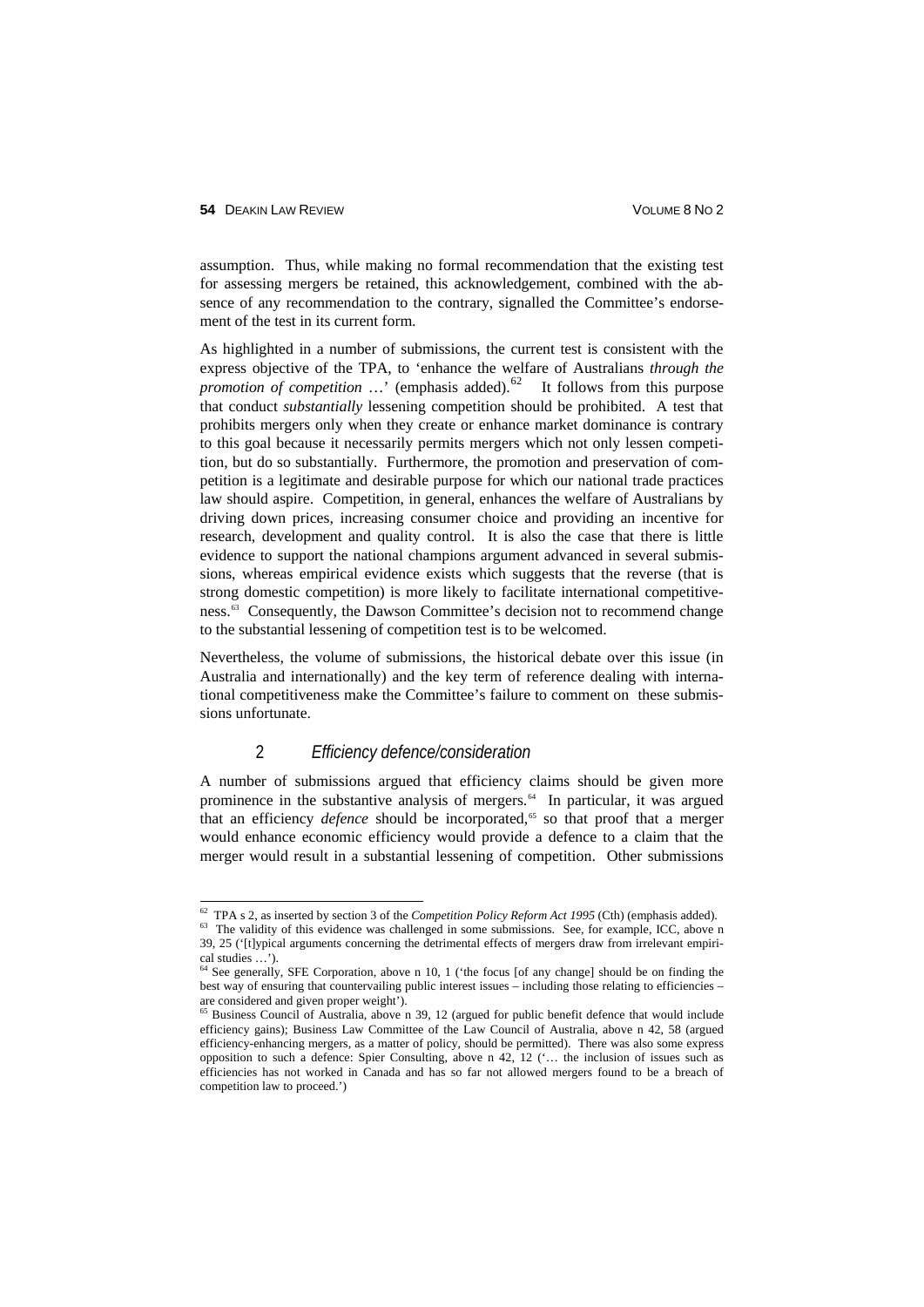sought express mention of efficiency considerations in  $s$  50(3) of the Act,<sup> $66$ </sup> which currently lists a number of factors required to be taken into account when assessing whether a merger substantially lessens competition.

In discussing these proposals the Committee stated that they considered economic efficiency a more appropriate test for mergers.<sup>[67](#page-17-1)</sup> This is an extraordinary (and controversial) finding, and is apparently based on the Committee's understanding that the object of s 50 is to enhance the welfare of Australians through increased economic efficiency. In doing this the Committee seem to have equated "competi-tion" with "economic efficiency",<sup>[68](#page-17-2)</sup> given that the clear object of the Act (including s 50), $\omega$  is expressed in s 2 as being 'to enhance the welfare of Australians through the promotion of *competition* ...' (emphasis added).<sup>[70](#page-17-4)</sup> That is, it is competition and not economic efficiency that is to be promoted. While these concepts overlap – often considerably - the Committee itself recognised, elsewhere in its Report, that they were not the same thing:

In most circumstances maximising competition will maximise economic efficiency. Thus, a test that prevents the substantial lessening of competition will generally be a good test for economic efficiency. However, there may be circumstances in which a merger will offer gains in efficiency but will also SLC.<sup>[71](#page-17-5)</sup>

[Section 50] does not address the situation where a merger fails the competition test, but offers economic efficiencies with the potential to enhance overall welfare.<sup>[72](#page-17-6)</sup>

<span id="page-17-0"></span> $^{66}$  SFE Corporation, above n 10, 14 (section 50(3) should 'make specific reference to the consideration of efficiencies'); Australian Industry Group, above n 29, 12 ('[t]he factors in s 50(3) must 'recognize efficiency gains and issues of scale'); ABA, above n 42, 11; Business Law Committee of the Law Council of Australia, above n 42, 57 ('… assessment of the competitive impact of a merger should also take into account the pro-competitive contributions of efficiencies').

<span id="page-17-1"></span> $67$  Dawson Report, above n 1, 56 ('... economic efficiency is ultimately the more appropriate test for assessing the desirability or undesirability of a merger …'). A few submissions also claimed efficiency was more important than competition: Productivity Commission, above n 41, 47 ('[t]he key requirement is to examine mergers from a primarily economic perspective and to only block significant market consolidation when it is likely to detract from economic efficiency'); Business Law Committee of the Law Council of Australia, above n 42, 58 (claims efficiency-enhancing mergers, as a matter of policy, should be permitted). Compare Spier Consulting, above n 42, 15 ('… [t]he authorisation process is not solely about economic efficiency ... it is about public benefit in its broadest. The Law is ultimately about consumer welfare'). For a view that in a small economy economic efficiency should be given priority over all other goals see Gal, above n 40, 1451 ('… small economies … are less able to afford a competition policy that sacrifices economic efficiency for broader objectives. Where social goals conflict with economic efficiency, both goals cannot be materially promoted. …').

<span id="page-17-2"></span><sup>&</sup>lt;sup>68</sup> Dawson Report, above n 1, 58. See also Gal, above n 40, who clearly distinguishes the two by suggesting economic efficiency should be advanced at the expense of 'other' social goals.

There is no separate object in the TPA for the operation of s 50.

<span id="page-17-4"></span><span id="page-17-3"></span><sup>70</sup> *TPA* s 2.

<span id="page-17-5"></span> $71$  Dawson Report, above n 1, 56.

<span id="page-17-6"></span><sup>72</sup> Dawson Report, above n 1, 56. In noting this the Committee referred to *Davids Holdings Pty Ltd v Attorney-General of the Commonwealth* (1994) 49 FCR 211, 248 (Drummond J): 'Provisions such as s 50 are not tools designed to enable the Court to strike a balance between the economic advantages that might flow from the economies of scale and other efficiencies resulting from a particular merger, on the one hand, and the economic detriments of the merger, such as increased prices that consumers may have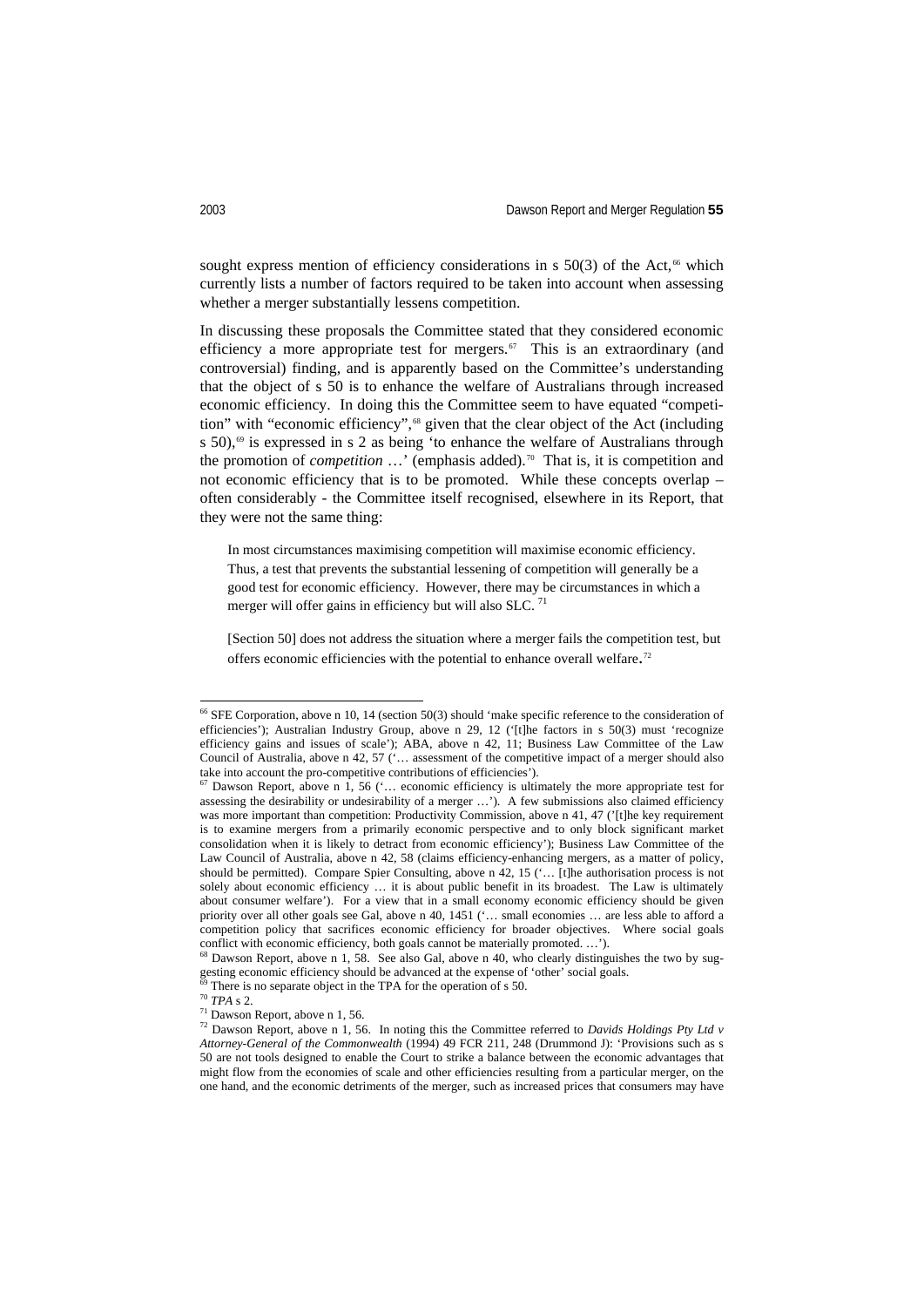It is suggested that the Committee erred in finding that the object of s 50 is to increase economic efficiency. This error, in turn, taints the Committee's statement that economic efficiency is 'the more appropriate test for assessing the desirability or undesirability of mergers'.[73](#page-18-0) This is not to reject the possibility that economic efficiency may be a better test for mergers – although the author does not share this view – it is simply to observe that, in the context of the TPA, economic efficiency is not the most appropriate test to fulfil the stipulated purpose of enhancing consumer welfare through the promotion of competition. This purpose is best achieved by a *competition* and not an efficiency test, even if in many case the same result will be reached.

Nevertheless, despite believing efficiency to be a better test and highlighting economic efficiency as 'an important goal because it is reflected in high productivity, which in turn is important to sustaining economic welfare', the Committee recommended against the proposed change for a number of reasons. First, they noted that where there are other efficiencies, that have the potential to enhance overall welfare, authorisation is possible. Thus, where there are gains in efficiency but also a substantial lessening of competition, the Committee considered authorisation to be the most appropriate avenue<sup> $74$ </sup> for parties wishing to proceed with claim their merger.

Second, where efficiencies are relevant to the competition test they are already required to be considered. In this respect the Committee makes note of the ACCC merger guidelines:

If efficiencies are likely to result in lower (or not significantly higher) prices, increased output and/or higher quality goods or services, the merger may not substantially lessen competition. [75](#page-18-2)

Consequently, they rejected calls to incorporate a new factor in s 50(3) requiring specific consideration of efficiency in assessing the competitive effects of a merger.

Finally, and most importantly, the Committee believed that an efficiency test within s 50 would inhibit the ability of the ACCC to provide a quick clearance process

to pay, on the other. …' Further quoting Drommond J (at 248), the Committee accepted: 'It is no answer [to a finding of a contravention of s 50] to show, eg, that a moderate reduction in price competition resulting from a particular merger would be greatly off-set, so far as the general public interest in the efficient allocation of resources is concerned, by benefits created by the merger. Any such balancing exercise is for the Trade Practices Commission to carry out in dealing with an authorisation application under ss 88(9) and 90(9), not the Court that has to consider whether s 50 bars a particular merger.<sup>73</sup> Dawson Report, above n 1, 56.

<span id="page-18-0"></span> $74$  Ibid.

<span id="page-18-2"></span><span id="page-18-1"></span><sup>&</sup>lt;sup>75</sup> ACCC, 'Merger Guidelines', above n 7, 60. Further, '[w]hile recognising that precise quantification of such efficiencies is not generally possible, the Commission will require strong and credible evidence that such efficiencies are likely to accrue and that the claimed benefits for competition are likely to follow.' See also Philip Williams and Graeme Woodbridge, 'The Relation of Efficiencies to the Substantial Lessening of Competition Test for Mergers: Substitutes or Complements?' (2002) 30 *Australian Business Law Review* 435.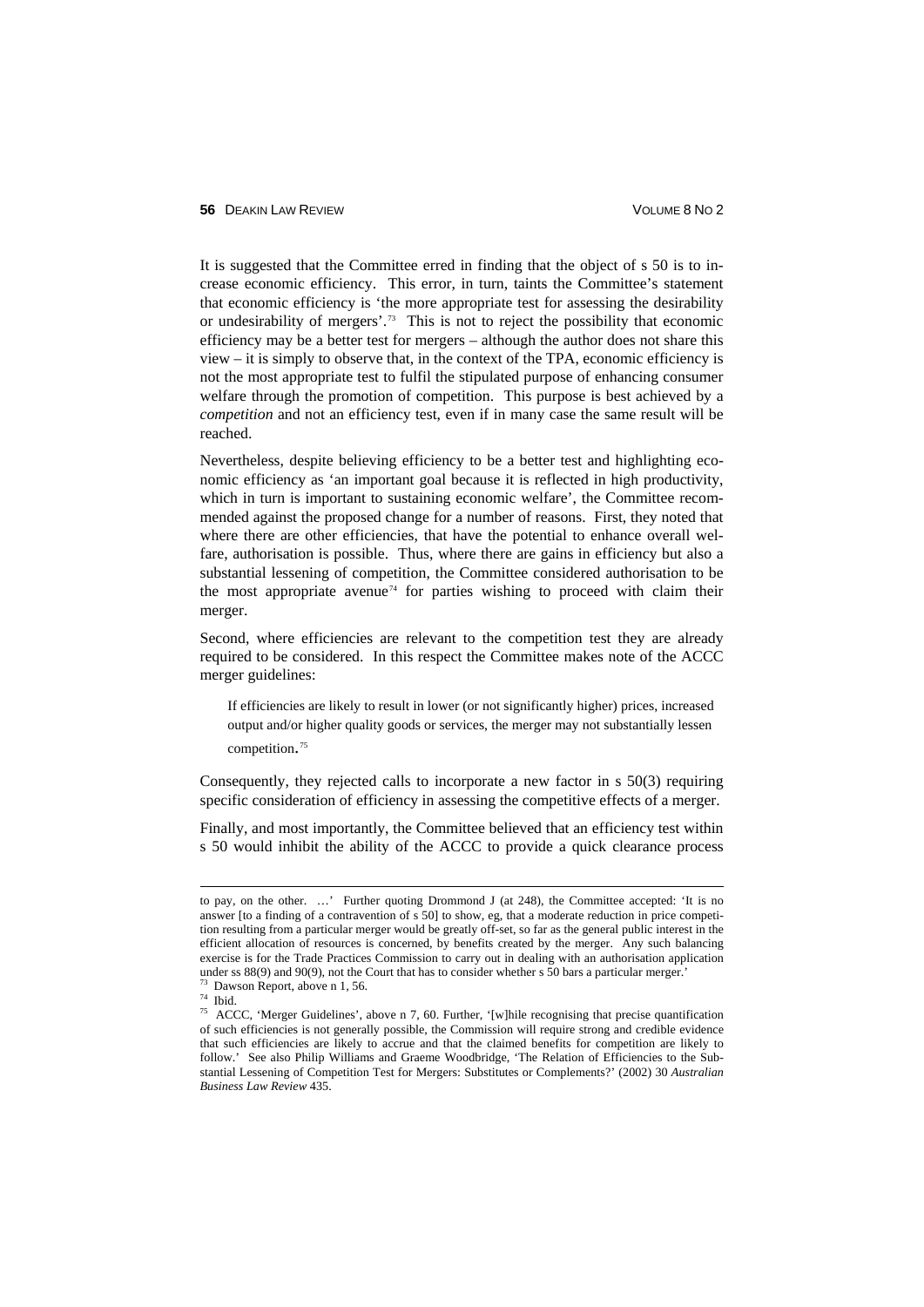because of increased complexity.[76](#page-19-0) Along the same lines, such a test would also give the ACCC more discretion than it currently has, $\eta$  something the Committee considered undesirable.

The Committee did not consider separately the possibility of introducing an 'efficiency defence' [78](#page-19-2) (which would throw the burden of proof of efficiency gains on the parties) as some had advocated. Given the elevated status the Committee were prepared to give economic efficiency, their failure to address this issue is surprising and unfortunate.

#### 3 *Public benefit test as part of s 50 test*

A number of submissions called for public benefits to be incorporated at the clear-ance stage<sup>[79](#page-19-3)</sup> or, specifically, combined with the existing substantive test so that merger assessment, where public benefits are relevant, would become a one-stage process.<sup>80</sup> There were also a number of submissions that were opposed to this proposal.<sup>[81](#page-19-5)</sup>

 <sup>76</sup> Dawson Report, above n 1, 57.

<span id="page-19-1"></span><span id="page-19-0"></span><sup>&</sup>lt;sup>77</sup> Dawson Report, above n 1, 57. ('... application of an efficiency test at the clearance stage would confer on the ACCC a significantly greater degree of discretion in deciding whether to clear or to oppose a merger proposal').

<span id="page-19-2"></span> $78$  The Committee's discussion of efficiencies appeared only in the context of replacing the substantial lessening of competition test with an efficiency test.<br> $^{79}$  SEE Competition shares a 10–12 (the manifolds)

<span id="page-19-5"></span><span id="page-19-3"></span>SFE Corporation, above n 10, 13 ('the regulator should not be encouraged to give primacy to competition issues over public benefit arguments'); IBSA, above n 12, 1 ('[s]ection 50 should be modified to deal with mergers that substantially lessen competition and are likely to disadvantage consumers').

<span id="page-19-4"></span><sup>80</sup> IBSA, above n 12, 1 ('... the competition test in Section 50 of the Trade Practices Act should be combined with a public benefit test including the elements already identified in Section 90 – export potential, import replacement and international competitiveness – and other relevant factors') at 3 ('IBSA believes there is merit in changing the merger approval process to combine the competition test and the public interest test in a one-stage process. This would require the ACCC to assess all mergers referred to it in terms of their likely impact on competition and consumer welfare and whether they would be compatible with broader economic and social objectives. These could include ...') and at  $\overline{5}$ ('[s]ection 50 should be amended to refer to mergers that would substantially lessen competition and are likely to significantly disadvantage consumers); CSR Limited, above n 39, 1 ('… the public benefits test should become part of section 50, such that a merger would not contravene section 50 even if it substantially lessened competition in a market so long as the public benefit outweighed the public detriment'); Australian Industry Group, above n 29, 12 ('the current public interest criteria in section 90 should be introduced into section 50 itself) and at 50 (s 50 should be redrafted to enable public interest test in s 90 to become 'a statutory defence to a claim that a merger resulted in a substantial lessening of competition'); UBS Warburg Australia, above n 39, 7 (test should be changed so that 'a merger proposal is only rejected under section 50 if "any resultant reduction in competition outweighs the public benefit"'); Freehills, *Submission to the Review of the Competition Provisions of the Trade Practices Act 1974*, Public Submission 135, Trade Practices Act Review 2002, 3 (public benefit test should be part of a twotiered s 50); Business Law Committee of the Law Council of Australia, above n 42, 54 ('… a "public benefits" qualification for mergers should be incorporated directly into s50 to supplement the current authorisation process. Public benefits, … could then be considered in the informal clearance process, … ); Victorian Government, above n 30, 17 ('… mixing of competition and public benefit considerations could be given statutory recognition'); Allens Arthur Robinson, *Submission to the Review of the Competition Provisions of the Trade Practices Act 1974*, Public Submission 162, Trade Practices Act Review 2002, 6 (public benefit considerations should exist within s 50 'to ensure that the ACCC takes public benefit considerations into account as part of the informal process'); Minerals Council of Australia,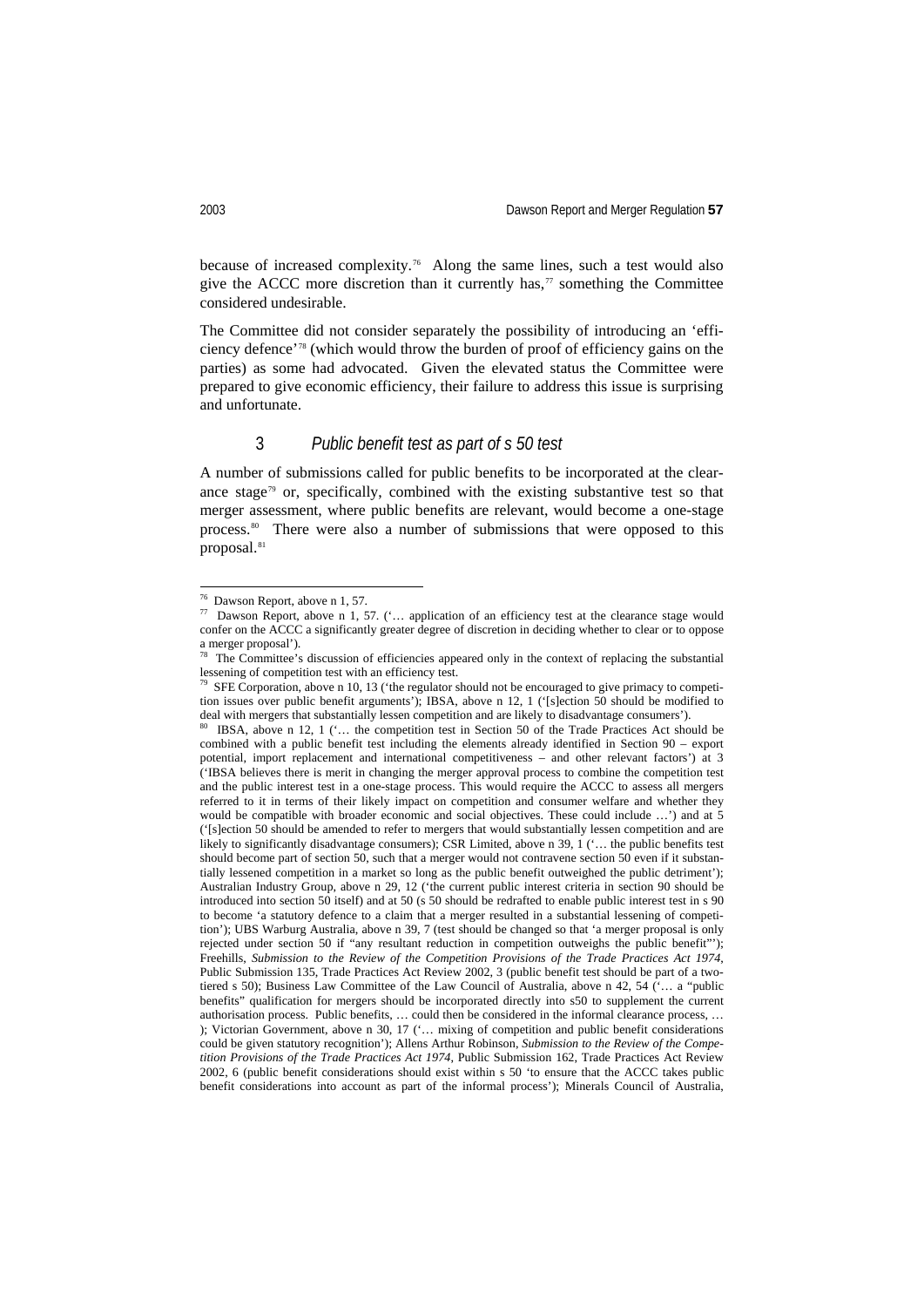-

None of these submissions were mentioned in the Committee's report.

#### 4 *Other factors to be incorporated in section 50(3)*

In addition to claims that efficiencies and public benefits should be specifically identified as a factor to be considered in a substantial lessening of competition analysis, several submissions also claimed that other matters, such as rural and regional issues, $82$  small business considerations $83$  and international competitiveness  $84$ should be referred to in section  $50(3)$ .<sup>[85](#page-20-3)</sup> The Committee briefly noted that these matters were best dealt with as part of the authorisation process:

> … the suggestion in some submissions that section 50(3) explicitly require the consideration of additional factors such as international competitiveness and rural and regional issues raise matters which may not be relevant to the competition test. Those matters are best dealt with in the authorisation process.<sup>[86](#page-20-4)</sup>

<span id="page-20-0"></span><sup>82</sup> QRTSA, above n 42, 7; Association of Consulting Engineers Australia, above n 53, 12-13; Liquor Stores Association of Victoria Inc, *Submission to the Review of the Competition Provisions of the Trade Practices Act 1974*, Public Submission 124, Trade Practices Act Review 2002, 16; NARGA, above n 51, 9.

*Submission to the Review of the Competition Provisions of the Trade Practices Act 1974*, Public Submission 178, Trade Practices Act Review 2002, 4-5 (public benefits should be considered as part of s 50 analysis); Securities Institute of Australia, *Submission to the Review of the Competition Provisions of the Trade Practices Act 1974*, Public Submission 193, Trade Practices Act Review 2002, 2 (should amend s 50 to require the public benefits of a merger proposal to be considered at the same time as the implications for competition').

<sup>81</sup> Australian Consumers' Association (ACA), *Submission to the Review of the Competition Provisions of the Trade Practices Act 1974*, Public Submission 105, Trade Practices Act Review 2002, 6 (oppose public benefit test as part of main test – because then it would be considered 'behind closed doors' instead of publicly); Armitage, above n 42, 1; Canberra Consumers, above n 44, 2 (opposed to public benefit test - '[p]roposals to amend s 50 and s 87B, which would see the public benefits test inserted into the initial consideration of a merger mean that the supposed benefits of a merger would not be subject to public scrutiny before a merger is agreed. There is no reason to accord business this level of confidential privilege ...'). See also Fels, above n 13 ('[i]ncorporating an upfront public benefit test would undermine the substantial lessening of competition test, erode the effectiveness and transparency of the law and deny consumers, suppliers and others the right of merits review.')

<span id="page-20-1"></span>QRTSA, above n 42, 7; Association of Consulting Engineers Australia, above n 53, 12-13; NARGA, above n 51, 9.

<span id="page-20-2"></span><sup>&</sup>lt;sup>84</sup> Many of the submissions dealing with this were considered in the context of the dominance/national champions arguments, however some also called for an additional factor to be added to s 50(3), recognising the need to compete internationally. See, for example Commonwealth Bank, above n 28, 7 (recommended adding the following factors: 'the likelihood of a significant enhancement in the ability of an Australian enterprise to compete more effectively with global competitors in Australia' and 'the likelihood of a significant enhancement in the ability of an Australian enterprise to compete more effectively in global markets'); Australian Industry Group, above n 29, 10.

<span id="page-20-3"></span>Other submissions called for inclusion of failing firms and general public interest considerations into s 50(3): Business Council of Australia, above n 39, 12 (s 50(3) should 'include considerations such as efficiency gains, and impact on Australian jobs and failing companies'); Business Law Committee of the Law Council of Australia, above n 42, 2 & 60 (failing firms); Commonwealth Bank, above n 28, 9.<br><sup>86</sup> Dawson Bancti above n 1.57.50

<span id="page-20-4"></span>Dawson Report, above n 1, 57-58.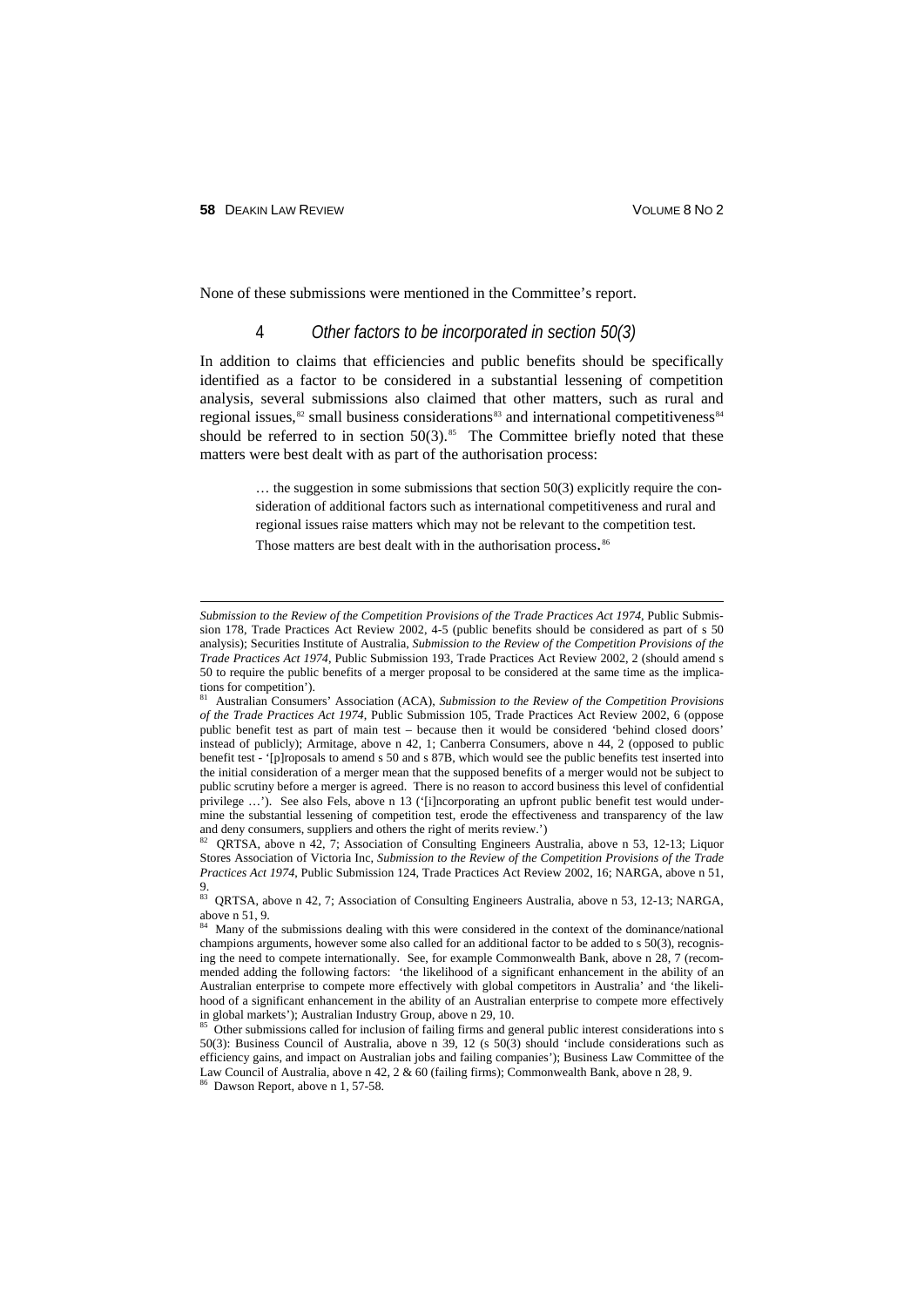While it is perhaps true that most of these factors were more suited to a public benefit analysis (as part of the authorisation process), rather than a competition analysis, this was not true for all. For example, specific mention of rural and regional factors may be relevant in that it would *require* the ACCC to consider how a merger might effect competition in those areas; similarly, a failing firm in the market is relevant to a competition analysis because it would require the ACCC to consider what the state of competition would be, should the firm in question fail. This, of course, does not mean they need to be listed in  $50(3)$  – certainly the ACCC can already take into account any matter that might be relevant to competition, but there is a difference between relevant factors listed in s 50(3) and factors which are not; that is the *requirement* that they be considered. As a result, submissions in this respect deserved some real consideration by the Committee. This is particularly so given one of the Committee's terms of reference was to give consideration to the requirements of rural and regional Australia.

# 5 *Amendment to the definition of market*

The market, for the purpose of merger analysis is defined as a substantial market for goods or services in Australia, a State, a Territory or a region of Australia. [87](#page-21-0) A few submissions argued that it was necessary to widen the definition to better recognise the global marketplace.<sup>88</sup> It was also argued that the definition of markets 'should be subject to a minimum turnover threshold to exclude non-substantial markets'.<sup>[89](#page-21-2)</sup>

While there were fewer submissions on this issue compared with others (for example, a public benefit defence) the Committee found room in its report to comment in some detail on the first of these proposals.<sup>[90](#page-21-3)</sup> The Committee rejected the claims that a broader definition was necessary to take account of global markets. They claimed that regard can, and is, paid to imports when determining whether there is a sub-

 <sup>87</sup> *TPA* s 50(6).

<span id="page-21-1"></span><span id="page-21-0"></span><sup>&</sup>lt;sup>88</sup> Dawson Report, above n 1, 60. For examples of submissions claiming the current definition was too restrictive see: Morgan & Hoggett, above n 29; UBS Warburg, above n 39, 7 ('… the definition of market should take into account the flow of capital and labour, especially skilled labour, into and out of Australia'); Maureen Brunt, *Submission to the Review of the Competition Provisions of the Trade Practices Act 1974*, Public Submission 183, Trade Practices Act Review 2002, 3 (the 'narrow definition of "market" … in … s 50(6)' is 'glaringly inappropriate to the global challenge.' Proposes the definition be amended to mean 'a market in relation to Australia'); Business Council of Australia, above n 30, 16 (supports proposals by Brunt).

<span id="page-21-2"></span> $\overline{CSR}$  Limited, above n 39, 2 ('CSR proposes that section 50(6) be amended such that a market is deemed not to be substantial if the combined annual turnover of all participants in the market is less than a prescribed amount'. CSR suggests at least \$10m).

<span id="page-21-3"></span>The second proposal – to introduce a minimum turnover threshold – was not mentioned in the Committee's report.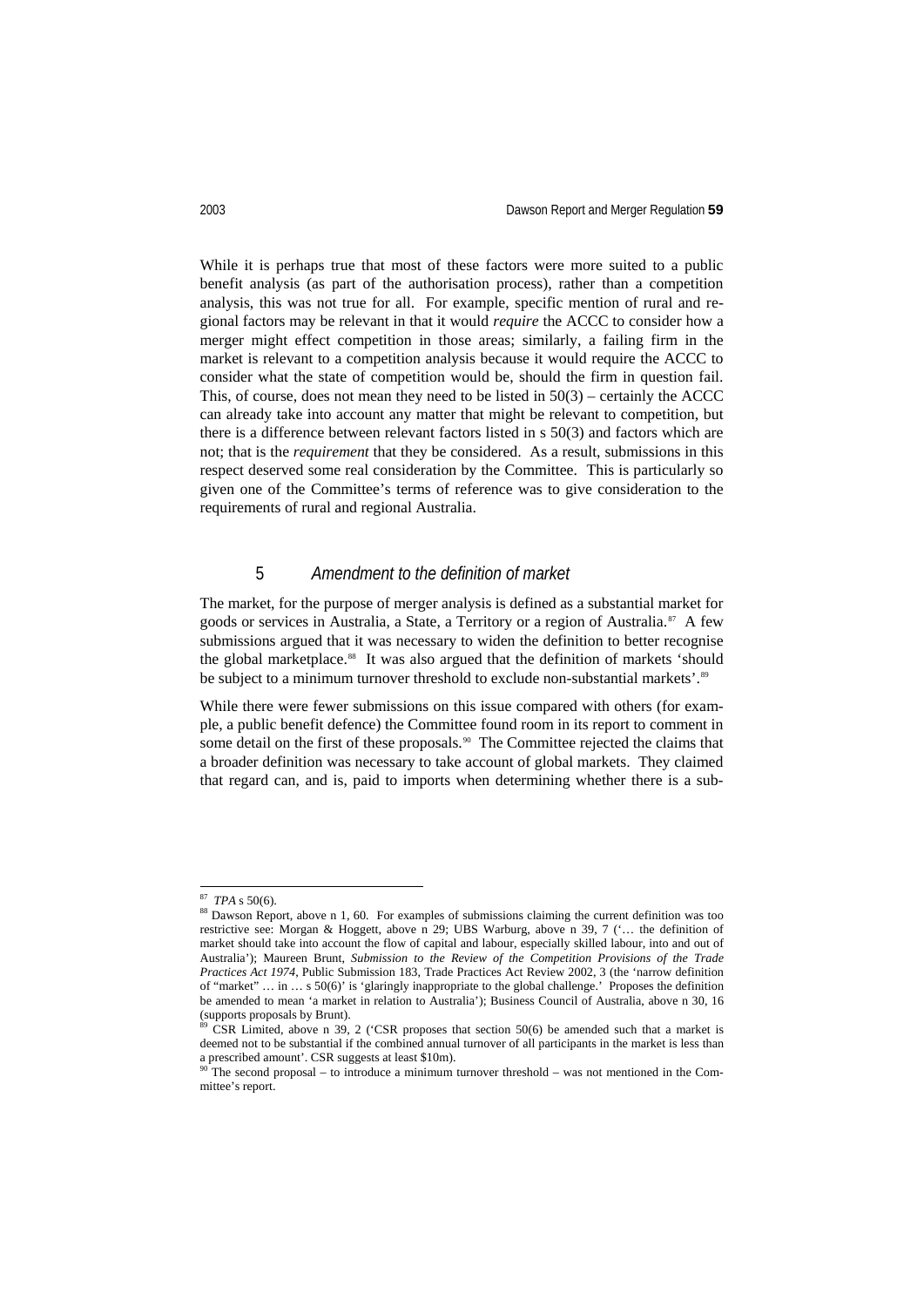stantial lessening of competition,<sup>[91](#page-22-0)</sup> and made note of the ACCC's Merger Guidelines which state that the ACCC

> is unlikely to oppose mergers where there is a significant and sustained level of competition from imports in the relevant market.<sup>[92](#page-22-1)</sup>

The Committee went on to note that if the issue of global competition was important in a particular case and consideration of imports didn't give due recognition to this, it was a factor that could be considered on a case-by-case basis in the authori-sation process.<sup>[93](#page-22-2)</sup>

Further, the Committee observed that

the adoption of a wider geographical definition of a market would risk extending the relevant market beyond national borders altogether, making it more difficult to demonstrate that the merger ... would SLC.<sup>[94](#page-22-3)</sup>

This, of course, was the point of the submissions; that is, that as global markets extend beyond national borders, formal recognition of this should exist within the TPA which would, at least in respect of markets for traded items, make it more difficult to establish a lessening of competition – the argument being that it *is* less likely to substantially lessen competition; so much seems obvious.

Despite observing that a wider definition would make proving a contravention more difficult, the Committee noted, with apparent approval, the ACCC's Merger Guidelines which acknowledge that it may, in appropriate cases, be 'relevant to define the market as broader than Australia'.<sup>95</sup> The Committee considered that, as a result of the ACCC applying – in some cases - a wider definition than that allowed by the legislation, any problem with the existing definition was already being adequately dealt with. However, as Brunt correctly points out, while the Commission may have "solved" the problem of a restricted market definition through their merger guidelines, if the issue was litigated a 'court might feel impelled to obey the statu-tory definition',<sup>[96](#page-22-5)</sup> which does not allow for such a broad definition of market. The Committee did not acknowledge this problem.

In any event, if the Committee believed the ACCC's merger guidelines to be appropriate, then why not recommend that this interpretation be given legislative effect? In addition, the argument that the authorisation process can accommodate any issues that do result in an overly narrow definition of market is flawed. Market definition is a necessary first step in applying the *competition* test. If the existing

<span id="page-22-0"></span><sup>&</sup>lt;sup>91</sup> For more detail on the extent to which import competition is considered at the clearance stage see Brebner, above n 8. Generally, if imports comprise 10% or more of the relevant market the ACCC will clear the merger.

<span id="page-22-1"></span> $92$  Dawson Report, above n 1, 59. See also Fels, above n 32 ('[d]omestic mergers of Australian firms have not been opposed where there is a clear and identifiable constraint from offshore.')

 $\frac{93}{93}$  Dawson Report, above n 1, 60

<span id="page-22-3"></span><span id="page-22-2"></span><sup>&</sup>lt;sup>94</sup> Dawson Report, above n 1, 59

<sup>&</sup>lt;sup>95</sup> ACCC, 'Merger Guidelines', above n 7, 37 (para 5.63)

<span id="page-22-5"></span><span id="page-22-4"></span> $96$  Brunt, above n 88, 3.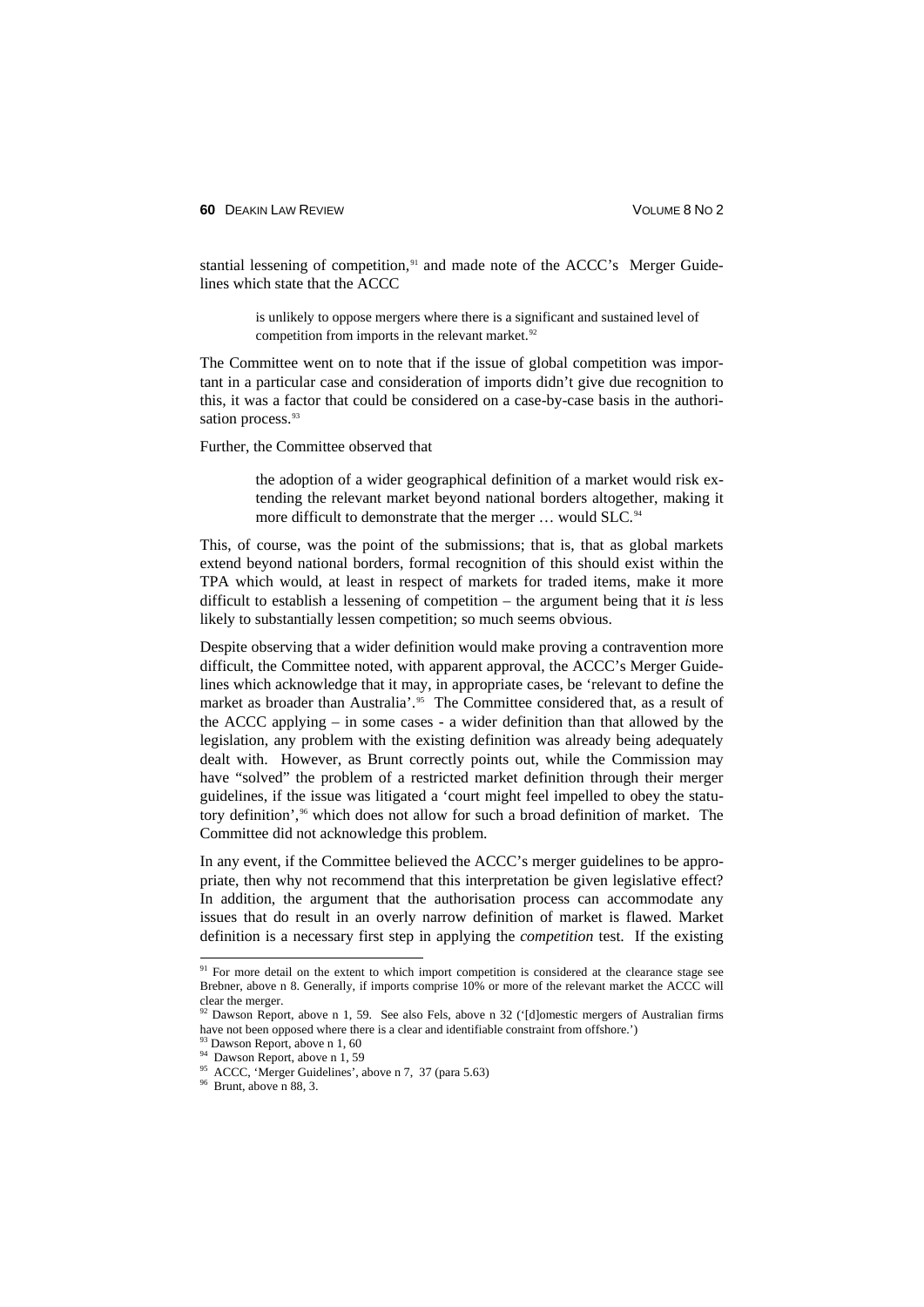test is inadequate it should be rectified, rather than leaving it to the authorisation process to undo any damage caused by an unrealistic definition of market – even if it could be demonstrated that the authorisation process was capable of achieving this objective, which is doubtful. The Committee's dealing with this issue – or rather their failure to deal with it - was unsatisfactory.

#### 6 *Creeping acquisitions*

Finally, it was submitted that the law should be changed to deal directly with creep-ing acquisitions.<sup>[97](#page-23-0)</sup> This refers to the situation where no individual merger in a particular market will substantially lessen competition, but a number of small mergers, over time, may have the same effect. The majority of submissions on creeping acquisitions made reference to the retail grocery market as a prime example of creeping acquisitions which may ultimately result in a significant lessening of competition.

Some submissions argued that a 'cap' should be placed on the market share of companies, beyond which acquisitions should not be permitted (or at least not permitted without approval), [98](#page-23-1) while others argued that s 50 should be altered to allow the ACCC to take into consideration the cumulative effects of the current and previous mergers by the same party.[99](#page-23-2)

<span id="page-23-0"></span>See, for example, Independent Paper Group, above n 42, 2; Small Business Development Corporation, above n 42,  $\overline{5}$  ( $\ldots$  current merger provisions are inadequate to prevent growth by "creeping acquisitions" …'); Association of Consulting Engineers Australia, above n 53, 10 ('[a] new specific prohibition against anti-competitive creeping acquisitions is called for … While a large acquisition by a dominant corporation can, be subject to close scrutiny by the ACCC, a series of minor acquisitions that together would substantially lessen competition are less likely to be subject to the same scrutiny. Where in fact scrutinised the ACCC faces considerable limitations on its ability to assess the cumulative effect of the creeping acquisitions on the level of competition. … '); Fair Trading Coalition, above n 42, 37; NARGA, above n 51, 9 (recommends 'a new prohibition against anti-competitive creeping acquisitions be introduced ... [29] ... although individually these minor or one-off acquisitions may not substantially lessen competition, they may collectively substantially lessen competition to the detriment of consumers. ...'); National Association of Retail Grocers of Australia, *Supplementary Submission 2 to the Review of the Competition Provisions of the Trade Practices Act 1974*, Public Submission 206, Trade Practices Act Review 2002, 7 (recommends insertion of a new s 50(7) into s 50 'providing that where s50(1) and s50(2) do not prevent the acquisition, yet the cumulative effect of the proposed acquisition and previous acquisitions in any relevant market is to SLC in any relevant market, the proposed acquisition is not to proceed unless authorized or subject to an enforceable undertaking … [24] … Creeping acquisitions are an obvious way to avoid scrutiny under the existing s50)'; Victorian Government, above n 30, 3 ('current merger law does not cover the gradual acquisition of small participants in an industry by a larger participant').

<span id="page-23-1"></span><sup>98</sup> Association of Consulting Engineers Australia, above n 53, 11; Fair Trading Coalition, above n 42, iv & 37; NARGA, above n 51, 81 (propose that a 'concentrated market notice' be issued when markets are identified as highly concentrated); Pharmacy Guild of Australia, above n 42, 2; Spier Consulting, above n 42, 22; WA Independent Grocers Association (Inc), *Submission to the Review of the Competition Provisions of the Trade Practices Act 1974*, 'Restoring Competitive Equality in an Increasingly Anti-Competitive Environment', Public Submission 158, Trade Practices Act Review 2002, 13.

<span id="page-23-2"></span>Small Business Development Corporation, above n 42, 5; Association of Consulting Engineers Australia, above n 53, 10; Fair Trading Coalition, above n 42, 37 (recommends TPA provisions should be altered to allow 'ACCC to take into consideration previous mergers and acquisitions by an acquirer and to aggregate the effect of previous mergers and assess the resultant state of competition …');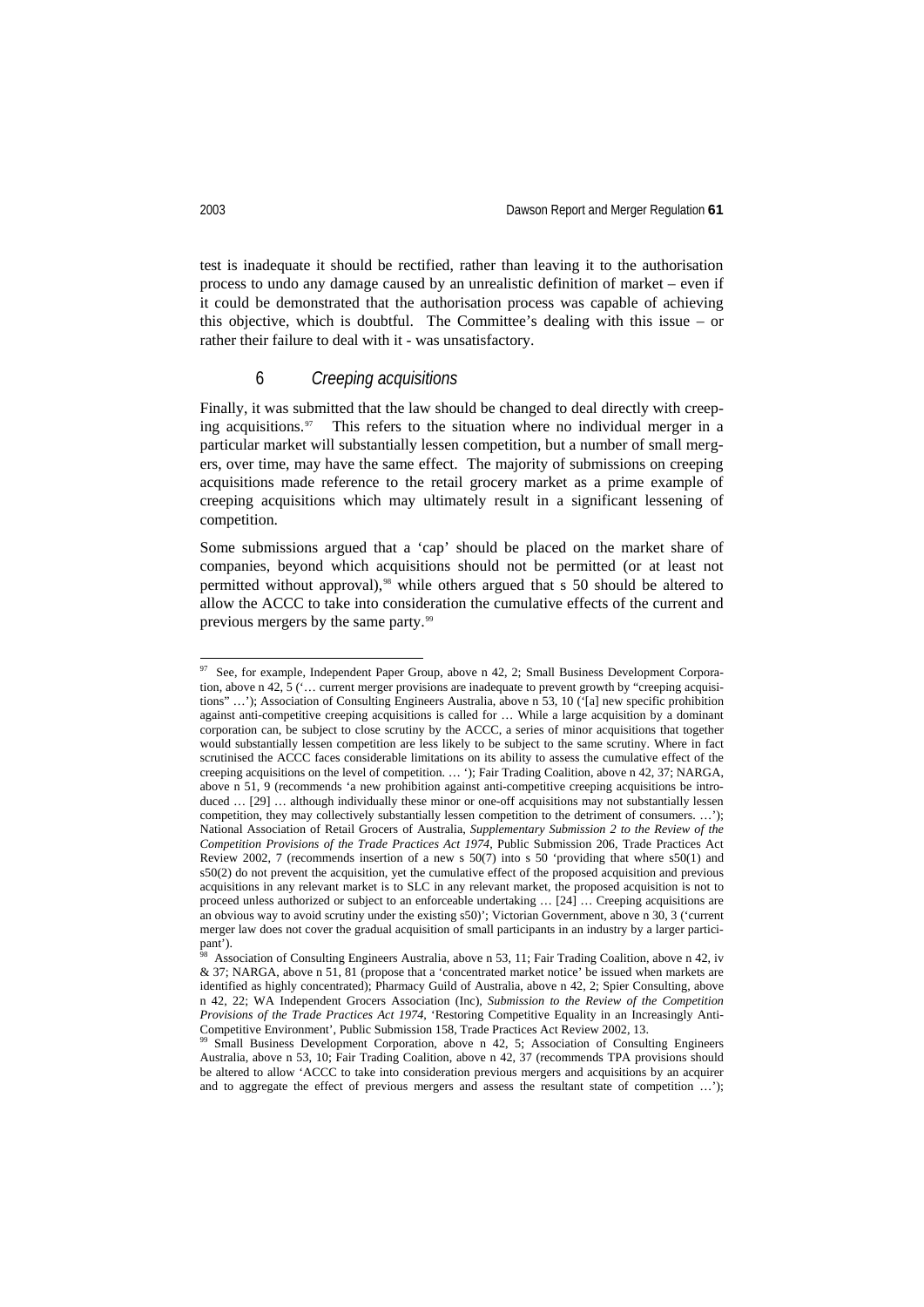The counter-argument to this, set out by the Dawson Committee in its report, was that a cap would 'stifle competition and protect the unsustainable position of inefficient competitors'.[100](#page-24-0) The Committee believed that the current s 50, combined with the ACCC's merger guidelines adequately dealt with creeping acquisitions. They also accepted that a cap would prove 'unworkable' and could deny consumers access 'to the products or services offered by an efficient producer'*.* [101](#page-24-1) Similarly, the Committee rejected (although not expressly) the proposal that the Government should declare highly concentrated industries<sup>[102](#page-24-2)</sup> which, once declared, would require notification to the ACCC before any acquisition could proceed.<sup>[103](#page-24-3)</sup> The Committee claimed that compulsory notification:

<span id="page-24-2"></span><sup>102</sup> See, for example, Fair Trading Coalition, above n 42, 37, which suggests that the Government could 'declare' certain highly concentrated industries and 'where declared any acquisitions would need to be notified to the ACCC and assessed by the ACCC on public benefit criteria ...'

NARGA, above n 51, 29 ('[w]here the cumulative effect of acquisitions is to substantially lessen competition, NARGA would submit that s 50 should allow consideration of such a cumulative effect. Not to do so has the potential to undermine the operation of s 50 in those instances where an entity can over time acquire a substantial degree of market power through relatively minor piecemeal or ad-hoc acquisitions'); Boswell, above n 42, 17 (merger provisions could be amended 'to allow the ACCC to take into consideration previous mergers … and to aggregate the effect of previous mergers'); Pharmacy Guild of Australia, above n 42, 2 ('… the Act should be amended to allow the ACCC to take into consideration previous mergers and assess the resultant state of competition in any relevant market …'); Victorian Government, above n 30, 3, 12 & 15 (s 50 should be strengthened to 'allow for cumulative effects rather than just 'one-off' acquisitions. This could be sectorally based' (at 3)); NARGA (supp 2), above n 97, 7, 24-25. It was also argued that the s 50(3) criteria should be amended to include a reference to creeping acquisitions. The Committee considered that the existing s 50(3) was already capable of addressing this issue where relevant: Dawson Report, above n 1, 67.

<sup>100</sup> Dawson Report, above n 1, 67*.*

<span id="page-24-1"></span><span id="page-24-0"></span><sup>&</sup>lt;sup>101</sup> The Committee claim that the Baird Committee and ACCC both agree this would be unworkable (Dawson Report, above n 1, 67). The Baird Committee reported in 1999: Joint Select Committee on the Retailing Sector (the Baird Committee), *Fair Market or Market Failure? A Review of Australia's retailing sector* (Commonwealth of Australia, 1999) ('Baird Report'). This report (at viii and 47-53) states that the Committee heard compelling evidence that a market cap (of the nature suggested to that Committee – which would have required divestiture of existing assets) would prove unworkable. The ACCC's submission to the Dawson Report does not contain any suggestion that a cap as proposed in Dawson Review submissions would be unworkable. The Baird Committee Report does, however, indicate that the then Chairman of the ACCC, Professor Allan Fels, provided evidence to the Baird Committee that there would be 'significant mechanical problems associated with a market cap' (Baird Report, viii; see also 51).

<span id="page-24-3"></span><sup>&</sup>lt;sup>103</sup> Despite supporting the Baird Committee's finding on viability of a market 'cap', the Committee did not acknowledge the Baird Committee's recommendation that "mandatory notification of retail grocery store acquisitions by publicly listed corporations be prescribed within the mandatory Code of Conduct (recommendation 5), and approved by the ACCC, with a requirement that the ACCC consult with local authorities and other relevant parties in order to make an informed assessment of the likely impact on local businesses of such acquisitions. …" (recommendation 4). The Government rejected this proposal ('the Government does not consider there is a need for mandatory pre-notification of retail grocery store acquisitions by publicly listed companies to be prescribed within a code of conduct. Mandatory pre-notification systems can be complex and difficult to administer. A pre-notification requirement would increase costs for businesses, and - most importantly - be unnecessary because the Trade Practices Act already prohibits acquisitions or mergers which would have the effect or likely effect of substantially lessening competition in a substantial market': *Government Response to the Report of the Joint Select Committee on the Retailing Sector: Fair Market or Market Failure* (December 1999) 4 <http://www.aph.gov.au/senate/committee/retail\_ctte/govt\_resp.doc>). However, the Dawson Committee does acknowledge that the current voluntary Retail Grocery Industry Code of Conduct provides that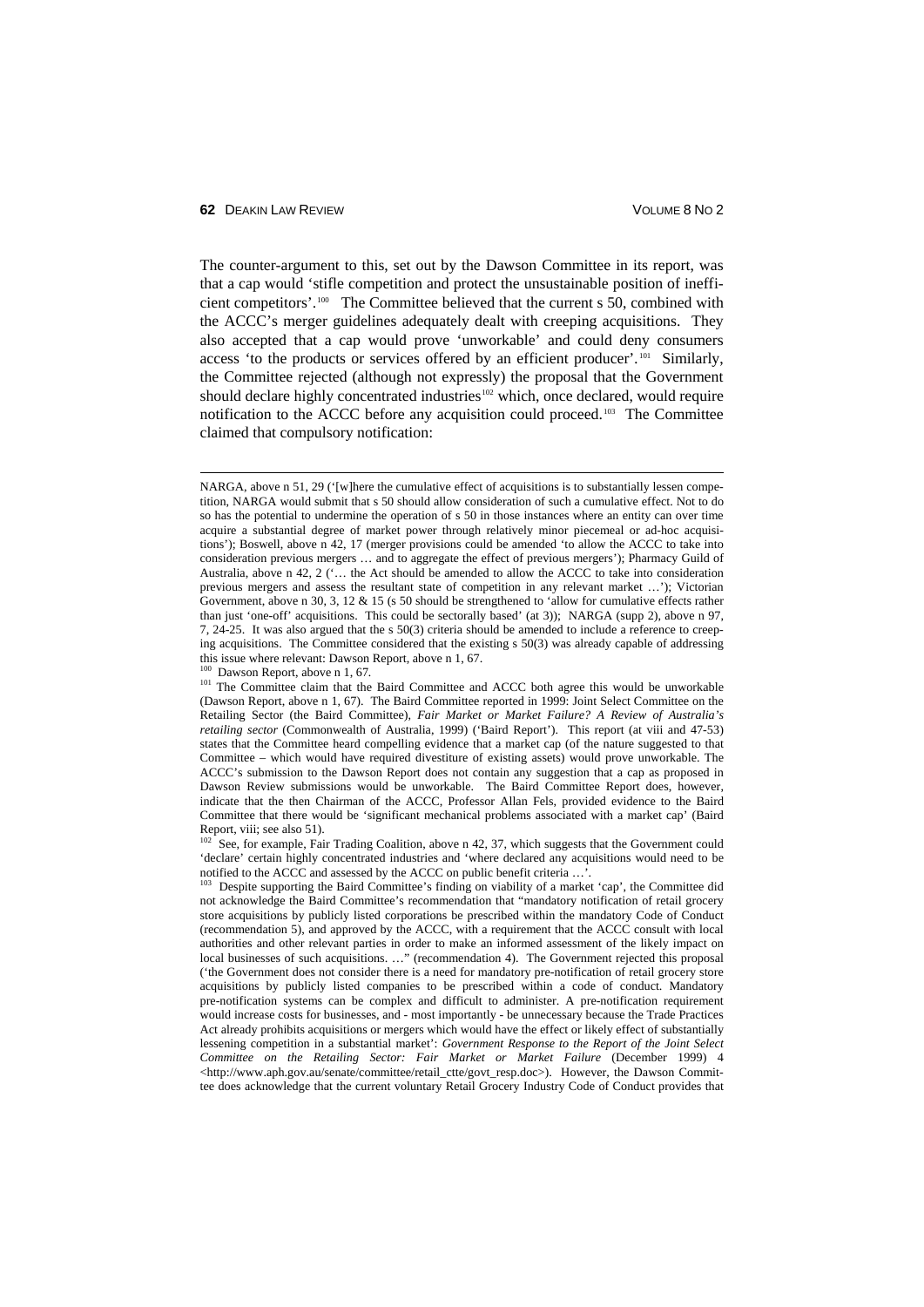might result in larger participants establishing new facilities rather than acquiring existing businesses, possibly to the detriment of those wanting to sell their business.

It is not clear why the Committee believed this would be the case. If the test applied were to be something other than the existing substantial lessening of competition test (as suggested in some submissions) this may have some implications, but the Committee does not suggest the test applied would be different to the existing test.

Requiring notification in certain industries, absent a modified substantive test would have virtually no effect at all – thus, the Committee was correct to reject this in isolation, though not for the reasons provided. However, a mandatory notification requirement in certain industries, combined with a modified substantive test, such as one requiring the ACCC (and the courts) to combine the effect of the current acquisition with the effect of previous acquisitions by the same party, or one that required a general public benefit analysis before the merger could proceed, may assist in resolving the problems associated with creeping acquisitions. The Committee did not consider these proposals at all.

In its general discussion of this issue the Committee noted that where a market is competitive, the preservation of the *number* of participants should be left to industry policy; competition law – which should focus on *competition* – was not the appro-priate mechanism for the protection of the number of participants:<sup>[104](#page-25-0)</sup>

> [W]hile a genuine competitive environment exists, the preservation of the number of competitors in a market is more a matter for industrial policy than for competition policy. A concentrated market may be highly competitive. [105](#page-25-1)

It is suggested that this reasoning is flawed. While s 50 is designed to protect and preserve competition, it does not call on the ACCC to determine whether a genuinely competitive environment exists. It calls upon the ACCC to determine whether the proposed merger would substantially lessen the existing level of competition; that is a *different* test. A by-product of protecting competition in a market may also be the protection of some existing competitors.<sup>[106](#page-25-2)</sup> It is clearly possible for there to be a substantial reduction in competition despite a competitive environment remain-

industry participants will notify the ACCC of acquisitions (paragraph 8: <http://www.mediate.com.au/rgio/code.htm>).

<sup>&</sup>lt;sup>104</sup> Dawson Report, above n 1, 67.

<span id="page-25-1"></span><span id="page-25-0"></span><sup>105</sup> Ibid.

<span id="page-25-2"></span><sup>&</sup>lt;sup>106</sup> In that respect, the Chairman of the ACCC has acknowledged that: '[I]t may be the case that to promote and nurture competition in a market, it is necessary to intervene to protect competitors or a class of competitors in that market from substantial damage or indeed elimination as a result of a course of behaviour by another competitor': Graeme Samuel, 'A New Chairman of the Australian Competition and Consumer Commission: A Change in Substance or a Change in Style?', Melbourne Press Club, Melbourne, 18 July 2003, 3 <http://www.accc.gov.au/speeches/2003/Samuel\_Melb.pdf>. Samuel also acknowledges that the 'purpose of competition policy is to promote competition in the interests of consumers, not to preserve competitors or to protect certain sectors of business from the rigours of competition.'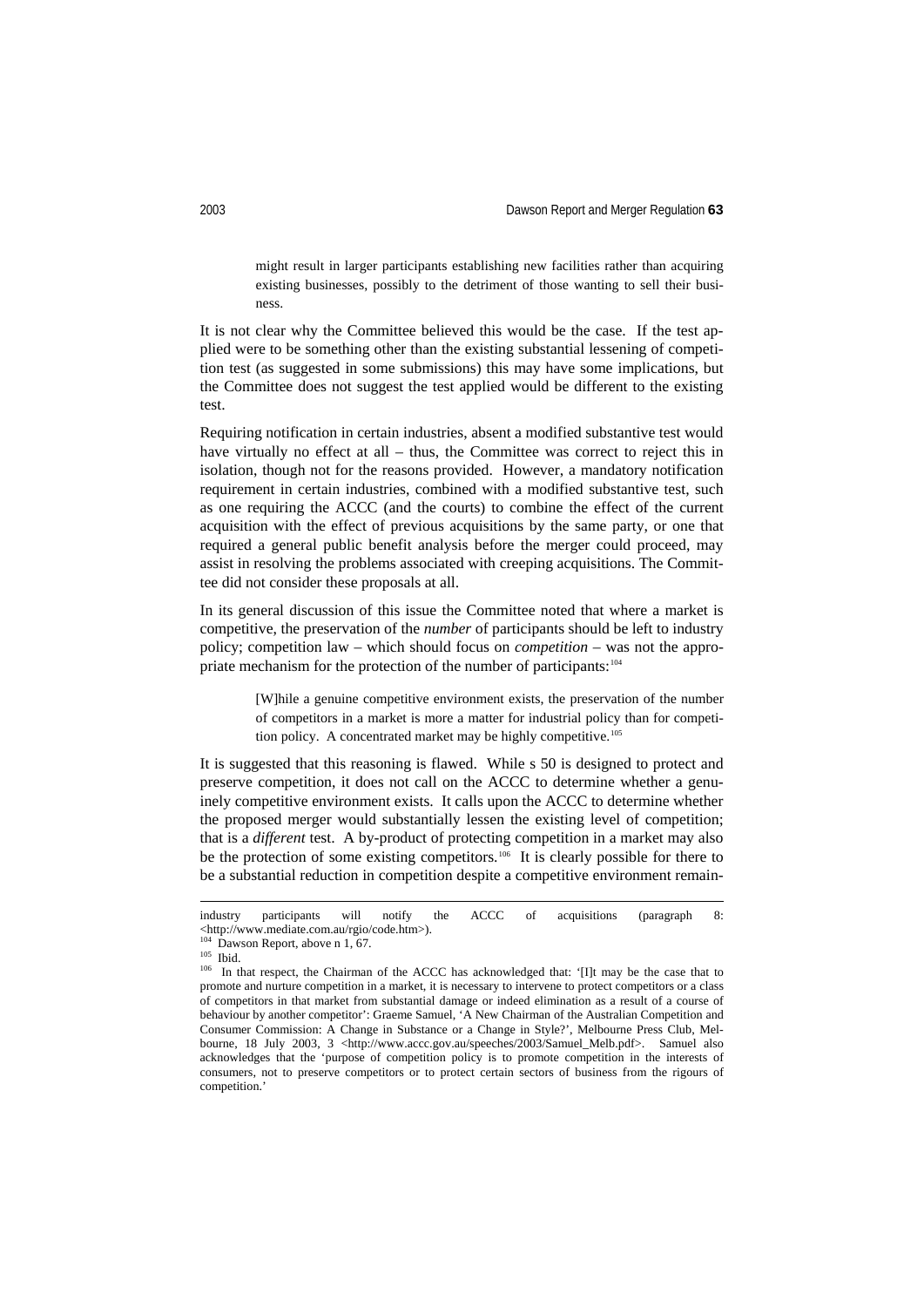ing post-merger. However, when small 'creeping' acquisitions each lessen competition by only a 'small' amount this criteria is unlikely to be satisfied, despite the fact that, over time, a number of these acquisitions might substantially lessen competition – whether or not there remains a competitive market environment. The question put before the committee by a number of submissions was, in effect, as follows:

> Why is one acquisition, that substantially lessens competition, prohibited, but a series of smaller acquisitions by the same party, which individually do not substantially lessen competition, but have the combined effect of substantially lessening competition, not prohibited?

This question was not answered by the Committee. It is not clear whether they even understood the question. For example, the Committee stated that

> [n]othing before the Committee suggests that the ACCC is not presently aware of acquisitions that raise competition concerns under section 50.<sup>[107](#page-26-0)</sup>

Regardless of how aware the ACCC may be about creeping acquisitions, they are not able to effectively deal with them because they are restricted by the current legislative definition requiring 'the' current acquisition to substantially lessen competition, without regard to the cumulative effect of previous acquisitions. The whole point of the submissions, which seems to have been lost on the Committee, was that creeping acquisitions do not meet the s 50 criteria.

Recently, Ergas has criticised this 'dismissive view' of creeping acquisitions.<sup>[108](#page-26-1)</sup> He likens creeping acquisitions to hair loss – no one lost hair will make you bald, but if it keeps happening you're in trouble. Similarly with mergers, while no one merger in a particular industry may substantially lessen competition, several may do so without breaching the current provisions – which analyse only the current one. Ergas offers no easy solution, but also expresses his disappointment that the Committee didn't consider it further. This author agrees.

#### **B** *Retention of the informal clearance process with some modifications*

#### 1 *Reasons to be provided in some cases*

The first of the formal recommendations was that the current informal clearance process, whereby parties may voluntarily approach the ACCC seeking their views on a proposed merger, should be retained, but that the ACCC should be required to

<span id="page-26-0"></span><sup>&</sup>lt;sup>107</sup> Dawson Report, above n 1, 67.

<span id="page-26-1"></span><sup>108</sup> Henry Ergas, 'Doubts about Dawson' (Paper presented at the Competition Law Conference, Sydney, 17 May 2003) <http://www.necg.com.au/pappub\_PSRSAP.shtml>. See also Henry Ergas, 'Good Report, Pity About All the Flaws', *Australian Financial Review* (Sydney), 18 June 2003, 63.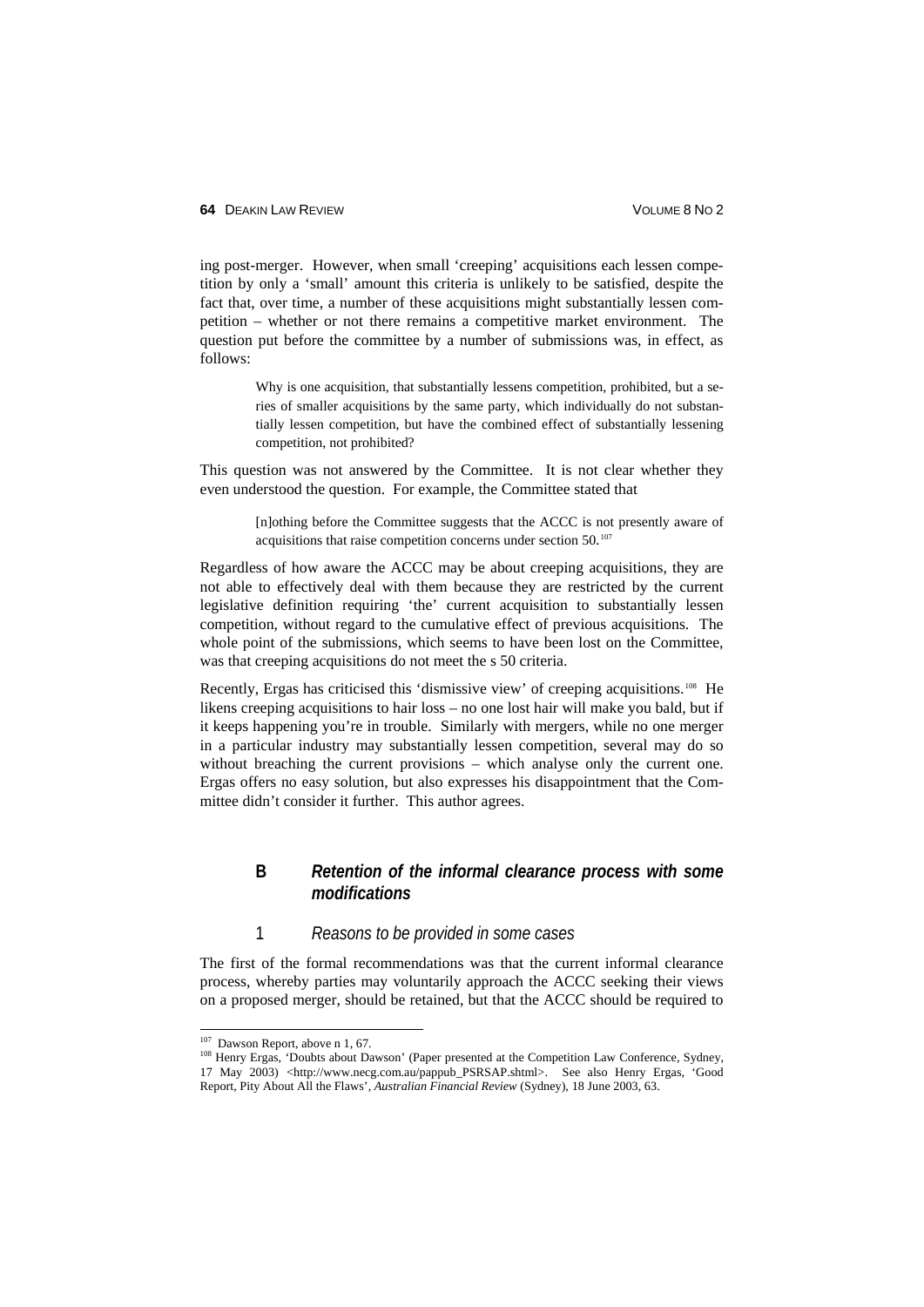provide reasons for their decision in some cases. Specifically, 'adequate' reasons must be provided where informal clearance is denied, or cleared subject to the parties providing enforceable undertakings and where the parties request reasons.<sup>[109](#page-27-0)</sup>

This conclusion is in line with the majority of submissions on this issue. Submissions generally expressed satisfaction with the informal clearance system.<sup>110</sup> In particular, parties would prefer not to be *required* to notify the ACCC<sup>[111](#page-27-2)</sup> and are generally satisfied with the speed at which the ACCC provide their decisions.[112](#page-27-3) However, a number of problems were identified in the submissions. The three key complaints related to the lack of transparency,<sup>[113](#page-27-4)</sup> the lack of immunity from challenge by third parties or the ACCC and the fear that the ACCC may be able to use its position to extract undertakings from parties that are not necessary to alleviate the ACCC's competition concerns.

In respect of transparency, numerous submissions noted that they considered the current voluntary mergers register inadequate [114](#page-27-5) and called for reasons to be pro-vided in some<sup>[115](#page-27-6)</sup> or all cases,<sup>[116](#page-27-7)</sup> provided confidential matters could be excluded.<sup>[117](#page-27-8)</sup>

<span id="page-27-0"></span><sup>&</sup>lt;sup>109</sup> Dawson Report, above n 1, 69. The ACCC has recently announced that it will provide detailed reasons in the circumstances recommended in the Report: see ACCC, 'ACCC to Publish Reasons for its Merger Decisions' (Media Release 238/03, 12 November 2003).

<span id="page-27-7"></span><span id="page-27-1"></span>The ACCC does maintain a voluntary register but it is incomplete and does not provide much detail on the ACCC's evaluation of the proposal. See for example: United Energy, above n 12, 7 (the 'flexibility inherent in the ACCC's informal clearance process is generally in tune with the commercial realities of a merger. …'); ANZ, above n 10, 5 ('… strengths [of informal clearance include] that mergers which obviously do not create any competition concerns can be dealt with expeditiously …'); Fair Trading Coalition, above n 42, 35 (the 'Australian merger regime is one of the fastest and least cumbersome of those jurisdictions having merger control'); Department of Agriculture, Fisheries and Forestry, *Submission to the Review of the Competition Provisions of the Trade Practices Act 1974*, Public Submission 120, Trade Practices Act Review 2002, 21 ('… the ACCC is understood to be world's best practice in respect of timeliness for its informal consideration of merger proposals'); AAPT Limited, above n 42, 14.

<span id="page-27-8"></span><span id="page-27-2"></span><sup>&</sup>lt;sup>111</sup> See, for example, Law Council of Australia, which examined the cost and inefficiency experienced in other jurisdictions having a mandatory notification system (including the United States and the European Union) and concluded that given the significant administrative inefficiencies that would follow, there 'is no demonstrable need for compulsory pre-merger notification in Australia (Law Council of Australia,

<span id="page-27-3"></span>above n 9, 14-17).<br><sup>112</sup> Some submissions expressed dissatisfaction at the time frame for clearance and suggested the ACCC regularly exceeded the time frames they set for themselves. See, for example, United Energy, above n 12, 7 ('… timing is a key issue for merging parties and this is one area the informal clearance process does not take into account. … By simply delaying a decision on a merger the ACCC may be effectively blocking it from proceeding. …' [footnotes omitted]).

<span id="page-27-4"></span><sup>&</sup>lt;sup>113</sup> See for example: United Energy, above n 12, 7 ( $\cdot$  ... the process should be clearly set out in the TPA or an enforceable code in order to provide greater transparency.')

<span id="page-27-5"></span>ANZ, above n 10, 6 (the voluntary competition analysis the ACCC presents 'is perfunctory at best, usually just a couple of short paragraphs and rarely more than one page …'); SFE Corporation, above n 10, 5 ('[t]he volume and detail of any such information is at the discretion of the ACCC'); Brebner, above n 42, 7 (the voluntary register 'is deficient in many respects. It contains only limited information about the competition analysis undertaken and omits certain essential information in many cases …); and Securities Institute of Australia, above n 80, 1 (notes that the current process doesn't require ACCC to provide full reasons and the reasons it does provide are often inconsistent).<br><sup>115</sup> Those submissions that it is a many consistent.

<span id="page-27-6"></span>Those submissions that did not call for reasons in all cases (because of efficiency concerns) suggested that reasons should be provided when either/or a merger was rejected, undertakings extracted, thresholds crossed or there was otherwise merit in providing reasons: see ANZ, above n 10, 6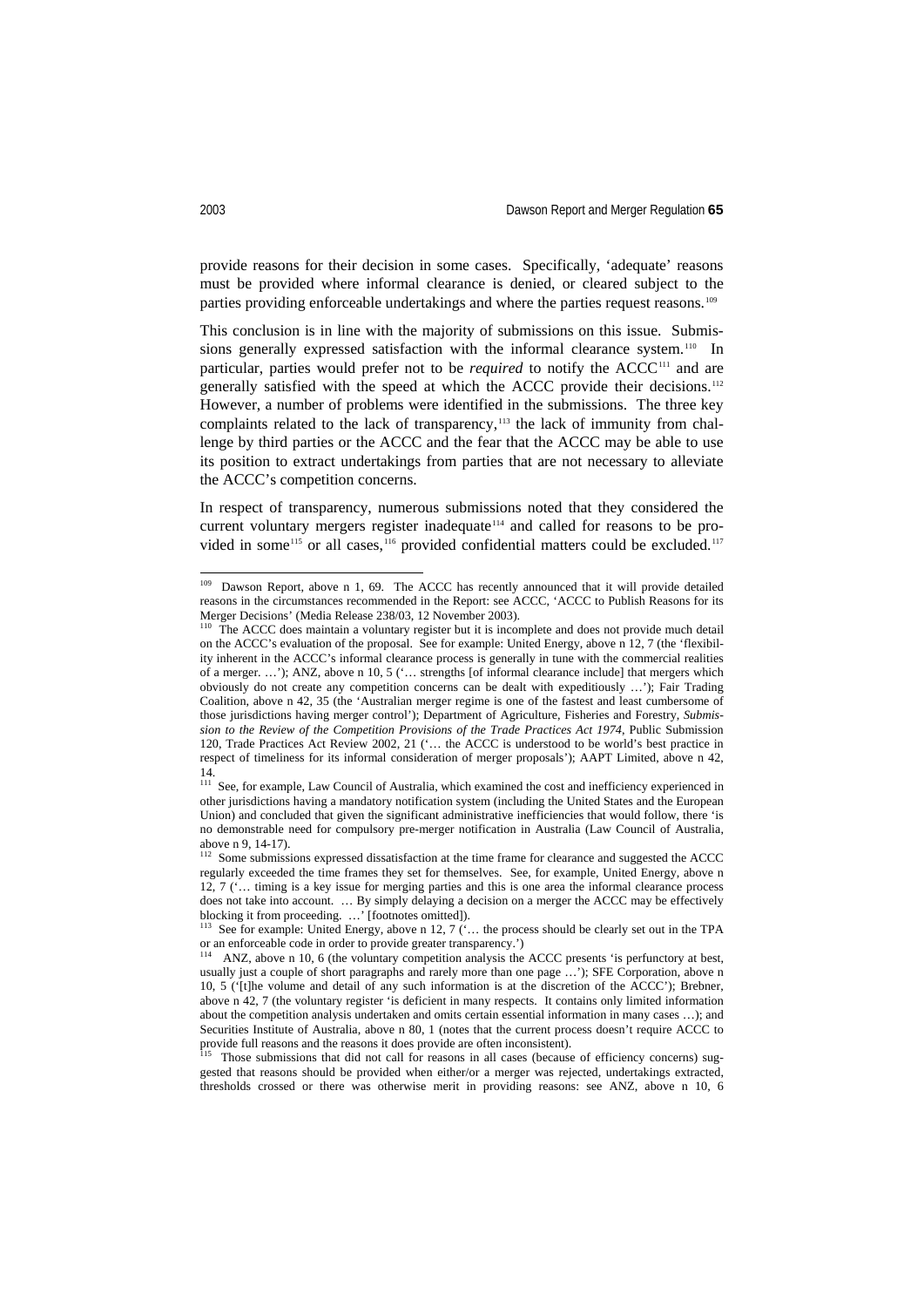In addition to improving transparency,<sup> $118$ </sup> the key reason given was the desire for development of precedent to ensure greater certainty and consistency. [119](#page-28-1) The majority of submissions on this issue called for 'substantial' [120](#page-28-2) or 'detailed'[121](#page-28-3) reasons to be provided with a few suggesting a more detailed list of what should be contained in any published reasons.<sup>[122](#page-28-4)</sup>

The Committee believed their recommendation<sup>[123](#page-28-5)</sup> would address these concerns. Specifically, the Committee opined that it would allow development of precedent to overcome the current potential for inconsistency and the lack of predictability for merging parties<sup>[124](#page-28-6)</sup> and it would also limit the ability of the ACCC to extract unnec-essary undertakings.<sup>[125](#page-28-7)</sup>

 <sup>(&#</sup>x27;…complex cases and those that cross its concentration thresholds …); SFE Corporation, above n 10, 13 ('if it opposes a merger'); Law Council of Australia (supplementary), above n 9, 11 (international experience indicates 'that if the ACCC were required to give written reasons in relation to every informal clearance application, these potential advantages may be outweighed by the inefficiency associated with the increased administrative burden. …'. Written reasons should be required 'where informal clearance is refused' and 'where informal clearance is granted or a no action letter is provided subject to s87B undertakings or other conditions'. The ACCC could also choose to publish reasons in other cases, such as where market definition is contentious); and Business Council of Australia, *Supplementary Submission to the Review of the Competition Provisions of the Trade Practices Act 1974*, Public Submission 197, Trade Practices Act Review 2002, x (more extensive reasons should be given where ACCC opposes a merger, the merger is cleared with conditions, 'the merger raises new issues, or a new approach is adopted by the ACCC', 'the merger occurs in a sector of the economy not recently examined by the ACCC' and/or, 'they are requested by the parties').

Armitage, above n 42, 2; AAPT Limited, above n 42, 14; Business Council of Australia, above n 39, 13 ( '… to clear or oppose a merger or acquisition …'); Minerals Council of Australia, above n 80, 5.

<sup>117</sup> National Farmers Federation, *Submission to the Review of the Competition Provisions of the Trade Practices Act 1974*, Public Submission 53, Trade Practices Act Review 2002, 21; Telstra, above n 38, 91.

<span id="page-28-0"></span><sup>118</sup> National Farmers Federation, above n 117, 21 (publishing reasons 'will enable greater scrutiny of ACCC processes'); SFE Corporation, above n 10, 11 ('… it seems incongruous for such a crucial decision to proceed using a process that remains relatively shrouded in mystery'); Brebner, above n 42, 7; Armitage, above n 42, 2; Spier Consulting, above n 42, 22; Business Law Committee of the Law Council of Australia, above n 42, 61; AAPT Limited, above n 42, 14; Seven Network Ltd, *Submission to the Review of the Competition Provisions of the Trade Practices Act 1974*, Public Submission 176, Trade

National Farmers Federation, above n 117, 21; ANZ, above n 10, 6; AAPT Limited, above n 42, 14.

<span id="page-28-2"></span><span id="page-28-1"></span><sup>&</sup>lt;sup>120</sup> Business Council of Australia, above n 39, 12; ABA, above n 42, 2; Minerals Council of Australia, above n 80, 5 ('substantive and substantial reasons ...').

<span id="page-28-3"></span>ANZ, above n 10, 6 ('... detailed reasons'); Telstra, above n 38, 91 ('... detailed reasoning ...'); SFE Corporation, above n 10, 13 ('… detailed reasons and the contents of any expert opinions').

<span id="page-28-4"></span> $122$  Armitage, above n 42, 2 ('... reasons should include: the relevant market(s) identified by the ACCC and its reasons; the level of imports and the nature of the data accepted by the ACCC in that regard; the nature and extent of all relevant barriers to entry; the nature and extent of countervailing power in the market and the significance attached to it by the ACCC; and the ACCC's position concerning any other matters raised by the parties to the transaction'); Clayton Utz, *Submission to the Review of the Competition Provisions of the Trade Practices Act 1974*, Public Submission 168, Trade Practices Act Review 2002, 1-2 (reasons should address 'in detail, the relevant market definition, the merger factors under section 50(3) and the arguments that the Commission rejected in its consideration of the merger. ...').

<span id="page-28-5"></span><sup>&</sup>lt;sup>123</sup> Dawson Report, above n 1, 61.

<span id="page-28-6"></span> $124$  Ibid, 60-61.

<span id="page-28-7"></span> $125$  Ibid, 60.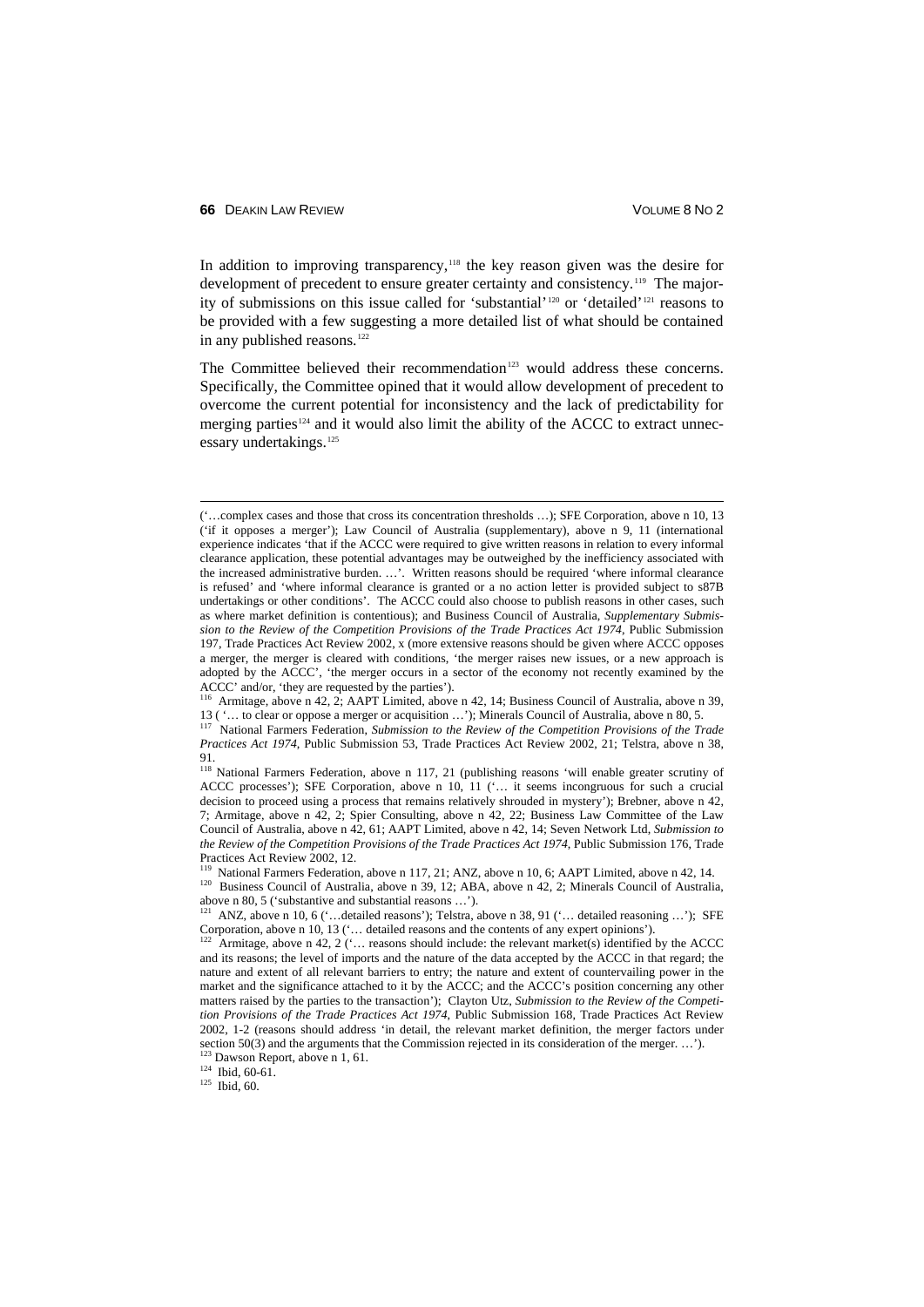This was, generally speaking, a good recommendation. The current register is incomplete (and even inaccurate) in several respects and does not provide sufficient detail of the ACCC's processes for any meaningful precedent to develop. While not binding due to the appropriately voluntary nature of the process, any precedent that could be developed would, at the least, provide a valuable guide to the ACCC's current thinking and increase the transparency of the ACCC's processes. Given that clearance is so heavily relied upon to determine whether a merger will proceed,[126](#page-29-0) it is desirable that such precedent develop to guide the parties. It remains uncertain, however, what would constitute 'adequate' reasons. Will it require explanation of how the ACCC evaluated market share or would a mere statement of market share determined suffice? Will all factors in s 50(3) need to be analysed and discussed? It is also unclear, given the limited number of clearances denied, or cleared with undertakings, whether a sufficient volume of precedent could develop to provide a meaningful guide to parties. In this respect, some consideration could have been given to the suggestion that the ACCC should be required to provide reasons every time ACCC thresholds were crossed.<sup>[127](#page-29-1)</sup> If this test were adopted, in place of the requirement for the ACCC to provide reasons whenever requested, it might also alleviate any concern that too many parties will 'request' reasons, even where proposals are relatively non-contentious.

The test adopted by the Committee in relation to voluntary informal notifications might not, however, prove too problematic, provided it is implemented in conjunction with the Committee's recommendation for a voluntary *formal* clearance process. This is because merger proponents who are concerned about achieving some sort of certainty are more likely to pursue the voluntary formal process. This would leave virtually no cases in which reasons would need to be given under the informal system; it being almost inconceivable that those merger applications that currently fall within the 5% or less that raise competition concerns each year would be notified under this much more uncertain informal system.

<span id="page-29-1"></span>5.27).

<span id="page-29-0"></span><sup>&</sup>lt;sup>126</sup> SFE Corporation, above n 10, 11 ('...Australian companies have made extensive use of the informal process [and] the informal clearance decision has attained a practical stature that may not have been initially anticipated by the ACCC or the legislature. In the limited time available for commercial deals to proceed, a negative informal clearance response from the ACCC may sound the death knell for a proposed acquisition. … it seems incongruous for such a crucial decision to proceed using a process that remains relatively shrouded in mystery.'); ANZ, above n 10, 4 ('… no section 50 cases have gone to court under the SLC test. The end result is that the ACCC's decisions on mergers essentially become *de facto* rulings'). Corones, above n 10, 67 (because only the 'ACCC and the Minister responsible for the TPA … have the statutory power to seek to enjoin mergers that are likely to substantially lessen competition pursuant to s. 80(1) of the TPA. … control over mergers has passed from the courts to the ACCC'). <sup>127</sup> This would occur where a merger would lead to the four largest firms holding 75 per cent or more of the market share, with the merged form to supply at least 15 per cent of the market, or where the merged firm will supply 40 per cent or more of the market: ACCC, 'Merger Guidelines', above n 7, 28 (para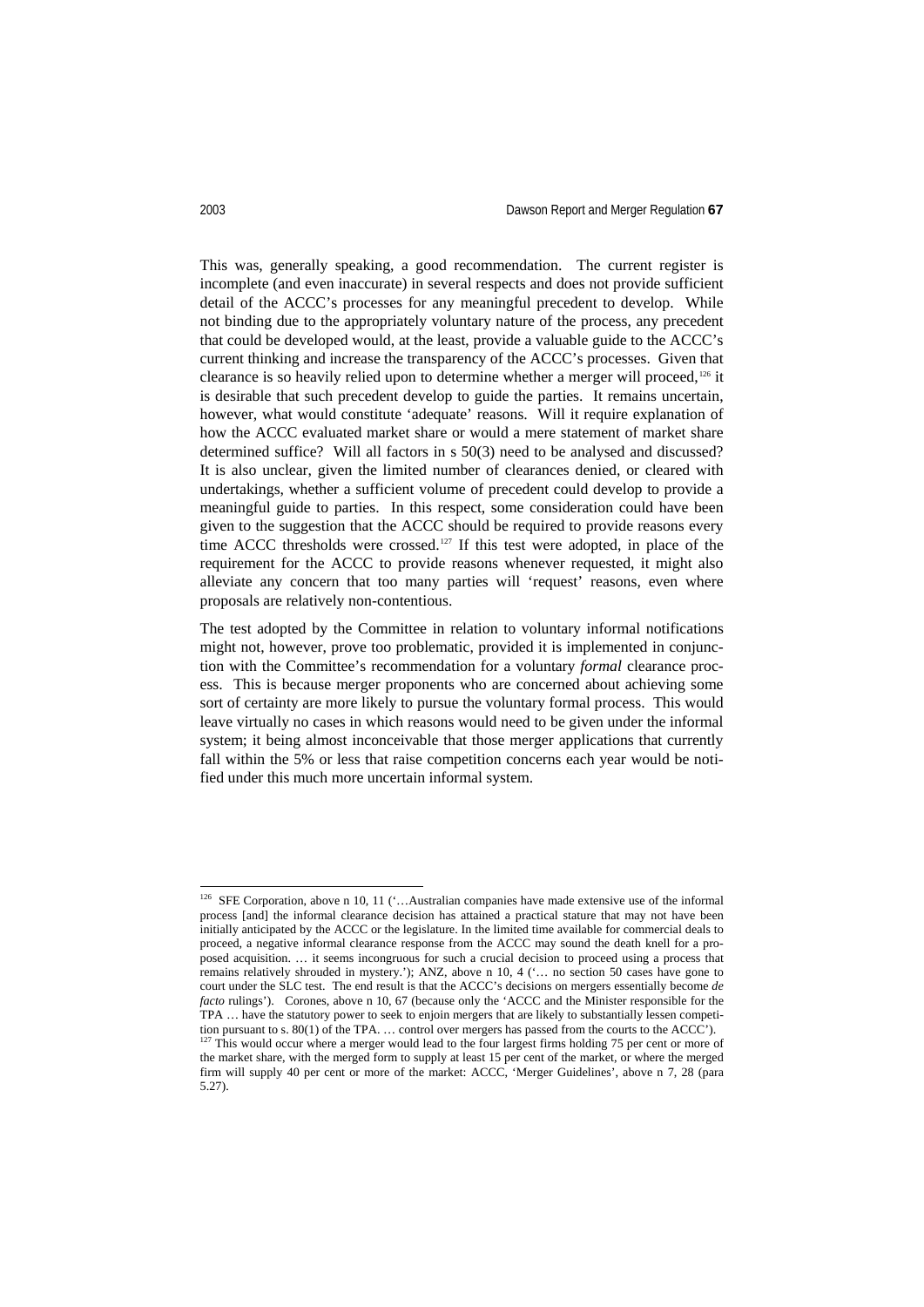# 2 *No independent mergers review panel*

The Committee did not believe a review board was appropriate for the informal clearance process.[128](#page-30-0) Arguments included that a Review Panel similar to the Take-overs Panel<sup>[129](#page-30-1)</sup> should be established,<sup>[130](#page-30-2)</sup> that an Independent Mergers Panel be established generally, that a Mergers Review Panel be established for authorisation hearings only[131](#page-30-3) and that a Panel be available to review rejected or contentious mergers.<sup>[132](#page-30-4)</sup>

In rejecting these proposals the Committee expressed concerns that this would involve a formalisation of the process that would detract from its current speed and efficiency [133](#page-30-5) and that, in any event, a Panel would not be better equipped than the ACCC to assess the proposed mergers.<sup>[134](#page-30-6)</sup>

<span id="page-30-6"></span> $134$  Ibid 61.

<span id="page-30-0"></span><sup>&</sup>lt;sup>128</sup> Dawson Report, above n 1, 60. See submissions for a general Independent Mergers Panel by Speed, above n 28,  $1$  ('ftlhe Panel should act informally. Its decisions should be final except on limited grounds. The Panel should have power to constructively shape orders most suitable to the particular merger - with the emphasis on how best to strengthen competition and Australian business'); Investment and Financial Services Association Ltd (IFSA), *Submission to the Review of the Competition Provisions of the Trade Practices Act 1974*, Public Submission 86, Trade Practices Act Review 2002, 3 ('[a]n independent Mergers Panel should be established to determine whether a merger above a certain threshold is anti-competitive'); Telstra, above n 38, 92 (submits that a specialist merger division of the ACT should be created for formal clearance and authorisation appeals. Another option might be to create a 'specialist, independent, merger review oversight panel').

<span id="page-30-1"></span>The Takeovers Panel is the primary forum for dispute resolution in relation to takeover bids. More information about the panel is available from its dedicated web site: <http://www.takeovers.gov.au/>

<span id="page-30-2"></span>IBSA, above n  $12.5$  ('[t]he Mergers Panel would be similar in concept to the Takeovers Panel, which reviews decisions of the Australian Securities and Investments Commission'); UBS Warburg, above n 39, 8 ('… applicants could choose to apply directly to the panel rather than wait for an ACCC decision … operate in a similar manner to the Takeovers Panel, separate from the ACCC …. Accountability and transparency will improve …. Also … should be required to give "post decision reviews" …'); Law Council of Australia, above n 9, 18.

<span id="page-30-3"></span>NARGA, above n 51, 12 (proposes the 'creation of a specialized ACCC Merger Authorization Taskforce or Unit').

<span id="page-30-4"></span><sup>&</sup>lt;sup>132</sup> UBS Warburg, above n 39, 8 (should introduce 'an independent panel as a first point of review of rejected mergers … Alternatively applicants could choose to apply directly to the panel rather than wait for an ACCC decision …'); Business Law Committee of the Law Council of Australia, above n 42, 64 ('... an Independent review panel should be set up to review informal clearance decisions …'); Allens Arthur Robinson, above n 80, 6 (argues for introduction of 'independent review panel to refer a decision back to the ACCC for further analysis or to substitute its own decision …'); Clayton Utz, above n 122, 3 (argues for a 'quick and efficient administrative review mechanism, by a Review Panel' only available 'for informal merger clearance decisions by the Commission …'); Woolworths Limited, *Submission to the Review of the Competition Provisions of the Trade Practices Act 1974*, Public Submission 171, Trade Practices Act Review 2002, 39 (in certain circumstances (eg, where issues are contentious), 'there should be an independent Competition Review Board, which could monitor and review the ACCC's decision on an individual case and overall ACCC policies and guidelines …'); Securities Institute of Australia, above n 80, 2; Law Council of Australia (supp), above n 9, 18 (an independent review panel would 'impose a discipline on the ACCC's informal clearance process in the same way as an appeals process'); IBSA, above n 12, 1 ('[a]n independent expert Mergers Panel should be appointed by the Treasurer to consider contentious merger applications and resolve any differences between consumer interests and the broader national interest.')

<span id="page-30-5"></span><sup>&</sup>lt;sup>133</sup> Dawson Report, above n 1, 60.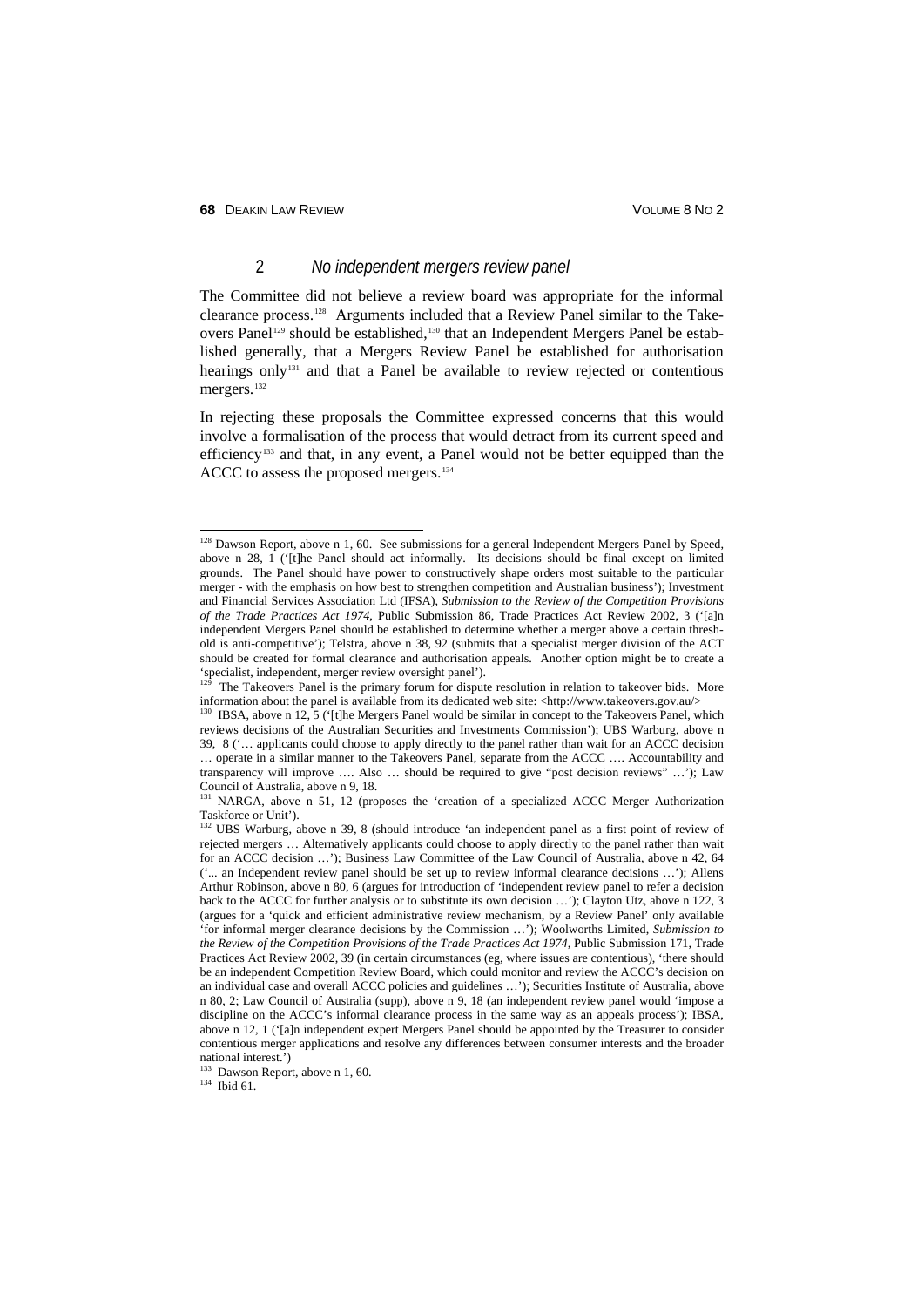The cursory nature of the Committee's dealing with these submissions can probably be attributed, in part at least, to their recommendation for a voluntary clearance process which would provide an avenue for appeal.

# 3 *Additional recommendations regarding the informal clearance process*

Other submissions argued that there should be mandatory penalties if a merger, which later proves to be anti-competitive, is not notified<sup>[135](#page-31-0)</sup> and that there should be fees imposed on requests for clearance in order to avoid unnecessary notifications.[136](#page-31-1) Neither of these proposals were mentioned in the Committee's report.

#### **C** *Voluntary formal clearance process*

To overcome the other perceived limitations of the informal clearance process – that is, that it does not provide parties with sufficient certainty and it suffers from a lack of accountability - the Committee recommended the creation of a voluntary formal clearance process to operate parallel to the existing process.<sup>137</sup> This process would provide successful applicants with immunity from legal challenge.<sup>[138](#page-31-3)</sup>

The Committee made it clear that it did not consider that notification should be compulsory. The voluntary nature of this process is designed to ensure both parties and the ACCC do not suffer the costs and other administrative burdens associated with a compulsory notification system and would also be in line with current practice in New Zealand. [139](#page-31-4) However, for reasons set out below, it is not clear whether the ACCC would, in practice, avoid the costs and administrative burdens associated with a mandatory notification system.

The Committee acknowledged that this 'formal' process would be less efficient than the informal process and would require parties to provide more detailed information on their proposed merger. Information required for the application should be set out in revised ACCC Merger Guidelines and be sufficient for a 'reasoned assessment' but should not be 'onerous'. [140](#page-31-5) The ACCC would have 40 days to review a proposal and make a decision. Time could be capable of extension only at the request of the applicant. If no decision was given within 40 days clearance

<span id="page-31-0"></span><sup>&</sup>lt;sup>135</sup> Fair Trading Coalition, above n 42, 35 (failure to notify, when eventual breach is found, should 'attract a mandatory extra penalty'); Pharmacy Guild of Australia, above n 42, 2 (mandatory penalties should be applied for failure to notify 'where a merger is subsequently determined to have SLC'); Spier Consulting, above n 42, 22.<br><sup>136</sup> Fair Trading Coalition, above n 42, 35; Spier Consulting, above n 42, 23.

<span id="page-31-2"></span><span id="page-31-1"></span> $137$  Dawson Report, above n 1, 70, recommendation 2.2. The Committee believed that '[t]he creation of a voluntary formal process that would operate in parallel with the existing informal system would seem to offer the best of both worlds': at 61.

<span id="page-31-3"></span>The applicant would have immunity from proceedings by any party while complying with any conditions specified by the ACCC as a condition of the approval of the merger. The ACCC would be required to monitor compliance': Dawson Report, above n  $\hat{1}$ , 70 (recommendation 2.2.1). <sup>139</sup> Dawson Report, above n 1, 62.

<span id="page-31-5"></span><span id="page-31-4"></span> $140$  Dawson Report, above n 1, 70 (recommendation 2.2.2).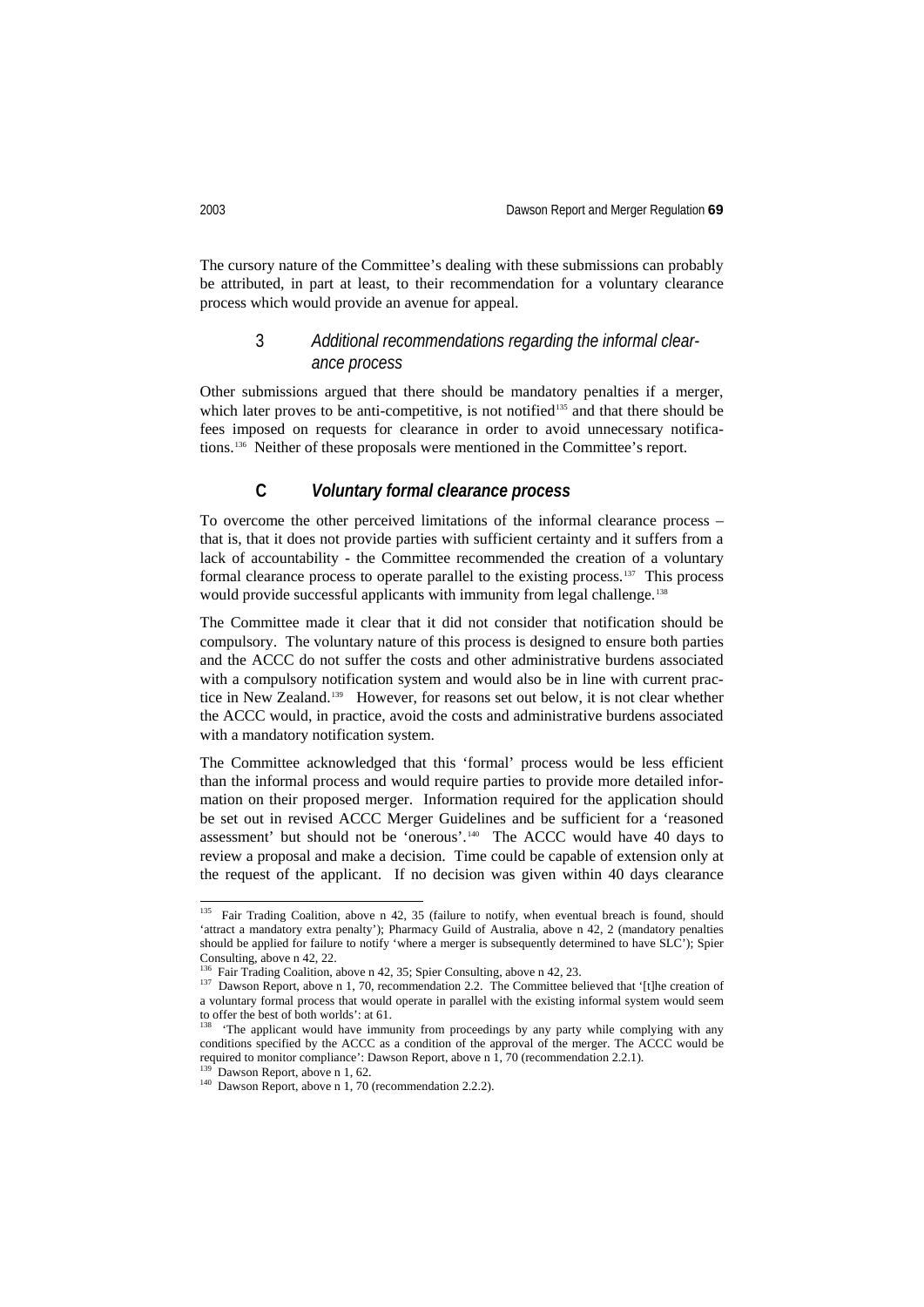would be deemed refused.<sup>[141](#page-32-0)</sup> The Committee recommended that appropriate rea-sons be required,<sup>[142](#page-32-1)</sup> though it is not clear how this would work where a proposal is deemed refused because of the absence of a decision within 40 days. The merger proponents (not third parties) would then have the opportunity to appeal within 14 days to the Tribunal which would have 30 days to review the material and reach a decision whether to clear a merger, refuse clearance or provide a conditional clearance. $^{143}$  $^{143}$  $^{143}$ 

The Committee considered that this process would increase accountability of the ACCC,<sup>[144](#page-32-3)</sup> provide parties with greater certainty when proceeding with a merger and, because of its optional nature, would mean that the benefits of the informal clearance system could be retained.

The Committee acknowledged that this process would effectively remove the rights of interested third parties to challenge a merger once clearance is given, but believed this could be addressed by requiring the ACCC to engage in 'appropriate' consultation with interested third parties. [145](#page-32-4)

Given the recommendation, there were surprisingly few submissions on this issue. Some simply noted the problem of 'uncertainty' with the existing system,<sup>[146](#page-32-5)</sup> some called for statutory recognition of the current process to allow those mergers that were cleared to proceed with certainty,<sup>[147](#page-32-6)</sup> some specifically called for a formal notifications system to compliment the existing informal one<sup>[148](#page-32-7)</sup> and a few expressed opposition to the idea of a voluntary formal clearance process. [149](#page-32-8)

The option of a voluntary formal clearance system is a good one, provided some difficulties, which were not addressed by the Dawson Committee, could be over-

<span id="page-32-0"></span><sup>&</sup>lt;sup>141</sup> Ibid (recommendation 2.2.3). However, note that the Committee considered that the applicant should be able to apply for an extension of time.

Dawson Report, above n 1, 62.

<span id="page-32-2"></span><span id="page-32-1"></span><sup>143</sup> Ibid 64. The Tribunal hearing would not be a hearing de novo and should be made within 30 days. The Tribunal could clear, reject or clear subject to conditions: recommendation 2.2.4.

 $144$  Dawson Report, above n 1, 61-62

<span id="page-32-4"></span><span id="page-32-3"></span><sup>&</sup>lt;sup>145</sup> Ibid 64.

<span id="page-32-5"></span><sup>146</sup> Shell Australia, *Submission to the Review of the Competition Provisions of the Trade Practices Act 1974*, Public Submission 15, Trade Practices Act Review 2002, 5 ('… the current informal clearance process … does not give the parties to the proposal a sufficient degree of certainty, in that … the proposal remains exposed to attack from third parties); ANZ, above n 10, 4; Australian Industry Group, above n 29, 12 ('[r]esort to the informal process of clearance leads to uncertainty and cannot satisfy commercial and legal requirements that require unequivocal approvals'); Telstra, above n 38, 92.

<span id="page-32-6"></span><sup>&</sup>lt;sup>147</sup> Shell Australia, above n 146, 1 ('[t]he informal clearance process should be given statutory recognition to allow those proposals which have obtained informal clearance to proceed with certainty'); Fair Trading Coalition, above n 42, 35 (the act should specifically recognise the informal clearance system); BP Australia, above n 39, 4 (the process for informal clearances should be reviewed to make them binding).

<span id="page-32-7"></span><sup>&</sup>lt;sup>148</sup> Telstra, above n 38, 4 (a 'hybrid approach should be adopted based on an optional formal or informal clearance process' and, at 91, '[f]ormal clearance would be subject to a clear statutory procedure which set out strict time-frames and criteria for Commission decision-making. … would be confidential, at the option of the party seeking clearance').

<span id="page-32-8"></span>The key reason for opposing the voluntary formal system was that it would reduce the ability of interested third parties to express their views or challenge the merger.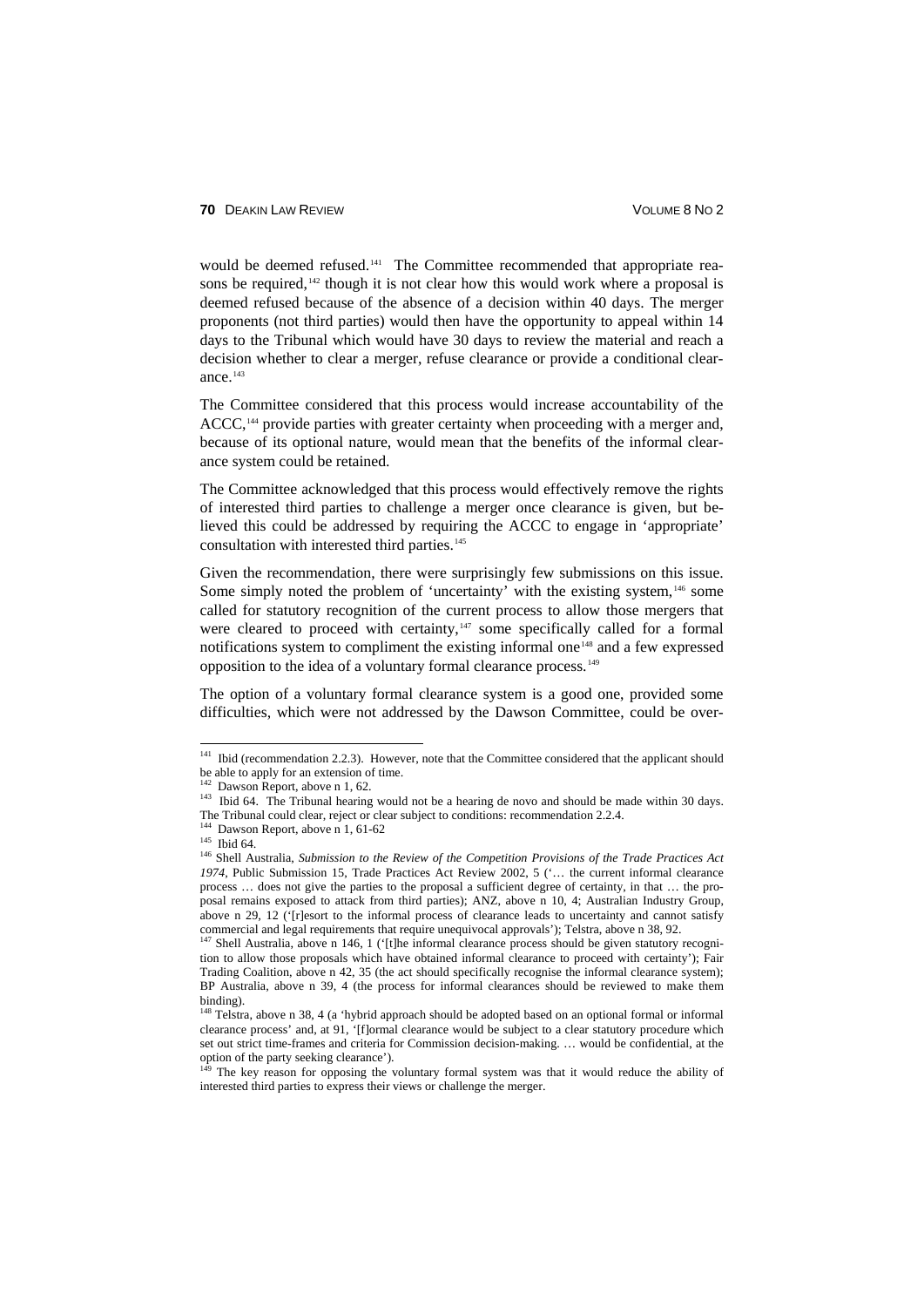come. First, increased administrative costs of the ACCC and Tribunal must be accommodated. Second, there would need to be some deterrent to prevent all merger proponents seeking this path – if formal clearance is free, why would anyone seek informal clearance which doesn't provide the same level of security?<sup>150</sup> A modest, but real, cost associated with the formal clearance system would help to ensure that it is limited to those mergers most appropriately dealt with through this method; that is, those cases where the merger thresholds are likely to be approached or exceeded, or those cases where third party intervention is likely. Third, details about how long the clearance, once granted, would remain in force would need to be determined,<sup>[151](#page-33-1)</sup> along with a mechanism for ensuring the merger is implemented in the way approved by the ACCC (with no significant modifications).<sup>[152](#page-33-2)</sup> Finally, the problem of how to deal with proposed mergers that raise concerns under other provisions of the TPA would need to be addressed.

Unless these difficulties are overcome prior to any legislative implementation of the Committee's recommendations, there is a risk that the voluntary formal process would become the norm for all proposed mergers. This would have significant resource implications for the ACCC, beyond that predicted by the Committee.

#### **D** *Undertakings*

As indicated earlier, it was claimed in a number of submissions that section 87B undertakings could currently be extracted

even though the parties involved do not consider them to be appropriate, because undertakings are often considered to be a more commercially realistic option than … authorisation …[153](#page-33-3)

<span id="page-33-0"></span> <sup>150</sup> David Inglis, 'New Avenues for Competition Clearance', *Minter Ellison: Mergers & Acquisitions* (May 2003) 5 ('[w]e anticipate that the voluntary formal merger clearance process will become the process of choice for merging companies. Its principal advantages are likely to be speed and certainty, the existence of formal statutory protection once clearance is granted, and the ability to seek a review by the Tribunal if the ACCC rejects the application for clearance.')

<span id="page-33-1"></span> $151$  See, for example, the submission of Telstra, above n 38, 91, suggesting that 'if granted the clearance would remain in force for 12 months … [d]uring this period, a statutory immunity would apply.'

<span id="page-33-2"></span><sup>&</sup>lt;sup>152</sup> The Dawson Committee indicated that the ACCC would be required to monitor compliance with any conditions for clearance: Dawson Report, above n 1, 70 (recommendation 2.2.1).

<span id="page-33-3"></span>Dawson Report, above n 1, 49. The Committee goes on to observe that '[u]ndertakings may be inappropriate, it is said, because they go beyond the scope of competition concerns in the relevant market or, if relevant to the relevant market, go too far because they are not necessary for the purpose of ensuring the merger does not substantially lessen competition'). See further Shell Australia, above n 146, 6 ('… the Commission has used [enforceable undertakings] as a means to reconstruct an industry or business to conform with its vision. In so doing, the Commission strays beyond the purpose of the undertakings, namely, to redress the perceived anti-competitive impact of the proposal. This intervention can have dangerous and distorting commercial implications. ...'); ABA, above n 42, 12 ('… it is not always clear that the remedy, which is effectively imposed by the ACCC … is set to the minimum level necessary to address the competition problem identified. … use of section 87B undertakings … appears at times to be disproportionate to the anti-competitive detriment …'); Securities Institute of Australia, above n 80, 2 ('commercial circumstances may often force merger parties to offer undertakings which are disproportionate to the competition problems they are intended to address').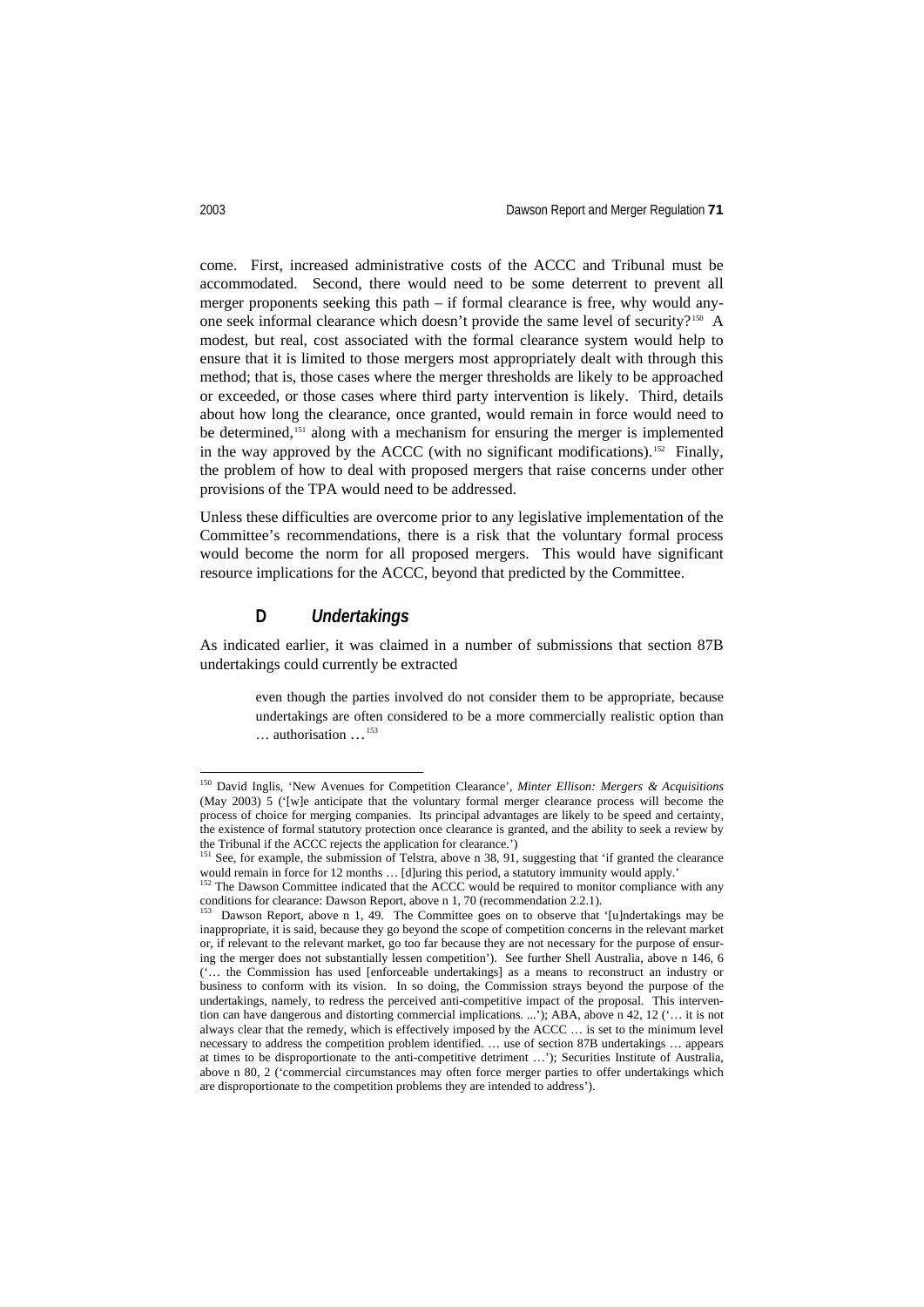Other submissions took the view that undertakings were undesirable because interested third parties did not have sufficient input and recognition in the undertaking 'deal-making' process.[154](#page-34-0) To address with this perceived problem, some called for strict guidelines to which the ACCC would be bound when extracting undertak-ings,<sup>[155](#page-34-1)</sup> while others called for greater transparency for undertakings generally.<sup>[156](#page-34-2)</sup>

It is certainly possible to imagine that undertakings could be extracted that were not necessary to ensure a proposed merger would not result in a substantial lessening of competition. Given the current absence of a requirement for detailed reasons for extracting the undertakings, there are understandable concerns in this regard. While not directly addressing the submissions relating to undertakings, the Dawson Committee's recommendation that reasons be given in all cases where undertakings are extracted (whether as part of the formal or informal notification process) should go some way to addressing these transparency issues.

Further, complaints that third parties do not have sufficient input are also misconceived – if undertakings addresses anti-competitive concerns (that is, they are only given and received for this purpose as required by the Act) then third parties should not be concerned. If they believe that undertakings do not achieve this purpose and the proposed merger would be anti-competitive then, at least under the informal clearance system, third parties may take private action in relation to the merger.

#### **E** *A new authorisation system*

Submissions in relation to authorisation fell into two categories; those relating to whether authorisation should be able to be made directly to the Tribunal and those calling for amendments to the public benefits test.

#### 1 *Application direct to the Tribunal*

The TPA currently permits parties to make application to the ACCC for authorisation of mergers that would otherwise substantially lessen competition where it can

<span id="page-34-0"></span><sup>&</sup>lt;sup>154</sup> Pharmacy Guild of Australia, above n 42, 2 (claims the process for accepting s 87B undertakings should be more transparent. In particular, ACCC should consult with interested parties); Fair Trading Coalition, above n 42, iii & 30 ('… the process for accepting s87B undertakings should be more transparent, with the Commission being required to consult with all interested parties … before those undertakings are accepted by the Courts').

<span id="page-34-1"></span><sup>155</sup> Shell Australia, above n 146, 6 ('Shell submits that the Commission should be bound to follow the strict guideline that, when seeking enforceable undertakings, those undertakings should only extend to matters which directly relate to redressing the anti-competitive effect of a proposal'); Securities Institute of Australia, above n 80, 2 (merger guidelines should be amended to 'provide more guidance on the circumstances in which enforceable undertakings will be used'); ABA, above n 42, 2 (should expand Merger Guidelines 'to provide greater guidance in relation to the circumstances in which section 87B undertakings will be used, to ensure they are appropriate and proportional to the actual competitive concerns associated with mergers.')

<span id="page-34-2"></span><sup>&</sup>lt;sup>156</sup> ANZ, above n 10, 5 (claims a weakness of the informal process is it leads to 'deal making' and the ACCC's actions can be 'difficult to understand and it is under no obligation to explain them'); NARGA, above n 51, 12 (recommends greater transparency for enforceable undertakings); Minerals Council of Australia, above n 80, 5 (more transparency needed).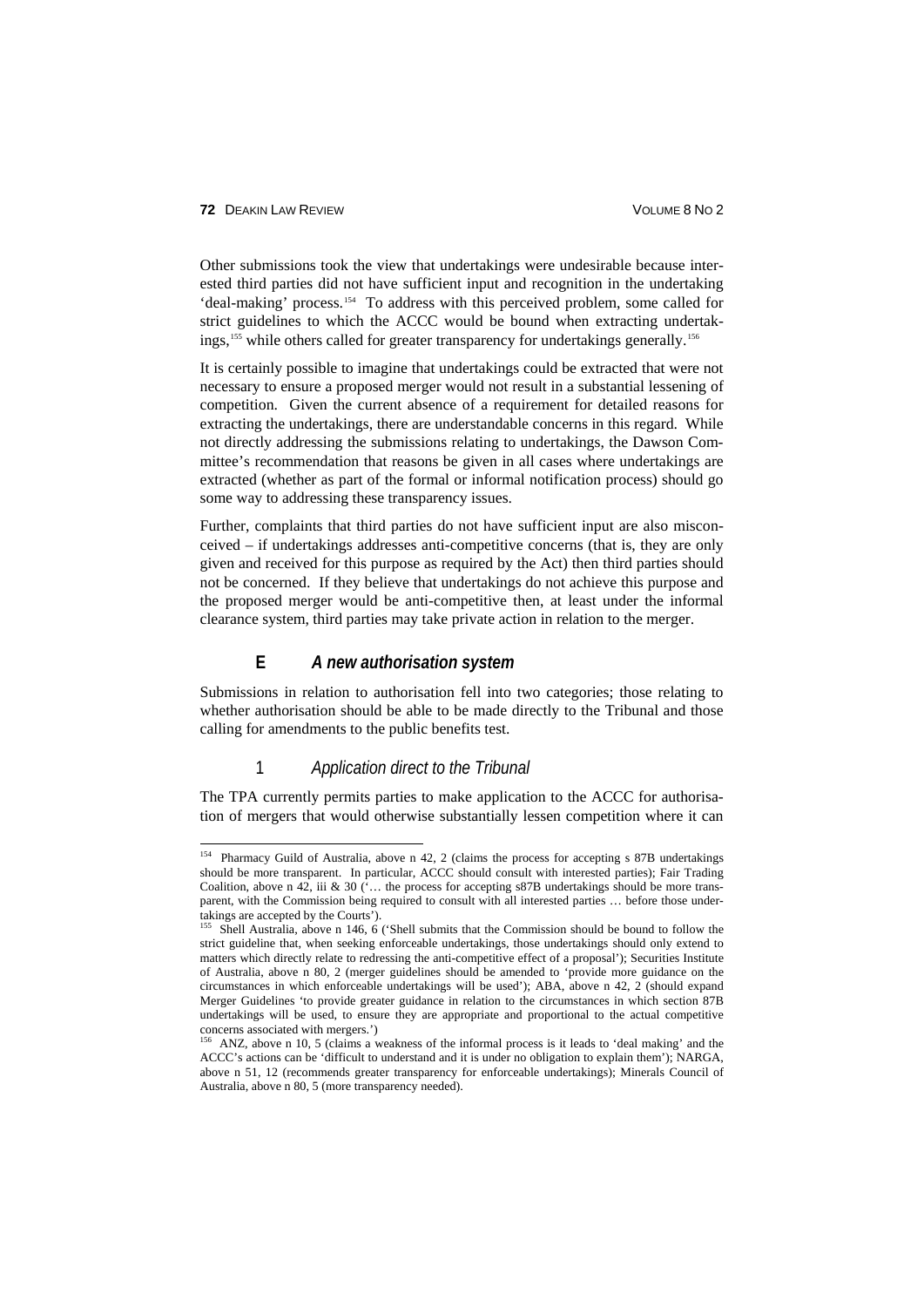be demonstrated the merger would result in such benefit to the public it should be allowed to take place.[157](#page-35-0) Any sufficiently interested party may appeal to the Tribunal for a review of a grant (or denial) of authorisation. [158](#page-35-1)

The key submissions in relation to direct application to the Tribunal fell into three categories:

- those that recommended direct application to the Tribunal for authorisa-tions; [159](#page-35-2)
- those that recommended there should be an *option* of applying first to ACCC and then the Tribunal, or to the Tribunal at first instance;<sup>[160](#page-35-3)</sup> and
- those that recommended against any option of applying to the Tribunal at first instance.<sup>[161](#page-35-4)</sup>

It was also argued by some that because authorisation necessarily permits mergers that substantially lessen competition, the process should be a difficult one – and that there is no real problem with the current system.<sup>[162](#page-35-5)</sup> It was also noted that most

<span id="page-35-3"></span>160 See Shell Australia, above n 146, 5; Al Tonking, *Submission to the Review of the Competition Provisions of the Trade Practices Act 1974*, Public Submission 64, Trade Practices Act Review 2002, 1; Business Council of Australia, above n 39, 13; ABA, above n 42, 2; Allens Arthur Robinson, above n 80,

<span id="page-35-0"></span> <sup>157</sup> See *TPA* ss 89(9) and 90(9).

<span id="page-35-1"></span><sup>158</sup> *TPA* s 101.

<span id="page-35-2"></span><sup>159</sup> Many submissions calling for direct application to the Tribunal did not indicate whether direct application would be optional or compulsory. See BP Australia, above n 39, 5 ('[t]here should be direct applications to the Australian Competition Tribunal for merger authorizations within strict time limits  $\ldots$ ); McComas, above n 43, 13 ('[p]rovide for direct access to the Australian Competition Tribunal for all authorisation applications, … [However], careful thought would have to be given to the practicality of this suggestion before it could be adopted'); Business Law Committee of the Law Council of Australia, above n 42, 2 & 56 (direct application to ACT should be available); Victorian Government, above n 30, 13 (the suggestion of allowing parties to go straight to ACT for authorisation is worthy of consideration); Seven Network, above n 118, 13 ('… the Act should be amended to allow parties to take their matters directly to the [Tribunal] rather than first having to go through a protracted process with the ACCC ...'); Securities Institute of Australia, above n 80, 2 (authorisation provisions should allow merger parties to 'apply directly to the ACT for review').

<span id="page-35-4"></span> $\frac{6}{161}$ ACA, above n 81, 27 (direct application to the Tribunal would 'remove the merger proposal into a forum which is inaccessible to many … Bypassing the Commission, and taking a merger bid to the unappealable decision of the Tribunal, which has much less expertise than the Commission, is clearly a very attractive option to the big business [28] community. …The present ACCC process allows for independent research and wide community input. It would not be a good outcome for the Australian economy, or a good process for the society, if wide public participation in decisions about mergers that substantially lessen competition were effectively denied'); Australian Business Limited, above n 43, 4 ('[f]or smaller and medium sized business, the issue of larger business mergers is much too important for it to be conducted with no opportunity for review'); Communications Law Centre, above n 43, 6 (proposals that initial consideration be moved to the ACT 'would … tend to exclude public input and would remove the right to appeal …'); Canberra Consumers, above n 44, 3 (moving authorisation to the Tribunal 'would effectively lock out consumers, small businesses and other poorly resourced stakeholders from the decision making process'). See also Rhonda Smith and Timothy Grimwade, 'Authorisation: Some Issues' (1997) 25 *Australian Business Law Review* 351, who discuss in detail the benefits and detriments associated with direct access to the Tribunal for authorisation.

<span id="page-35-5"></span><sup>&</sup>lt;sup>162</sup> ACA, above n 81, 6 ('... business is reluctant to make its arguments in public since it does not wish to subject itself to the public scrutiny that this process involves. ... business needs to get itself into the 21<sup>st</sup> century, where societal requirements for transparency and public scrutiny will be increasing, not decreas-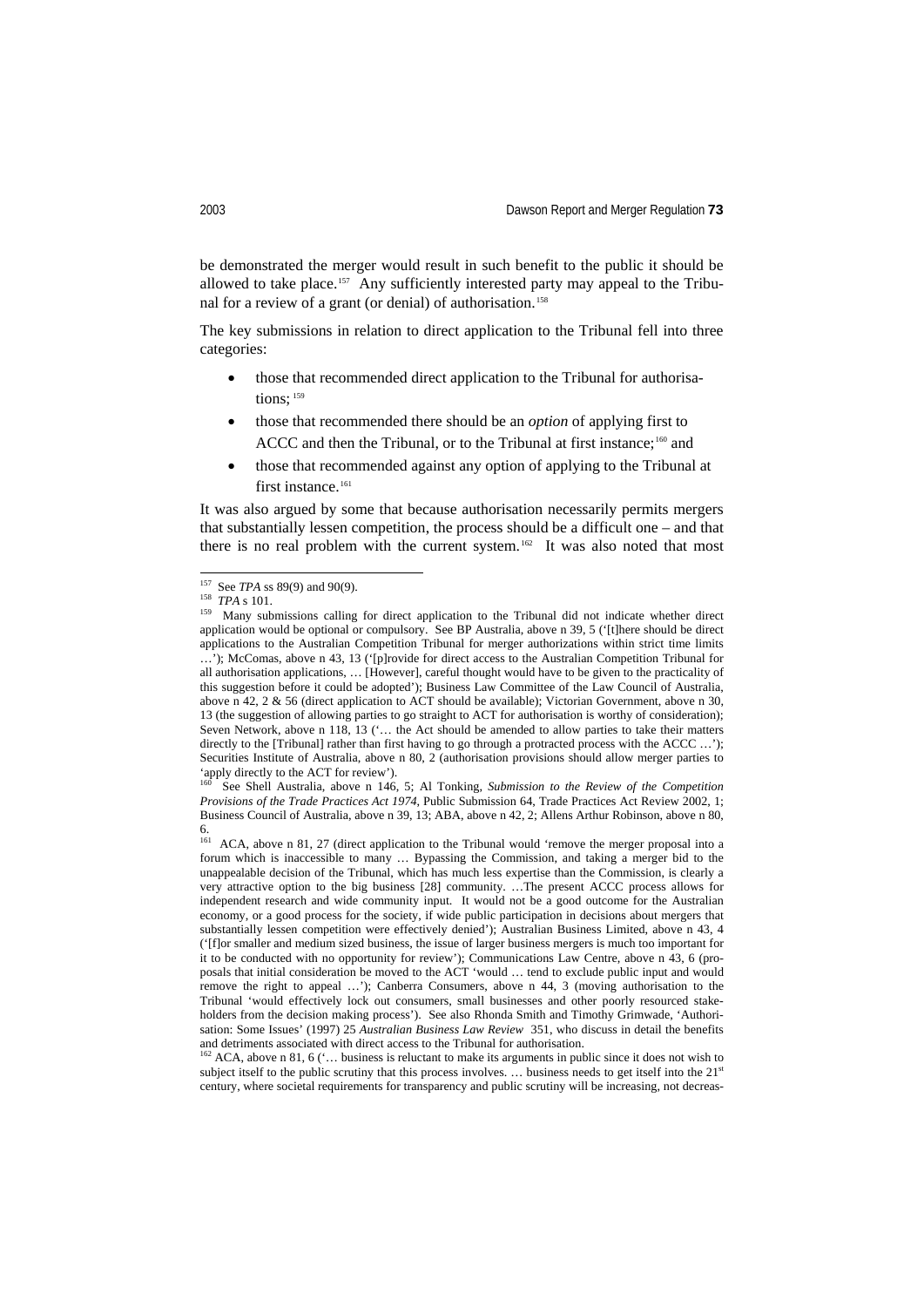countries, including the United States, Canada and the European Union, have no mechanism whereby mergers that would otherwise contravene their laws can be authorised on public benefit grounds.<sup>[163](#page-36-0)</sup>

However, the bulk of the submissions complained that the current authorisation process was too time-consuming, which made it commercially unrealistic for parties to time-sensitive mergers to make an application and that, therefore, it needed to be more efficient.<sup>164</sup> It was also argued that the fact so few authorisations have been made – and even less successfully – provided evidence of a failure of the current system – or at least evidence of a system in need of drastic reform.<sup>[165](#page-36-2)</sup> Another complaint was that the process was too public and, hence, commercially unattrac-tive.<sup>[166](#page-36-3)</sup>

Despite observing that public interest requires merger authorisation applications to be 'thoroughly investigated'<sup>[167](#page-36-4)</sup> and conceding that this will inevitably require 'a public and relatively lengthy process',<sup>[168](#page-36-5)</sup> the Committee accepted that the current authorisation process was commercially unrealistic, based primarily on the observation that only 5 applications for authorisation had been made in the previous 8 years. The key concern accepted by the Committee was in relation to the potentially lengthy time-frame associated with authorisation applications. While the ACCC has 30 days (45 if complex) to review a merger, this time may be extended if the ACCC requests more information from the applicant, or with the agreement of the applicant. Of greater concern to the Committee was that even if the ACCC reached a decision favouring authorisation an appeal could be made by any inter-

<span id="page-36-5"></span><span id="page-36-4"></span> $168$  Ibid.

ing'); Telstra, above n 38, 99; Spier Consulting, above n 42, 22; Canberra Consumers, above n 44, 4 ('… business is reluctant to make its arguments in public because it does not wish to subject itself to public scrutiny. This goes against societal requirements for the transparency and the process of public scrutiny that supports and promotes an effective marketplace and many other democratic principles').

<span id="page-36-0"></span><sup>&</sup>lt;sup>163</sup> The Committee notes that this 'flexible' approach of allowing mergers which do SLC to proceed where public benefit can be demonstrated 'is not to be found in other jurisdictions': Dawson Report, above n 1, 58. However, note that in some jurisdictions the government, or relevant minister, has the power to 'approve' an otherwise unlawful merger (see, for example, Germany) and some other jurisdictions incorporate a form of public benefit test into their substantive merger analysis.

<span id="page-36-1"></span>Shell Australia, above n 146, 4 ('[i]t is ... imperative that the process for authorising mergers and acquisitions is as efficient as it can be and that any inefficiency in the process itself does not either cause deals to fail or deter mergers and acquisitions from being undertaken at all. … the current authorisation process does contain some aspects which can result in a longer and more inefficient process than is necessary'); BP Australia, above n 39, 4 ('… the current process is marked by delays and uncertainty, which can be detrimental to the business involved. … '); Commonwealth Bank, above n 28, 10-11; Australian Industry Group, above n 29, 49; Business Law Committee of the Law Council of Australia, above n 42, 54  $\&$  67-68 (claims the 'clock-stopping' mechanism in s 90(11)(a), which stops the time limit when ACCC requests further information, can significantly extend the time limit and claims that this 'does not impose sufficient discipline on the ACCC's consideration' of mergers.)

<span id="page-36-2"></span><sup>&</sup>lt;sup>165</sup> See for example: Shell Australia, above n 146, 4; Business Council of Australia, above n 39, 75 ('[t]he low number of authorisations sought for mergers provides ample illustration of the failure of the current process'); SFE Corporation, above n 10, 2; Business Law Committee of the Law Council of

<span id="page-36-3"></span>Australia, above n 42, 54.<br><sup>166</sup> See Australian Industry Group, above n 29, 49-50.

<sup>&</sup>lt;sup>167</sup> Dawson Report, above n 1, 66.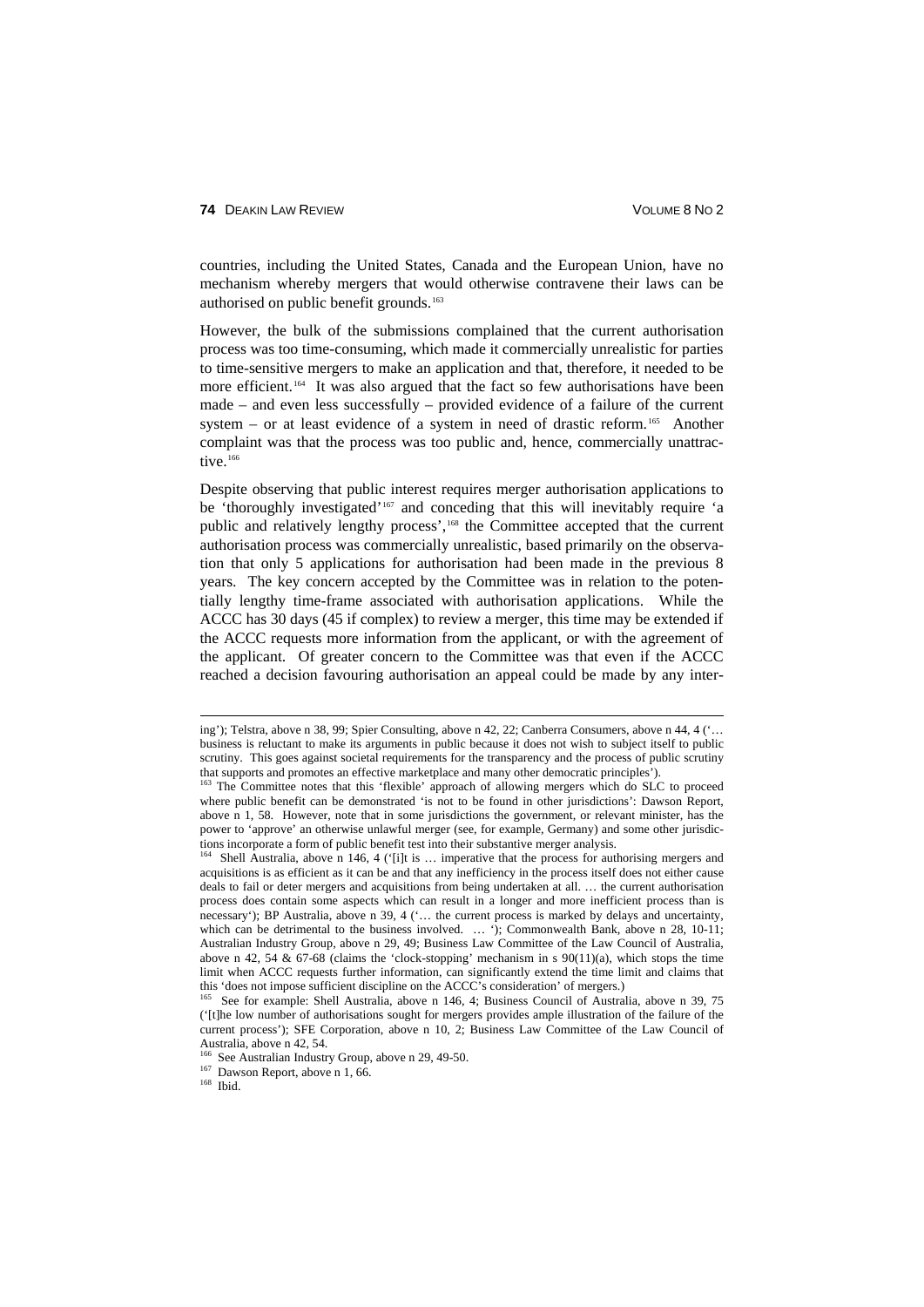ested party to the Australian Competition Tribunal,<sup>[169](#page-37-0)</sup> which would have 60 days to hear the matter de novo and reach a decision. The Tribunal is also able to extend this time frame in certain cases.

In response to these concerns, the Committee recommended that applications for authorisation be made directly to the Tribunal who would have a time limit of 3 months to determine an application.<sup>[170](#page-37-1)</sup> There would be no review on the merits from a decision of the Tribunal.<sup>[171](#page-37-2)</sup> Authorisation would thus become a 'one-step' process.[172](#page-37-3) The Committee considered that this lack of a review mechanism 'may be regarded as a shortcoming' but considered this would be off-set by the benefits of time saving and greater certainty of outcome which would make the process more commercially acceptable.<sup>[173](#page-37-4)</sup>

The Committee also accepted that this proposal would have 'significant implications' for the Tribunal [174](#page-37-5) and that Tribunal resources would need to be enhanced to facilitate this new role.<sup>[175](#page-37-6)</sup> They also acknowledged there would have to be a way to enable third parties to present their views.[176](#page-37-7) In this respect, they recommended that the ACCC 'appear to assist the Tribunal'<sup>[177](#page-37-8)</sup> and that the ACCC should use resources to

<span id="page-37-0"></span><sup>&</sup>lt;sup>169</sup> A number of submissions complained about the low threshold for third party intervention: see Shell Australia, above n 146, 5 (the 'low threshold required for a party to establish itself as a sufficiently interested part to appeal a Commission decision to grant an authorisation, and thereby significantly prolong the process, is unnecessary and should be reformed. … the only parties who should be permitted to appeal against a decision of the Commission are the parties directly involved in the merger itself'); ANZ, above n 10, 5 ('[a] major problem with the authorisation process is that any person that can establish a sufficient interest can make an application to the Australian Competition Tribunal. …'); Commonwealth Bank, above n 28, 11 ('… objections by third parties should be subject to disciplines designed to deter unsubstantiated or vexatious submissions'); Fair Trading Coalition, above n 42, 35 (should allow only applicant or federal minister to have standing to appeal to ACT); Spier Consulting, above n 42, 22 (should allow only applicant or federal minister to have standing to appeal to ACT); Tonking, above n 160, 1 ('… a grant of authorisation may be set at nought by a person who has a "sufficient interest" and who is dissatisfied with the ACCC's determination'); Australian Industry Group, above n 29, 52 ('[c]ommercially only the parties to the merger and the regulatory authorities should have any say in the deliberations'); Allens Arthur Robinson, above n 80, 6 (only 'persons with a real and substantial interest in an authorisation should be able to seek a review by the Tribunal').

 $70$  Dawson Report, above n 1, 70 (recommendation 2.3.1).

<span id="page-37-2"></span><span id="page-37-1"></span><sup>&</sup>lt;sup>171</sup> Ibid (recommendation 2.3.2). Judicial review would be available (Dawson Report, 65). Note, in this respect, the difficulties of judicial review for the authorisation process, discussed in Smith & Grimwade, above n 161, 364-365.

<span id="page-37-3"></span><sup>&</sup>lt;sup>172</sup> This is quite an extra-ordinary finding given the submissions did not even argue for it as the only option – but rather as an available option. See John Schubert, 'Trade Practices Act Now Hinders More Than Helps', *Australian Financial Review* (Sydney), 10 July 2003, Supplement, 11: 'The Dawson committee recommended that direct application to the tribunal occur for all authorisations, although the BCA argued it need only be an option available to merger proponents.'

Dawson Report, above n 1, 65.

<span id="page-37-4"></span> $174$  Ibid

<span id="page-37-7"></span><span id="page-37-6"></span><span id="page-37-5"></span><sup>&</sup>lt;sup>175</sup> Ibid.

<span id="page-37-8"></span><sup>&</sup>lt;sup>176</sup> Ibid.  $177$  Ibid.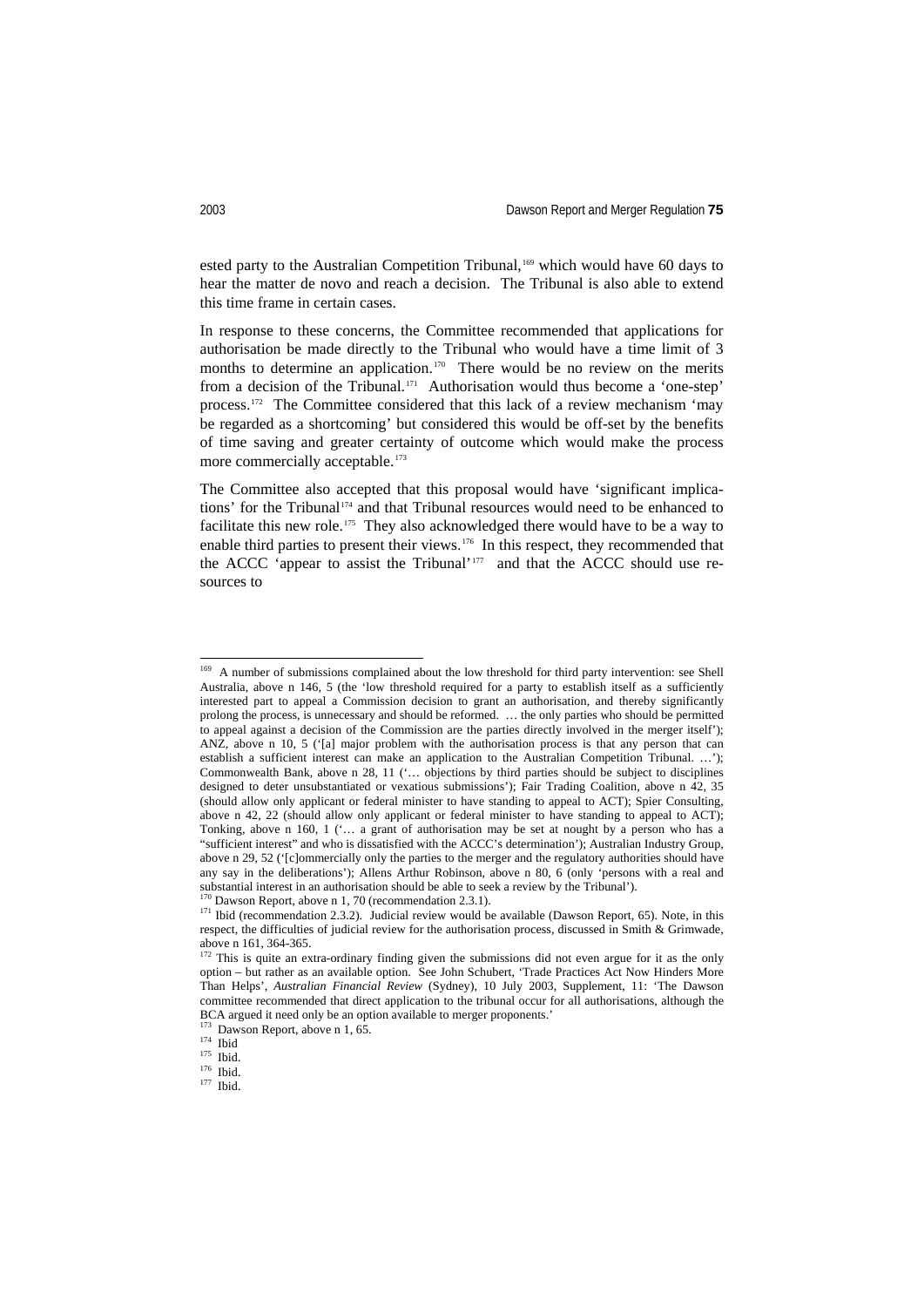#### **76 DEAKIN LAW REVIEW CONTROL CONTROL CONTROLLY AND SERVICE SINC 2**

prepare and place before the Tribunal the material necessary for it to evaluate the application and make a decision. In this way the quasi-judicial role of the Tribunal would be preserved. [178](#page-38-0)

In preparing the relevant material the ACCC would be required to consult with interested third parties. The Committee also recommended that the Tribunal should be able to 'remit an application for consideration by the ACCC' if it believed the application required a decision solely on competition issues rather than a public benefit assessment (on the proviso the ACCC hadn't already considered this is-sue).<sup>[179](#page-38-1)</sup>

This recommendation has, not surprisingly, been the most contentious of those made by the Committee in relation to mergers. However, it has been supported by big business and the Government. While authorisation may currently be a lengthy process – and business has complained that it is 'commercially unrealistic' as a result - it is suggested that the system was not in need of such radical reforms. Perhaps some less drastic change, designed to resolve time frame concerns and the low threshold for third party intervention, may have been more appropriate.<sup>[180](#page-38-2)</sup> Given that authorisation is a process where anti-competitive conduct is permitted, it is suggested that a detailed and – if need be – lengthy process, capable of review, is warranted.<sup>[181](#page-38-3)</sup> Commercial expediency or convenience should not prevail over the public interest. If the recommendations are implemented there will be little opportunity for interested third parties to be heard and their right to challenge a merger that will, or may, cause them damage is eliminated.

It is also far from clear how the ACCC will be involved. The Committee insists that the ACCC must be seen to 'help' the Committee, but it is not clear exactly how this will be accomplished. It is also not clear how parties seeking authorisation for conduct that may contravene both the merger provisions and other provisions of the Act would proceed. This issue has arisen recently in relation to the proposed Qan-tas/Air New Zealand alliance in which the ACCC denied authorisation.<sup>[182](#page-38-4)</sup> Would authorisation of the merger protect parties from action under other provisions within Part IV? The Report does not address this issue at all.

It is suggested that much more consideration needs to be given to the implications of this recommendation before such a drastic change is implemented.

<span id="page-38-1"></span><span id="page-38-0"></span><sup>&</sup>lt;sup>178</sup> Ibid 65-66.

 $179$  Ibid 66 (recommendation 2.3.3).

<sup>&</sup>lt;sup>180</sup> See, for example, Smith and Grimwade, above 161, 365-366, who discuss other possible solutions to the problem of delay and cost.

<span id="page-38-3"></span><span id="page-38-2"></span>See further Smith and Grimwade, above n 161, 368 ('[a]s a proposed solution to some of the problems associated with the authorisation process, direct access appears to have serious problems of its own .… there are serious administrative policy implications for the proposal – not the least of which is that direct access is founded on the idea of limiting merits review.')

<span id="page-38-4"></span><sup>&</sup>lt;sup>182</sup> This very issue has recently arisen in relation to the Qantas/Air New Zealand authorisation application which related both to a proposed merger and anti-competitive conduct under s 45. See ACCC, 'Qantas/Air New Zealand Alliance "Not in Public Interest"' (Media Release 194/03, 9 September 2003) <http://203.6.251.7/accc.internet/digest/view\_media.cfm?RecordID=1116>.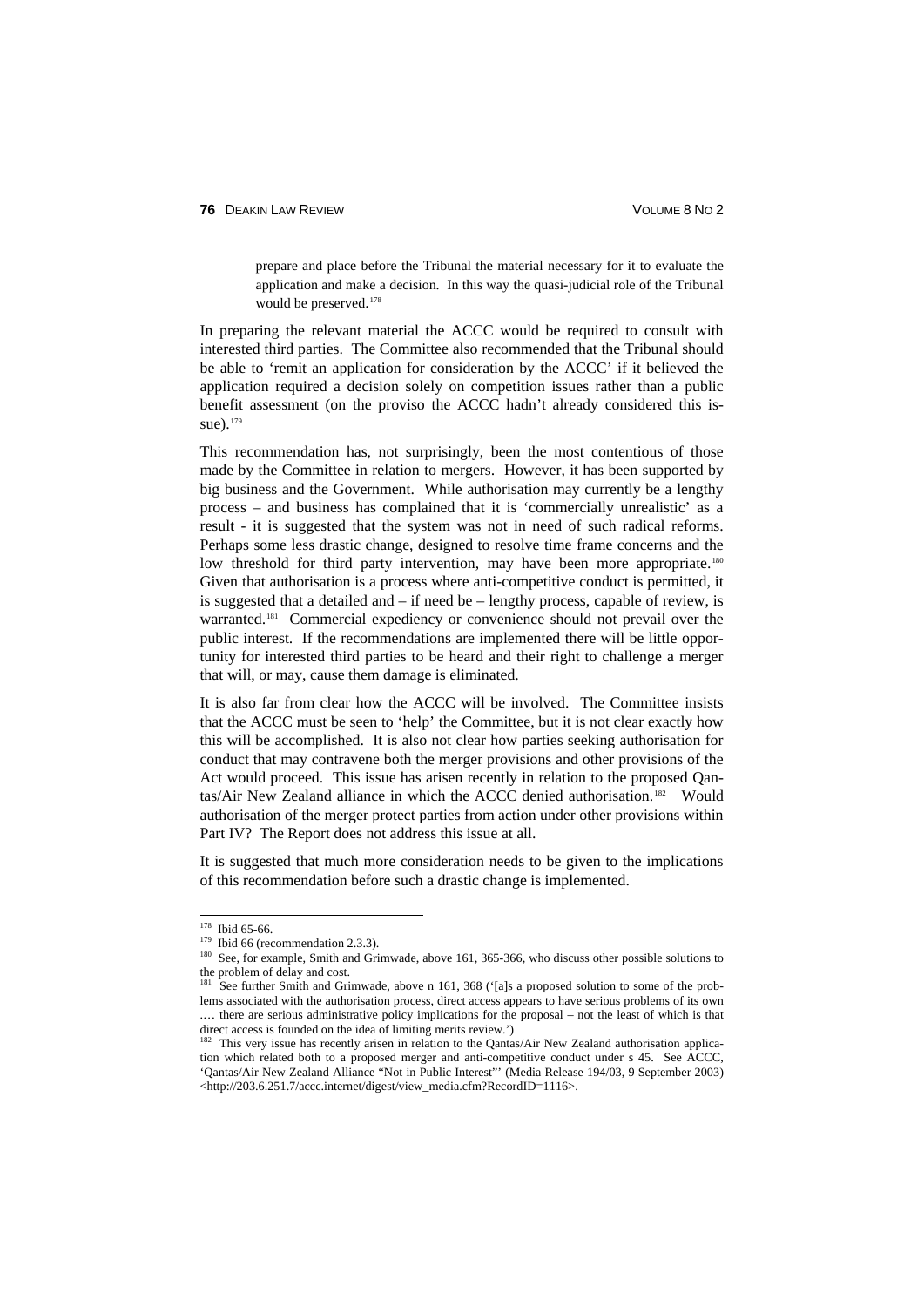# **F** *No more 'public benefit factors' to be listed*

In determining whether it is 'satisfied in all the circumstances that the proposed acquisition would result, or be likely to result, in such a benefit to the public that the acquisition should be allowed to take place',<sup>[183](#page-39-0)</sup> the ACCC is required to pay regard to the possibility that the merger will enhance Australia's ability to compete internationally. More specifically, s 90(9A) requires the ACCC to have regard to whether the merger would result in:

- a significant increase in exports;
- 'a significant substitution of domestic products for imported goods;' and
- 'all other relevant matters that relate to the *international competitiveness* of any Australian industry' (emphasis added).

This list is non-exhaustive, so other public benefits may be considered and, in this respect, the Tribunal has held that the term 'public benefit' should be given 'its widest possible meaning'.<sup>[184](#page-39-1)</sup>

A number of submissions called for a more detailed list of public benefits and/or a clearer indication of what else might be considered a public benefit; [185](#page-39-2) greater consideration of the need to compete globally as a public benefit;<sup>[186](#page-39-3)</sup> consideration of rural and regional issues;<sup>[187](#page-39-4)</sup> consideration of small business<sup>[188](#page-39-5)</sup> and other specific public benefits.[189](#page-39-6) One submission specifically opposed any change to the public benefit criteria.<sup>[190](#page-39-7)</sup> Another proposed that the test itself should be changed to one of 'no significant public detriment'.<sup>[191](#page-39-8)</sup>

On the basis that the Tribunal has applied the public benefit test widely, the Committee rejected the call for additional public benefit factors, believing there would not be any 'real benefit to be gained'[192](#page-39-9) from any such change. The Committee

<span id="page-39-1"></span><span id="page-39-0"></span> <sup>183</sup> *TPA* s 90(9).

<sup>&</sup>lt;sup>184</sup> Dawson Report, above n 1, 58. See also QCMA, above n 18.

<sup>&</sup>lt;sup>185</sup> ExxonMobil, above n 39, 6; Spier Consulting, above n 42, 15.

<span id="page-39-3"></span><span id="page-39-2"></span><sup>&</sup>lt;sup>186</sup> Commonwealth Bank, above n 28, 9 (section 90(9A)(a) should 'require the Commission to regard as a benefit to the public: a significant enhancement in the ability of an Australian enterprise to compete more effectively with global competitors in Australia; [and] a significant enhancement in the ability of an Australian enterprise to compete more effectively in global markets').

<span id="page-39-4"></span><sup>187</sup> Spier Consulting, above n 42, 15; Department of Transport and Regional Services, *Submission to the Review of the Competition Provisions of the Trade Practices Act 1974*, Public Submission 189, Trade Practices Act Review 2002, 9.

Spier Consulting, above n 42, 15.

<span id="page-39-6"></span><span id="page-39-5"></span><sup>&</sup>lt;sup>189</sup> Spier Consulting, above n 42, 15 (should include 'the impact of deregulation and any other structural adjustment on the Australian community or communities …').

<span id="page-39-7"></span><sup>&</sup>lt;sup>190</sup> Law Council of Australia (supp), above n 9, 11 ('[t]he public benefits which arise from a proposed merger or acquisition will always depend heavily on the facts and circumstances of the merger in question … it is appropriate that the Act leaves the determination of what constitutes the public benefit to the ACCC or the Tribunal who have the opportunity to consider the facts surrounding the merger.')

Spier Consulting, above n 42, 22 and Fair Trading Coalition, above n 42, 35.

<span id="page-39-9"></span><span id="page-39-8"></span> $192$  Dawson Report, above n 1, 58.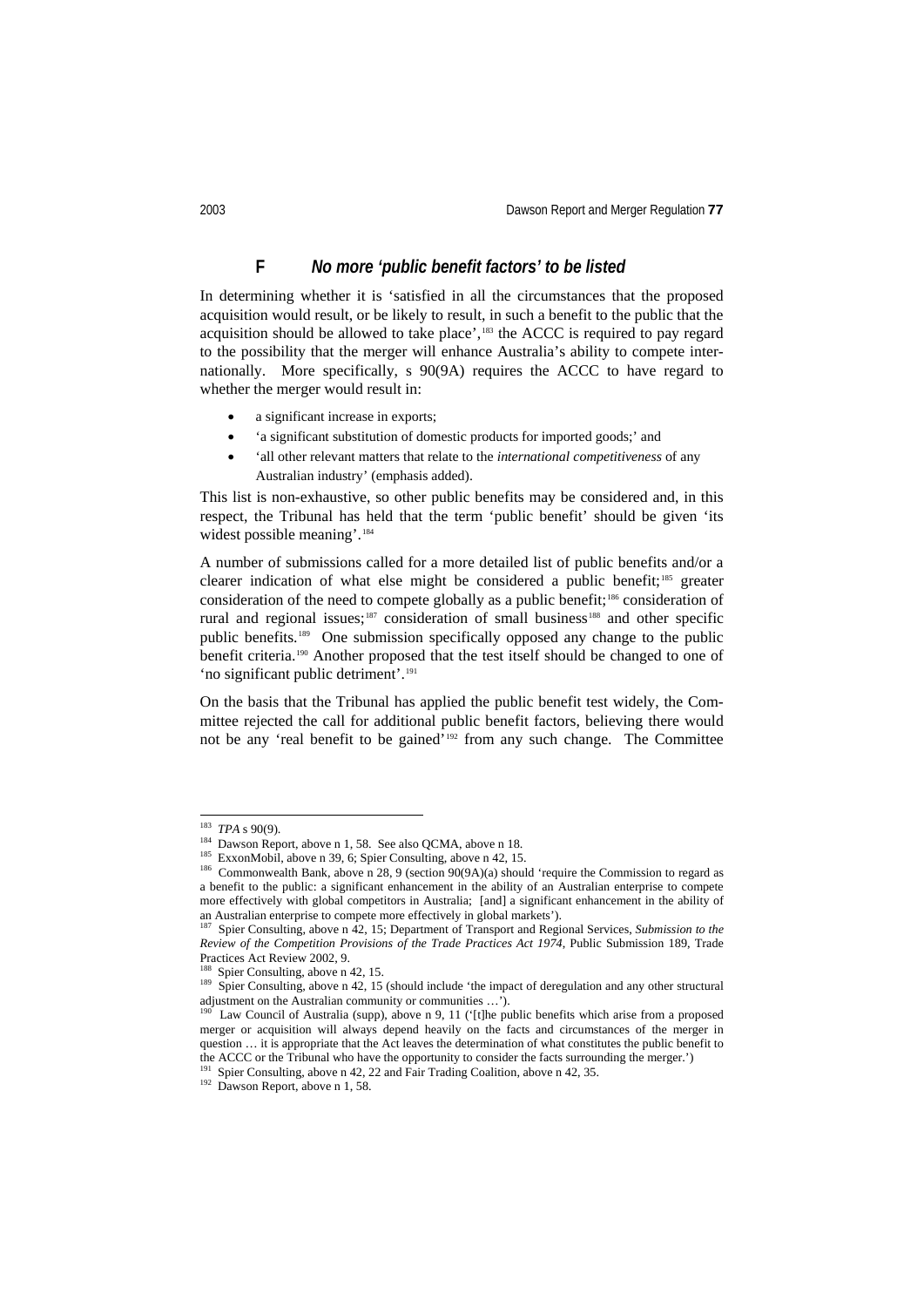noted that any matter can be taken into consideration as a public benefit already and listing them risked 'their being given undue emphasis'. [193](#page-40-0)

However, if one takes the view that matters should not be listed in s 90(9A) simply because they may already be considered generally as a public benefit, there would be no justification for any matters being listed in s 90(9A). Clearly, the government, when introducing section 90(9A) was doing so to ensure that international matters were considered in *every* case as a public benefit – even though they were already capable of being considered. As the Committee itself observed, matters listed in s 90(9A) currently are given greater 'emphasis' than other public benefits. Thus, the submissions calling for additional factors to be listed were claiming that their proposed public benefit should enjoy the same level of importance – or *emphasis* - as the existing factors.

Further consideration should have been given to determining if it was appropriate to elevate other potential benefits to the same level as international factors. This was especially relevant in relation to submissions for rural and regional issues to be included as a public benefit, given the term of reference calling for consideration to be given to whether the current competition provisions are responsive to the needs and requirements of rural and regional areas. A broader list would also provide further guidance as to what will be considered public benefits in any given case, as the concept is clearly a subjective one. The Committee's cursory dealing with these submissions was disappointing.

### **V RESPONSE TO THE DAWSON REPORT**

The Report, when released, did not entirely satisfy interested parties, but neither did it seem to strike any severe blows.<sup>194</sup> Some took the view that the Dawson Committee 'tinkered with the operation of the Trade Practices Act in a restrained and sensible way'[195](#page-40-2) and that only 'cosmetic reforms' had been made to the merger laws, while others labelled the proposed changes to merger regulation 'convoluted and unpredictable'.<sup>[196](#page-40-3)</sup> Debate on the desirability or otherwise of the proposed reforms continues.[197](#page-40-4)

<span id="page-40-1"></span><span id="page-40-0"></span> <sup>193</sup> Ibid. 194 John Durie, 'A little something for everyone', *The Weekend Financial Review* (Sydney), April 17- April 21 2003, 6. See also comment by Heather Ridout, of the Australian Industry Group: '… there's something in it for everyone and no-one has got everything they wanted': *The Weekend Financial Review* (Sydney), April 17-April 21 2003, 6. It has also been suggested the Dawson Review has 'failed to provide any meaningful reforms': Amanda Gome and Jacqui Walker, 'The unloved ones', *Business Review Weekly* (Sydney) 8-14 May 2003, 40.

<span id="page-40-2"></span><sup>195</sup> Alan Kohlar, 'A sensible tinkering with the TPA', *The Weekend Financial Review* (Sydney), 17-21 April 2003, 2.

 $19\bar{6}$  Ibid.

<span id="page-40-4"></span><span id="page-40-3"></span><sup>&</sup>lt;sup>197</sup> The major focus of comment in relation to the Dawson Report has been on the Committee's dealing with the misuse of market power prohibition (TPA, s 46), their recommendation for the introduction of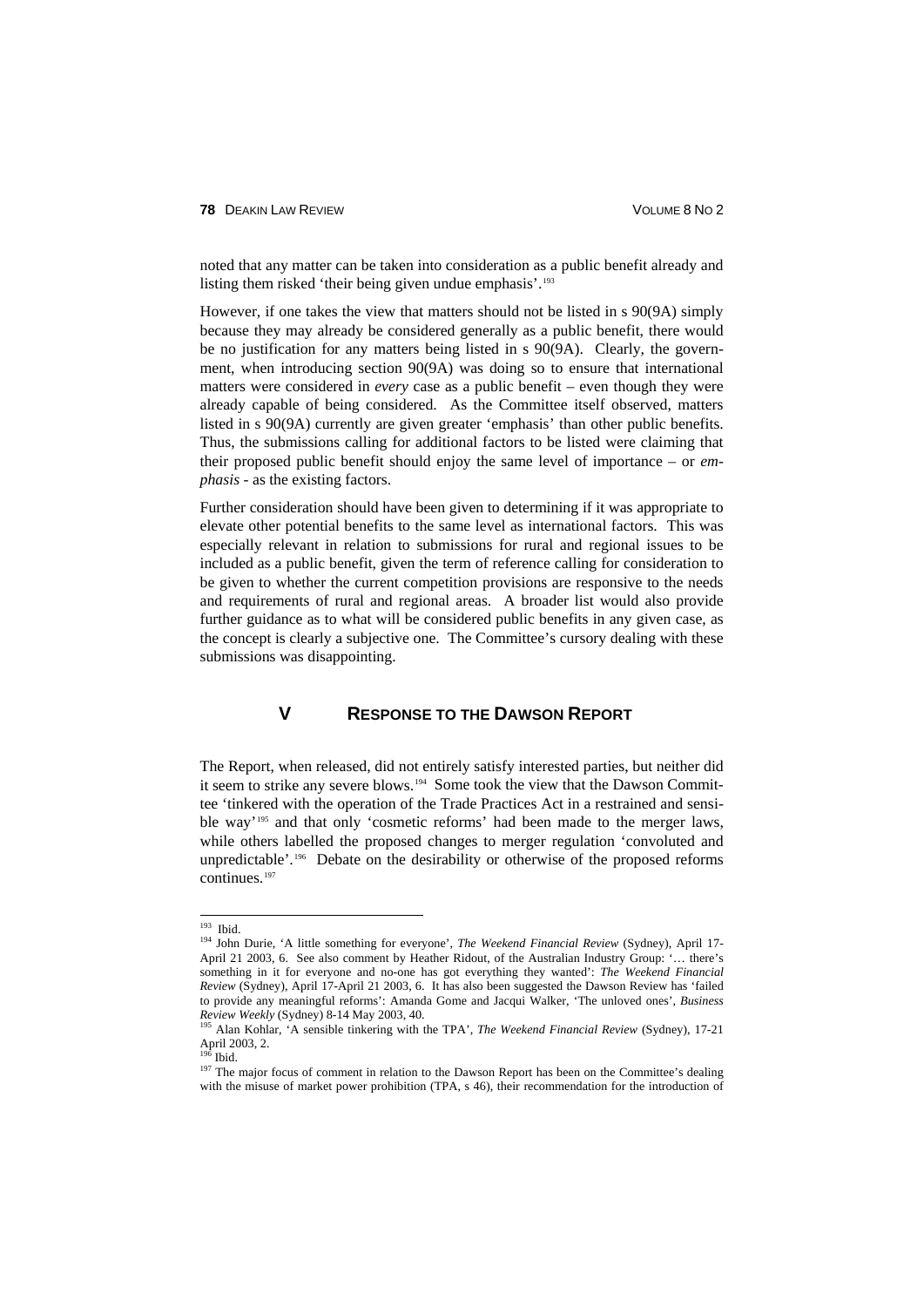Perhaps not surprisingly big business appear happy about the proposed amendments to the authorisation process,<sup>[198](#page-41-0)</sup> allowing them to bypass the ACCC<sup>[199](#page-41-1)</sup> and, more importantly, precluding third-party intervention on appeal. They believe the new process will contribute to making them more internationally competitive, presumably on the basis that they would be more successful at convincing the Tribunal that scale is needed to achieve international competitiveness and that this would be in the public interest. The Government apparently shares their enthusiasm for reform.

On the other hand, the ACCC, small business, consumer groups and some academic commentators appear less enamoured with the Report's recommendations. [200](#page-41-2)

# **A** *Government Response*

The Government responded favourably to the Dawson Report as a whole and, in relation to mergers, supported all recommendations.<sup>[201](#page-41-3)</sup> In particular the Government:

- supported the recommendation that the ACCC provide reasons for its informal clearance decisions 'when requested by the applicants and in cases where it has rejected a merger or accepted undertakings', <sup>[202](#page-41-4)</sup> accepting that this would promote a better understanding of the ACCC's decisions and would reduce current uncertainty;
- agreed that a voluntary *formal* clearance process that operated in parallel with the existing *informal* clearance sprocess hould be established in accordance with the Committee's recommendation; and
- agreed that authorisation applications should be made directly to the Tribunal which would be required to consider third party interests.

The Government has not released any formal plans for legislative change since their initial response.

criminal sanctions for hard core cartels and their recommendations in relation to the ACCC's dealings with the media. Relatively little has been written on the merger provisions.

<span id="page-41-0"></span><sup>198</sup> Richard Salmons, 'Big Business Welcomes Plan to Streamline Mergers', *The Age* (Melbourne), 17 April 2003, 2.

<span id="page-41-1"></span>Allens Arthur Robinson, 'Striking the right balance: business will welcome the Dawson Report' (Press Release, 16 April 2003) <http://www.aar.com.au/med/pressreleases/pr3apr03.htm> ('[The Dawson Report] will be warmly welcomed by most sections of the business community …').

<span id="page-41-2"></span><sup>&</sup>lt;sup>200</sup> Henry Ergas, for example, has expressed concerns about the suggested amendments to the authorisation process. His concern focuses on how applications involving more than merely s 50 issues Ergas would be handled. He also questions the merit of providing the Tribunal with an inquisitorial role – practically and in terms of maintaining its independence: Ergas, 'Doubts about Dawson', above n 108 and Ergas, 'Good Report, Pity About All the Flaws', above n 108, 63.

<span id="page-41-3"></span><sup>201</sup> *Commonwealth Government Response to the Review of the Competition Provisions of the Trade Practices Act*, 15 April 2003,

<span id="page-41-4"></span><sup>&</sup>lt;http://www.treasurer.gov.au/tsr/content/publicatons/TPAResponse.asp>.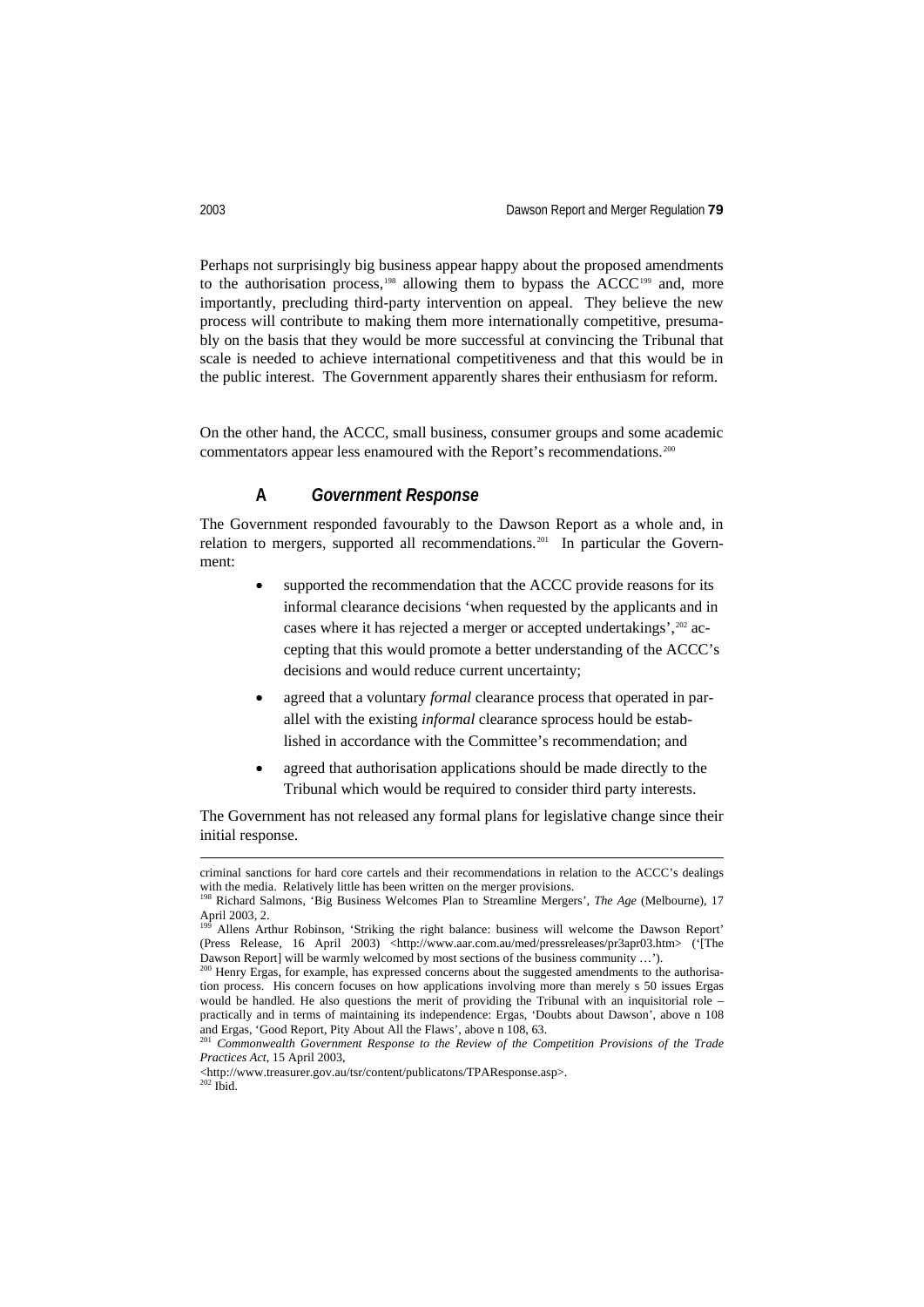**80 DEAKIN LAW REVIEW CONTROL CONTROL CONTROLLY AND SOLUME 8 NO 2** 

# **B** *ACCC Response*

The ACCC issued a preliminary response via press release on 16 April 2003.<sup>[203](#page-42-0)</sup> No more detailed response has been issued. In relation to mergers, while generally welcoming the decision not to recommend amendment to the substantive test, the ACCC raised concerns about the proposed optional formal clearance system and the recommendation that authorisations proceed directly to the Australian Competition Tribunal. In relation to the former the ACCC was concerned at the complexities involved when a proposal involves more issues than simply a merger analysis. In relation to the latter the ACCC was concerned about 'what role, if any, there would be for public or small business participation in public interest determinations under this proposal',[204](#page-42-1) noting that the Tribunal 'is a poor venue for consumers and small businesses to use'[205](#page-42-2) and is not as open and transparent as the current ACCC process 'which facilitates participation ... by all interested parties'.<sup>206</sup> The ACCC also expressed concern that implementation of this recommendation would 'eliminate the opportunity for merits review',  $207$  affecting the rights of parties affected by a proposed merger'.[208](#page-42-5)

In a less formal setting, speaking to the National Press Club, Prof Allan Fels, on his last day as Chairman of the ACCC, expressed further concern in relation to the proposed authorisation process, about

> '[the] obvious severe mechanical difficulties … concerning the role which the Commission would play, given that the Tribunal is not an investigative body'. [209](#page-42-6)

Fels also noted, again, that the Tribunal has, to date, 'been an unfriendly forum for consumer and small business.'[210](#page-42-7) In relation to the lack of an appeal mechanism he re-iterated that the authorisation process is one that most other jurisdictions don't have and, because it provides the possibility of permitting monopoly, it should contain stringent safeguards. The lack of appeal for such a powerful mechanism is not 'desirable'. 'A few lax decisions', Fels claims, 'and the level of concentration in the economy will sharply increase.'<sup>[211](#page-42-8)</sup>

<span id="page-42-0"></span> <sup>203</sup> ACCC, 'Dawson Report – Preliminary Response: Criminal Sanctions Major Step Forward for Competition Policy' (Media Release 74/03, 16 April 2003).

<sup>&</sup>lt;sup>204</sup> ACCC, 'Dawson Report – Preliminary Response', above n 203.

 $205$  Ibid.

<span id="page-42-3"></span><span id="page-42-2"></span><span id="page-42-1"></span> $206$  Ibid.

<span id="page-42-4"></span><sup>207</sup> Ibid.

<sup>208</sup> Ibid.

<span id="page-42-6"></span><span id="page-42-5"></span><sup>209</sup> Allan Fels, 'Competition Policy: A Report Card for the last 12 years and an Agenda for the Future' (Speech delivered to the National Press Club, 30 June 2003) 7.<br> $210$  Thia

<sup>210</sup> Ibid.

<span id="page-42-8"></span><span id="page-42-7"></span><sup>211</sup> Ibid 8. See also Allan Fels, 'A Small Business Friendly Trade Practices Act' (Speech to the Council of Small Business Organisations of Australia – National Small Business Summit Agenda, Canberra, 18 June 2003) and comments by Fels extracted in Amanda Gome, 'Small-business defenders', *Business Review Weekly* (Sydney), 8-14 May 2003, 42 ('[w]e are quite concerned about direct access to the Australian Competition Tribunal for merger authorisation … the tribunal is not a friendly place for small business … Also, there is no right of appeal …').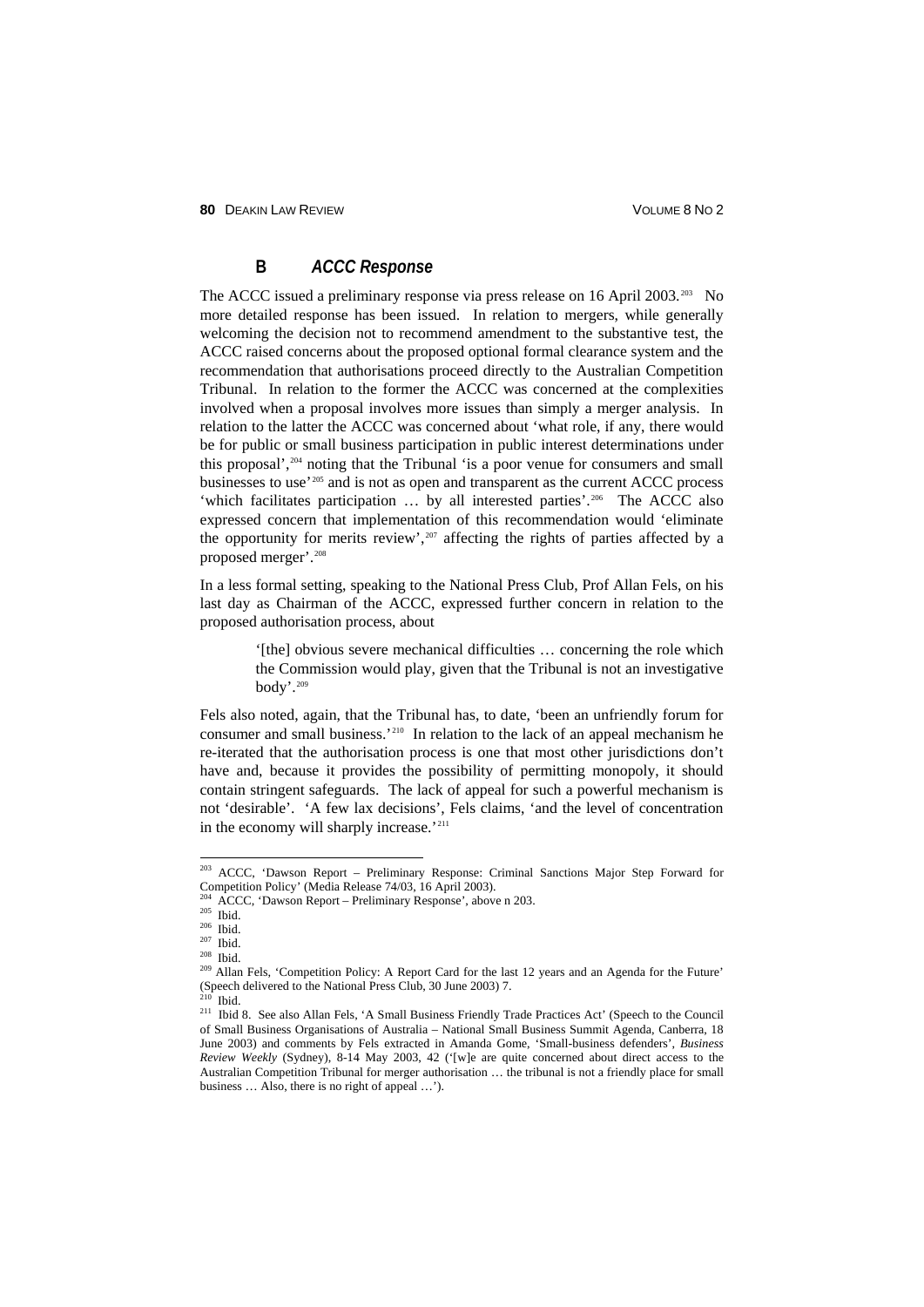More recently, the new Chairman of the ACCC, Graeme Samuel, has announced that the Commission will implement the recommendation to publish reasons for a decision made as part of the informal clearance process where the merger has been rejected, approved with undertakings or where parties have sought such disclo-sure.<sup>[212](#page-43-0)</sup> Other recommendations regarding merger processes have received a cool reception from the new Chairman. In particular, Samuel has expressed concern about the Dawson Committee's proposed formal notification system. Samuel's concerns are twofold. First, that the system as proposed may effectively mean the end of the informal system in Australia and its associated benefits.<sup>[213](#page-43-1)</sup> Second, Samuel is concerned that restrictive time frames for providing decisions under the formal process will result in more merger rejections than is currently the case.<sup>214</sup> In relation to authorisations, Samuel has also expressed concern that there will be reduced opportunity for parties to engage in an 'interactive process' with the Commission because of 'the Commission's envisaged role in assisting the Tribunal' which would render such discussion inappropriate.<sup>[215](#page-43-3)</sup>

# **VI CHALLENGES FACING IMPLEMENTATIONS OF THE RECOMMENDATIONS**

Implementing legislation was predicted for late 2003/early 2004, but this may be hindered by the pressure the Government has been subjected to in relation to the proposed changes. It has been claimed that

> some government backbenchers say they will oppose a key proposal in the Dawson report to allow businesses to bypass the Australian Competition and Consumer Commission and go straight to the Competition Tribunal for approval of anticompetitive mergers. [216](#page-43-4)

and the proposal is unlikely to receive bipartisan support.

At present, however, it appears the greatest challenge to the implementation of the reform comes from the big winners – big business. The Business Council of Australia has threatened to withdraw support for the entire Dawson Report if the gov-

<span id="page-43-0"></span><sup>&</sup>lt;sup>212</sup> ACCC, 'ACCC to Publish Reasons for its Merger Decisions' (Media Release 238/03, 12 November 2003). See also Graeme Samuel, 'Balancing the Competing Pressures' (Speech to the National Press Club, Canberra, 12 November 2003). Since announcing this new policy two applications for informal clearance have been rejected. Reasons for the first were made available on the ACCC website in December 2003: see ACCC, 'ACCC assessment of Coca-Cola Amital Limited's proposed acquisition of Berrie Limited' (2003).

Samuel, 'Balancing the Competing Pressures', above n 212, 8-9.

<span id="page-43-2"></span><span id="page-43-1"></span> $214$  Ibid 10.

<span id="page-43-3"></span> $\rm ^{215}$  Ibid 9.

<span id="page-43-4"></span><sup>216</sup> Toni O'loughlin, 'Dawson Plan Facing Resistance', *Australian Financial Review* (Sydney), 23 April 2003, 4.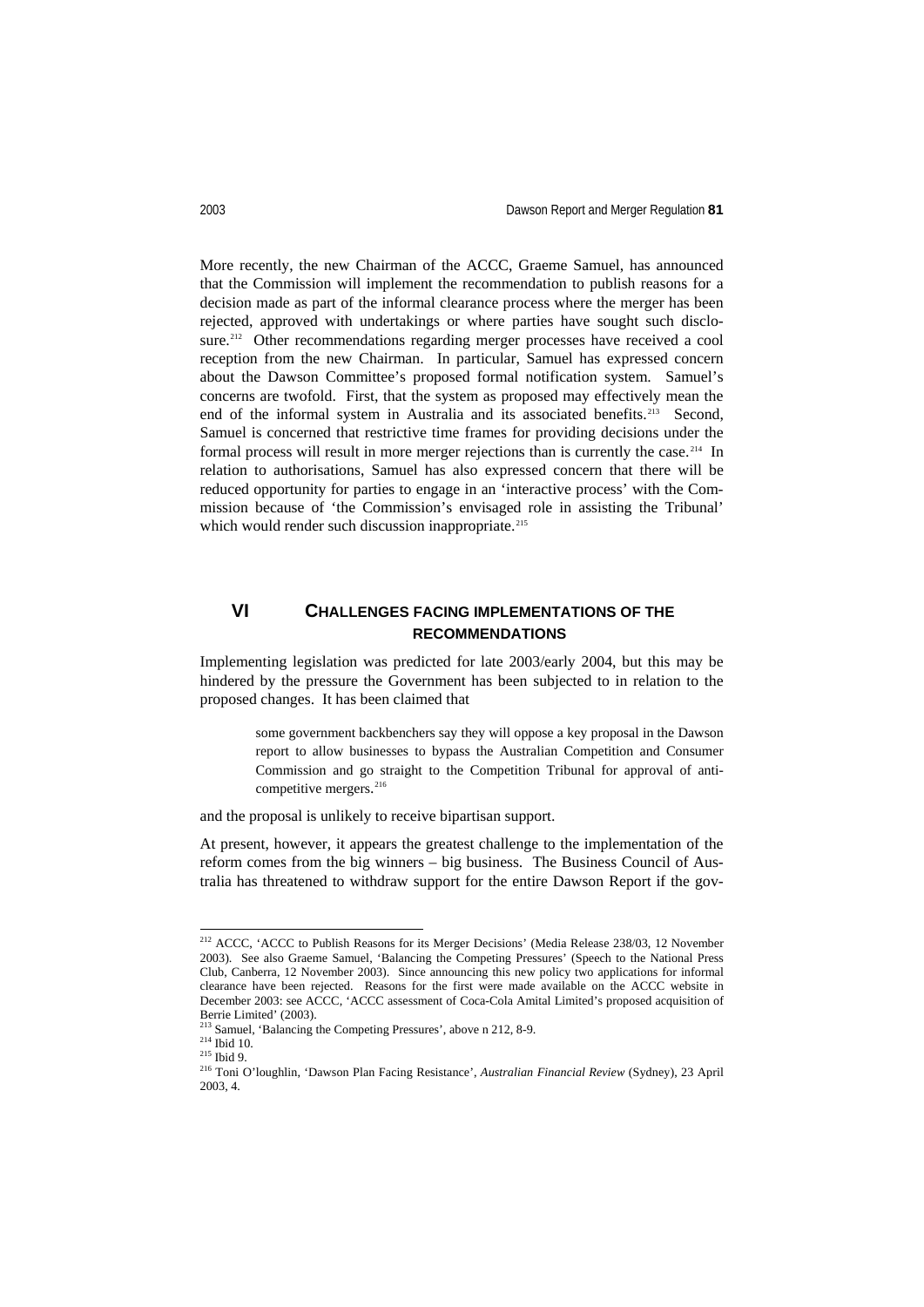ernment considers making amendments to s 46.<sup>[217](#page-44-0)</sup> The Dawson Committee recommended against changes to s 46, relating to the misuse of market power, but recently a Senate Economics References Committee Inquiry into the Effectiveness of the *Trade Practices Act 1974* in protecting small business has been established at the behest of small business. Big business, it appears, would rather sacrifice all gains achieved in relation to mergers than risk having the government implement a stricter version of the misuse of market power provision.<sup>[218](#page-44-1)</sup>

A further area of uncertainty with existing merger law and the implementation of any reforms, stems form the appointment of a new Chairman to the ACCC, Graeme Samuel.<sup>[219](#page-44-2)</sup> Part of the controversy surrounding Samuel's appointment - in addition to the procedural problems<sup>220</sup> - has stemmed from his business background; the fear being that he will be softer on big business than his pre-decessar.<sup>[221](#page-44-4)</sup> Samuel made some of his views about competition policy clear in an article in *Business Review Weekly.*<sup>[222](#page-44-5)</sup> While speaking out in favour of vigorous competition (noting that without our vigorous competition policy Australia 'would not have weathered the international economic storm in such good shape'), $223$  he gave little away about how mergers would be considered, noting only that very few are opposed by the ACCC. It remains to be seen how his views – whatever they may be - on the competitive effects of mergers will influence merger assessment, including the assessment of authorisation applications. However, the ACCC's recent rejection of the first application for merger authorisation since Samuel's appointment [224](#page-44-7) at least indicates the Commission is not going to become too soft in its dealings with big business. It may even provide evidence of Samuel's claim that 'poachers make the best gamekeepers.'[225](#page-44-8)

<span id="page-44-0"></span><sup>&</sup>lt;sup>217</sup> Ron Boswell, 'Safeway Decision not be-all-and-end-all on s 46 Effectiveness' (Press Release B74/2003, 8 July 2003) ('[t]he Business Council of Australia has made it clear that they believe the outcome of any further TPA reform would be unfavourable for the companies they represent, even to the extent that they have said they may withdraw support for all of the changes proposed by Dawson, if Section 46 is re-examined'); Christine Wallace, 'Big end of town: axe reforms', *The Australian* (Sydney), 20 June 2003, 19 (finance); Peter Switzer, 'Time for Howard to tell those bleating bigwigs to butt out', *The Australian* (Sydney), 20 June 2003.

 $218$  Wallace, above n 217, 19 (finance). See also, Switzer, above n 217, 19 (finance).

<span id="page-44-2"></span><span id="page-44-1"></span><sup>&</sup>lt;sup>219</sup> Treasurer, 'Appointment of Mr Graeme Samuel AO AS ACCC Chairman' (Press Release, 30 July 2003) <http://www.treasurer.gov.au/tsr/content/pressreleases/2003/064.asp>.

The appointment must have the approval of a majority of states and territories.

<span id="page-44-4"></span><span id="page-44-3"></span><sup>&</sup>lt;sup>221</sup> For example, see Mark Latham, 'Claytons Competition Minister' (ALP News Statement, 18 July 2003) <http://www.alp.org.au/media/0703/20005120> ('[s]omeone who lists his occupation as "company director and corporate strategic consultant" (*Who's Who 2002*) should not be in charge of corporate competition policy').

<sup>222</sup> Graeme Samuel, 'My Way', *Business Review Weekly* (Sydney), 2-26 June 2003, 36.

<span id="page-44-6"></span><span id="page-44-5"></span> $223$  Samuel, above n 222, 38.

<sup>&</sup>lt;sup>224</sup> See ACCC, 'Qantas/Air New Zealand Alliance', above n 182.

<span id="page-44-8"></span><span id="page-44-7"></span><sup>&</sup>lt;sup>225</sup> Samuel, above n 106, 3. Samuel notes claims that he is 'a creature of big business and ... lack an understanding of the difficulties encountered by small business. ...' (at 1). In response (at 2) Samuel claims '[i]n substance, I cannot and will not be any different from my predecessor … The only sections of business who have anything to fear from the ACCC are those who don't believe in the fundamental principles of lawful, honest competition. And to those I have one message – watch out! …'.